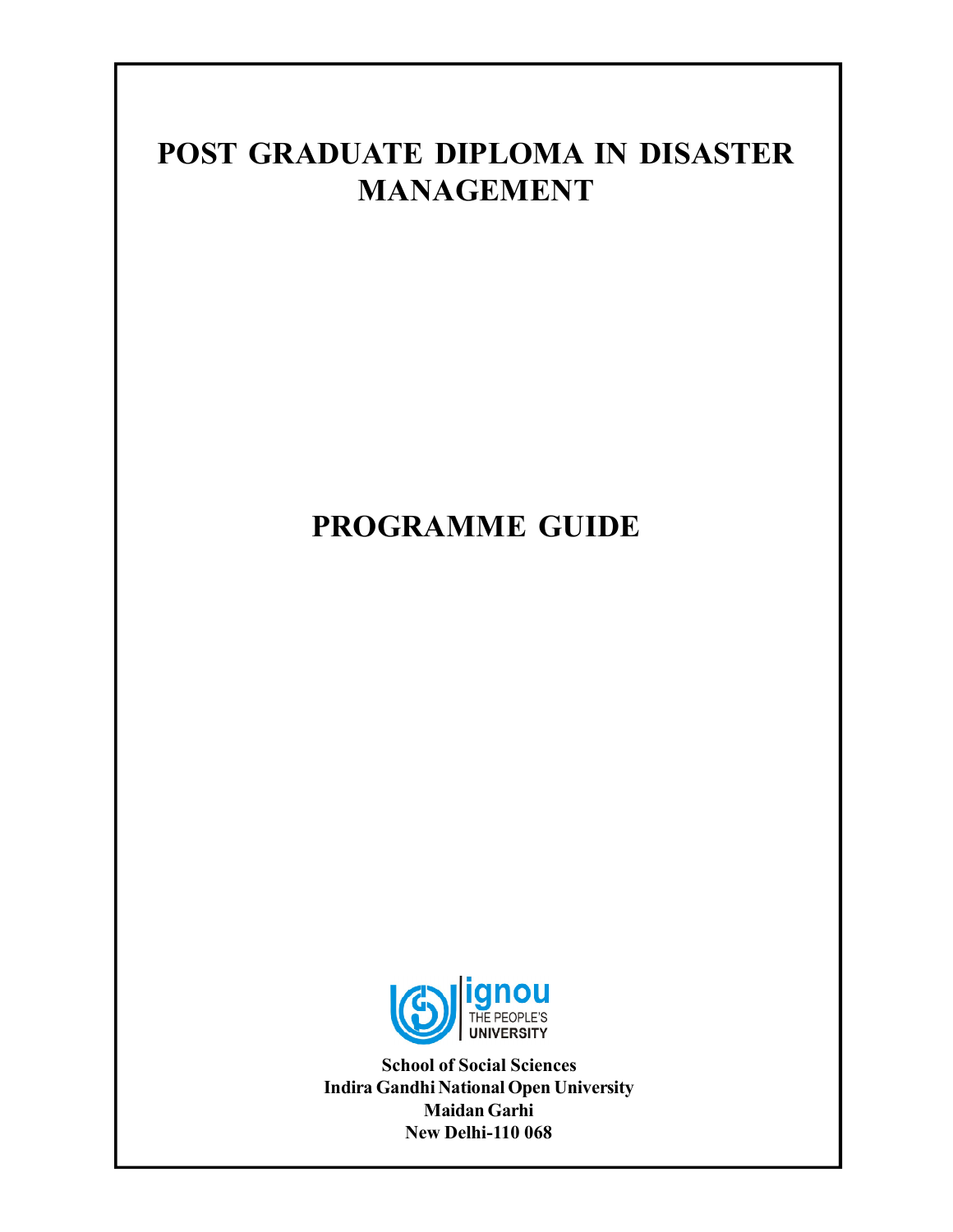## **Programme Coordinators**

Prof. Uma Medury Faculty of Public Administration School of Social Sciences Indira Gandhi National Open University Maidan Garhi, New Delhi - 110 068

Dr. Dolly Mathew Faculty of Public Administration School of Social Sciences Indira Gandhi National Open University Maidan Garhi, New Delhi - 110 068

March, 2013 (Revised)

*Indira Gandhi National Open University, 2009*

*All rights reserved. No part of this work may be reproduced in any form, by mimeograph or any other means, without permission in writing from the Indira Gandhi National Open University.*

*Further information about the School of Social Sciences and the Indira Gandhi National Open University courses may be obtained from the University's office at Maidan Garhi, New Delhi – 110 068, India.*

Printed and published on behalf of the Director, School of Social Sciences, IGNOU, New Delhi.

Material Production : Mr. Manjit Singh, Section Officer (Pub.), SOSS, IGNOU, New Delhi.

Laser Typeset by : Rajshree Computers, V-166A, Bhagwati Vihar, (Near Sec-2, Dwarka) Uttam Nagar, N.Delhi-59 Printed at :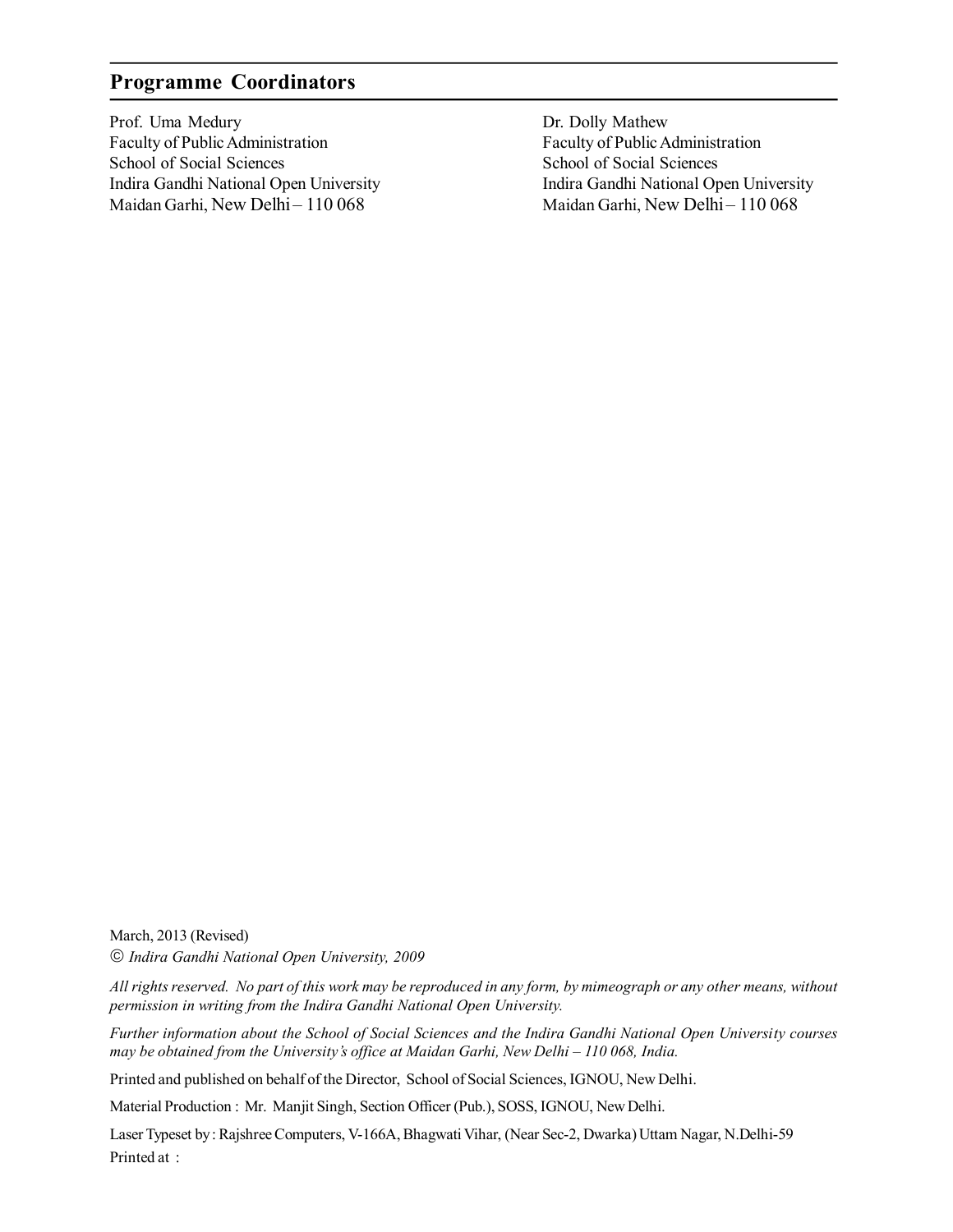# **CONTENTS**

| <b>Particulars</b> |                                                | Page No. |
|--------------------|------------------------------------------------|----------|
| 1.                 | The University                                 | 7        |
| 2.                 | University Rules                               | 7        |
| 3.                 | School of Social Sciences                      | 8        |
| 4.                 | Post Graduate Diploma in Disaster Management   | 9        |
| 5.                 | Evaluation                                     | 16       |
| 6.                 | Tips for Effective Learning in Open University | 20       |
| 7.                 | Some Useful Addresses                          | 21       |
| 8.                 | Some Forms for your Use                        | 24       |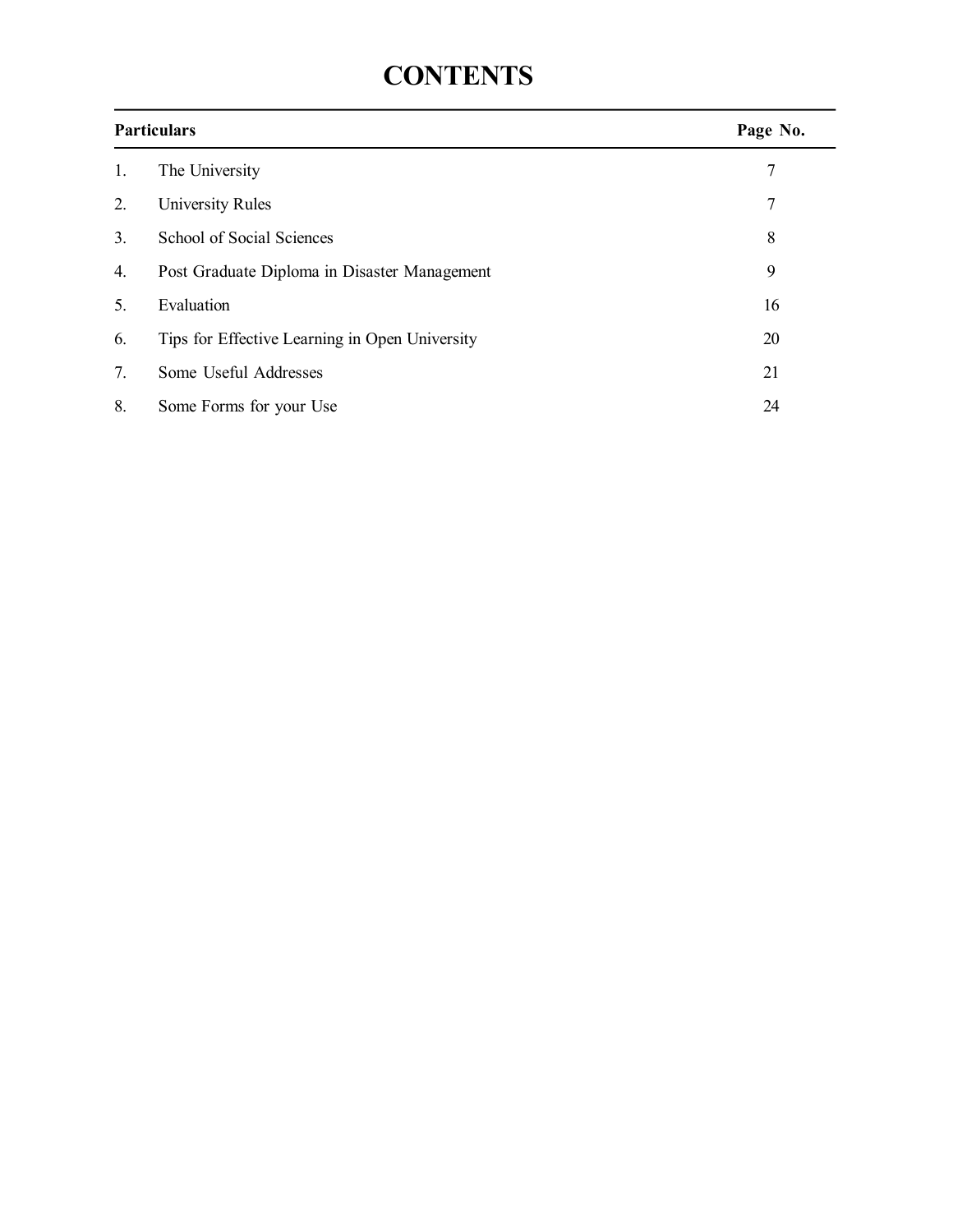#### **POST GRADUATE DIPLOMA IN DISASTER MANAGEMENT**

| Programme Code:                               |  | PGDDM (32 credits)                                    |                |  |
|-----------------------------------------------|--|-------------------------------------------------------|----------------|--|
| <b>Educational Qualifications:</b>            |  | Bachelor's Degree in any subject or a higher degree.  |                |  |
| Duration:                                     |  | Minimum: 1 year, Maximum: 4 years                     |                |  |
| <b>Programme Fee Total:</b>                   |  | Rs. 5000/-                                            |                |  |
| <b>Academic Session:</b>                      |  | Jan. to Dec. and July to June*                        |                |  |
| <b>Term End Exam:</b>                         |  | June and December                                     |                |  |
| <b>Course Codes</b>                           |  |                                                       | Credit         |  |
| $MPA-001$                                     |  | <b>Understanding Natural Disasters</b>                | 4              |  |
| $MPA-002$<br>Understanding Man-Made Disasters |  |                                                       | $\overline{4}$ |  |
| $MPA-003$                                     |  | Risk Assessment and Vulnerability Analysis            | $\overline{4}$ |  |
| <b>MPA-004</b><br>Disaster Preparedness       |  |                                                       | $\overline{4}$ |  |
| <b>MPA-005</b><br>Disaster Response           |  |                                                       | 4              |  |
| Disaster Medicine<br><b>MPA-006</b>           |  |                                                       | $\overline{4}$ |  |
| <b>MPA-007</b>                                |  | Rehabilitation, Reconstruction, and Recovery          | 4              |  |
| $MPAP-001$                                    |  | Project Work/MED-004 Towards Participatory Management | 4              |  |

Learners are required to submit one Tutor Marked Assignment (TMA) for each course. The TMA for Jan-Dec session is to be submitted to the Study Centre by 30<sup>th</sup> September. The TMA for July-June session is to be submitted to the Study Centre by 31st March.

#### **Dates for Submitting the Examination Form**

The dates of submission of examination form for June and December Term-end examination are as follows:

| Date of Submission of<br><b>Examination Form for</b><br><b>June Tee</b> | Late Fee    | Date of Submission of<br><b>Examination Form for</b><br>December Tee | Late Fee     |
|-------------------------------------------------------------------------|-------------|----------------------------------------------------------------------|--------------|
| 1 <sup>st</sup> March to 31 <sup>st</sup> March <sup>**</sup>           | Nil         | $1st$ Sept. to 30 <sup>th</sup> Sept.**                              | Nil          |
| 1 <sup>st</sup> April to 20 <sup>th</sup> April**                       | $Rs. 300/-$ | $1st$ October to $20th$ Oct.**                                       | $Rs. 300/-$  |
| $21st$ April to $30th$ April***                                         | $Rs. 500/-$ | $21st$ October to $31st$ Oct.***                                     | $Rs. 500/-$  |
| $1^{st}$ May to $15^{th}$ May***                                        | $Rs.1000/-$ | $1st$ Nov to $15th$ Nov***                                           | $Rs. 1000/-$ |

Examination Forms can be submitted online as per the above mentioned dates by visiting IGNOU website.

- \* There are two sessions of admission : January-December and July-June. You may opt from either of the two, as per convenience.
- \*\* Examination forms must be submitted at the following address:

At your Regional Centre, Under which your Examination Centre falls

\*\*\* During these dates submit the Examination Form with late fees to concerned Regional Centre (outside Delhi). Exam for these students will be conducted at Regional Centre city only. For Delhi submit to the Registrar, SED.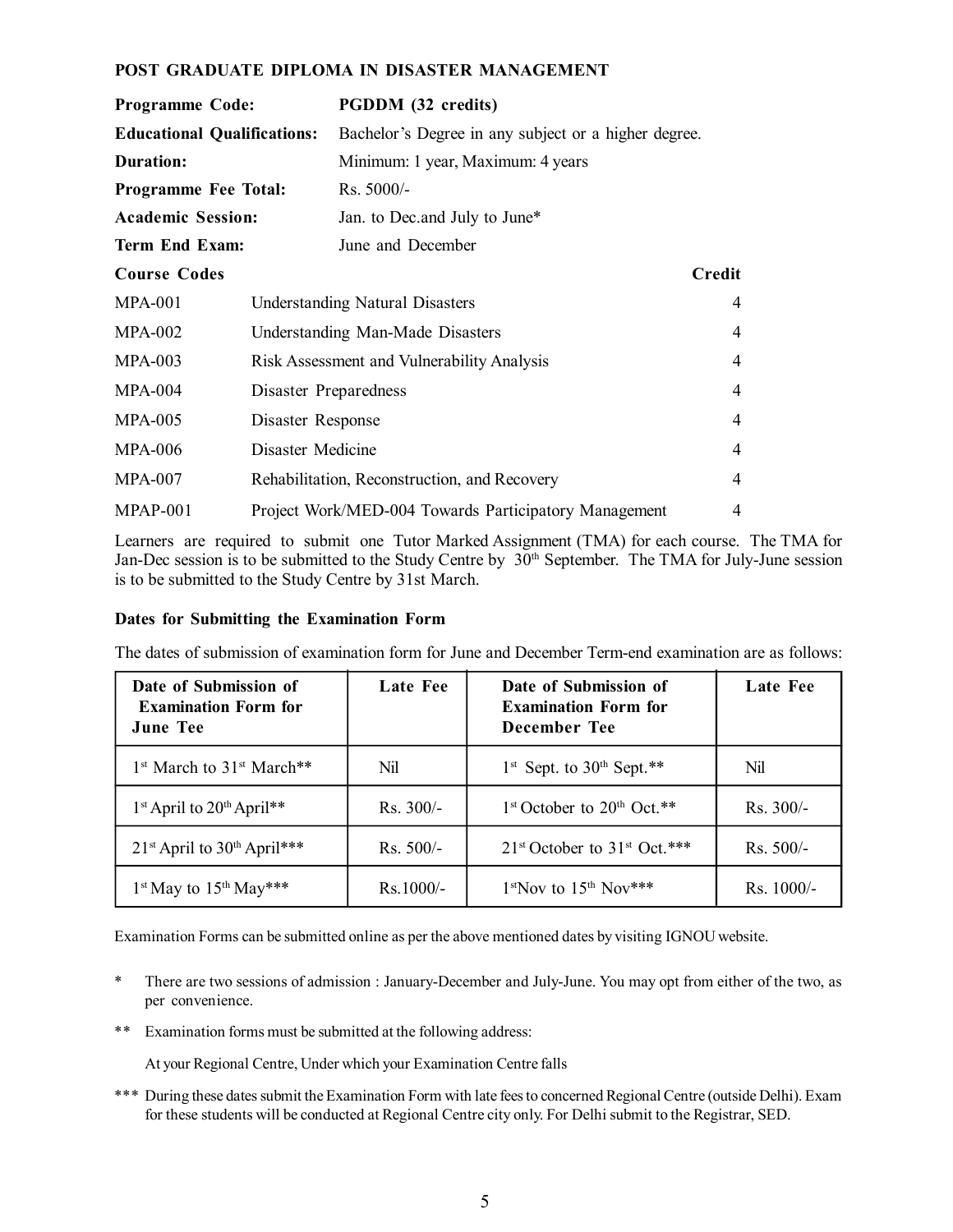# **1. THE UNIVERSITY**

The Indira Gandhi National Open University (IGNOU) is a University with a difference in that it aims at providing educational opportunities to all those who desire higher education without being constrained by the limitations of place and time. With a view to develop a versatile education system with emphasis upon innovation, cost effectiveness, flexibility, universality, and societal involvement, IGNOU was established in September 1985 by an Act of Parliament and ranks as one of the premier educational institutions in the world. IGNOU has contributed significantly to the development of higher education in India. It has been a world leader in open-distance education and that is why the **"Centre of Excellence Award"** in Distance Education was conferred on it in 1993 by the Commonwealth of Learning (COL). It also received the **"Award of Excellence for Distance Education Materials" in 1999 from COL.**

#### **The significant features of Indira Gandhi National Open University are:**

relaxed entry rules;

study according to the student's own pace and convenience;

study at the students' own chosen place;

flexibility in choosing a combination of courses from across a whole range of disciplines; and

use of modern educational, computer, and communication technology.

The University functions with the objective of:

providing access to higher education to a large segment of population and thereof seeking to achieve the educational well being of the community;

providing access to higher education to the disadvantaged groups and individuals and thereby opening up opportunities to upgrade knowledge and skills;

bringing higher education to the door-steps of all those who want it;

providing an integrated development of human personality;

promoting awareness of national integration; and

providing high quality education at the University level.

# **2. UNIVERSITY RULES**

## **2.1 Open Access**

Access to programmes is open to all, subject to fulfilment of minimum eligibility criteria.

### **2.2 Scholarships and Reimbursement of Fees**

Reserved categories, such as, Scheduled Castes, Scheduled Tribes, and Other Backward Classes, and differently abled students have to pay the fees at the time of admission to the University along with other students.

Differently abled students admitted to IGNOU are eligible for Government of India scholarships. They are advised to collect scholarship forms from the respective State Governments' Directorate of Social Welfare, or the Office of Social Welfare Officer, and submit the filled-in forms to them through the Regional Director concerned.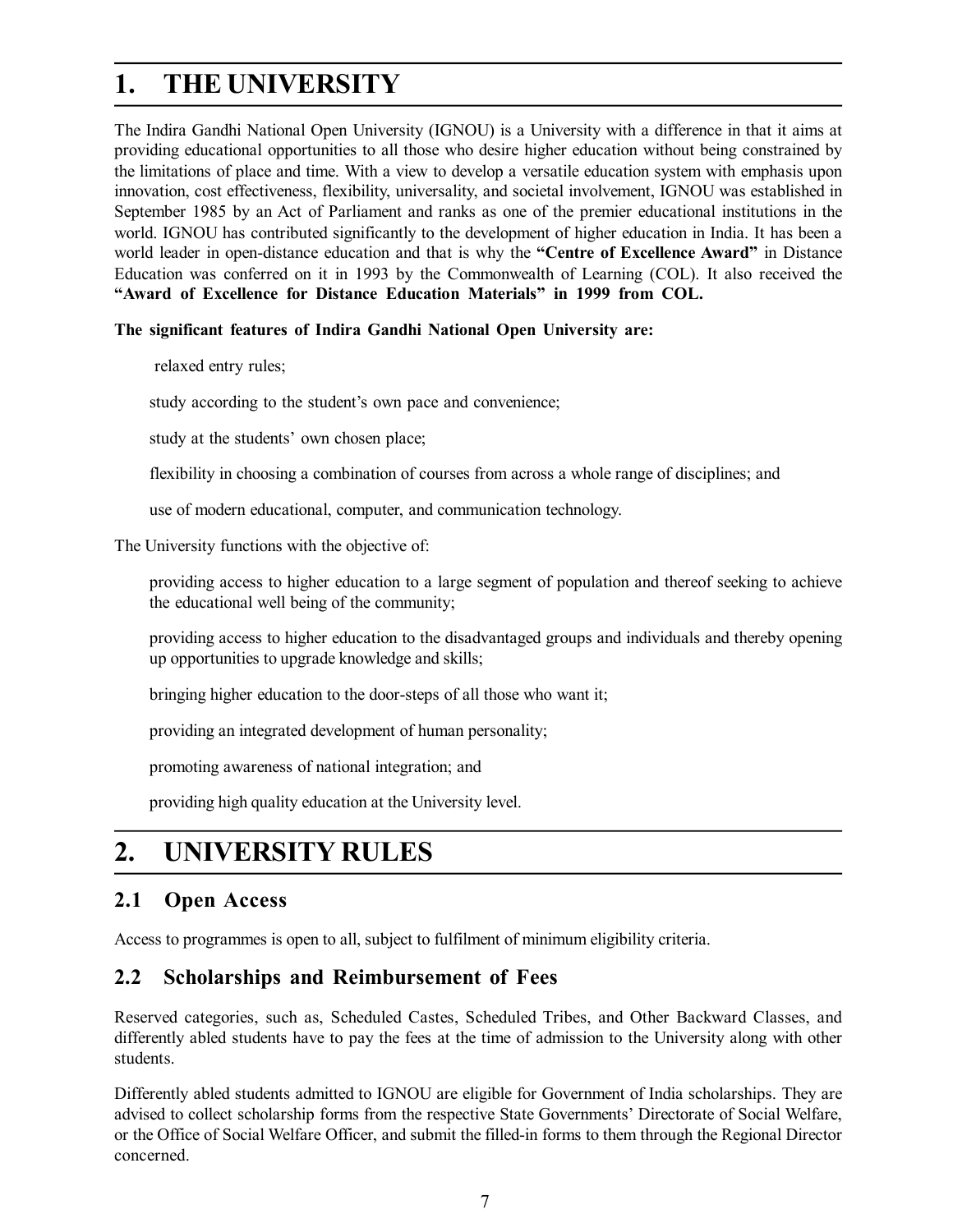Similarly, SC/ST and other Backward Class students have to submit their scholarship forms to the respective State Directorate of Social Welfare or to the Office of the Social Welfare Officer, through the concerned Regional Director of IGNOU for reimbursement of programme fees.

## **2.3 Validity of Admission Lists**

Candidates who are offered admissions have to join on or before the due dates specified by the University. In case they want to seek admission for the next session, they have to apply afresh and go through the admission process again.

## **2.4 Incomplete and Late Applications**

Incomplete and late application forms and forms furnishing false information can be rejected without any intimation to the candidates. The candidates are, therefore, advised to fill the relevant columns carefully and enclose attested copies of all necessary certificates asked for, and submit the form to the Regional Director concerned on or before the due date.

## **2.5 Simultaneous Registration**

A student is permitted to register for only one programme in a given academic session. Violation of this rule results in the cancellation of admission to the programmes and forfeiture of the programme fees.

Note: Registration fee once paid will not be refunded under any circumstances. Programme fee may, however, be refunded, if admission is not given for any reason.

## **2.6 IGNOU Website**

You may also access all relevant information and assignments from the University Website at www .ignou.ac.in

# **3. SCHOOL OF SOCIAL SCIENCES**

The School of Social Sciences has eight disciplines namely Economics, Anthropology, Psychology, History, Library and Information Science, Political Science, Public Administration, and Sociology. The School is engaged in planning and development of academic programmes at the degree, diploma, and certificate levels. It is actively involved in preparation of audio/video programmes and conducting research. .

The School offers the following programmes:

PhD in Economics, History, Library and Information Science, Political Science, Public Administration and Sociology M.A. (Public Administration) Masters in Library and Information Science Masters in Public Policy M.A. (Political Science) M.A. (Economics) M.A. (Sociology) M.A. (History) M.A. (Psychology) M.A. (Anthropology) Bachelor's Preparatory Programme Bachelor of Arts Bachelor in Library and Information Science Bachelor in Psychology PG Diploma in Library Automation and Networking PG Diploma in Disaster Management PG Diploma in Participatory Management of Displacement, Resettlement and Rehabilitation Certificate Programme in Disaster Management Certificate in Environment Studies Certificate in Consumer Protection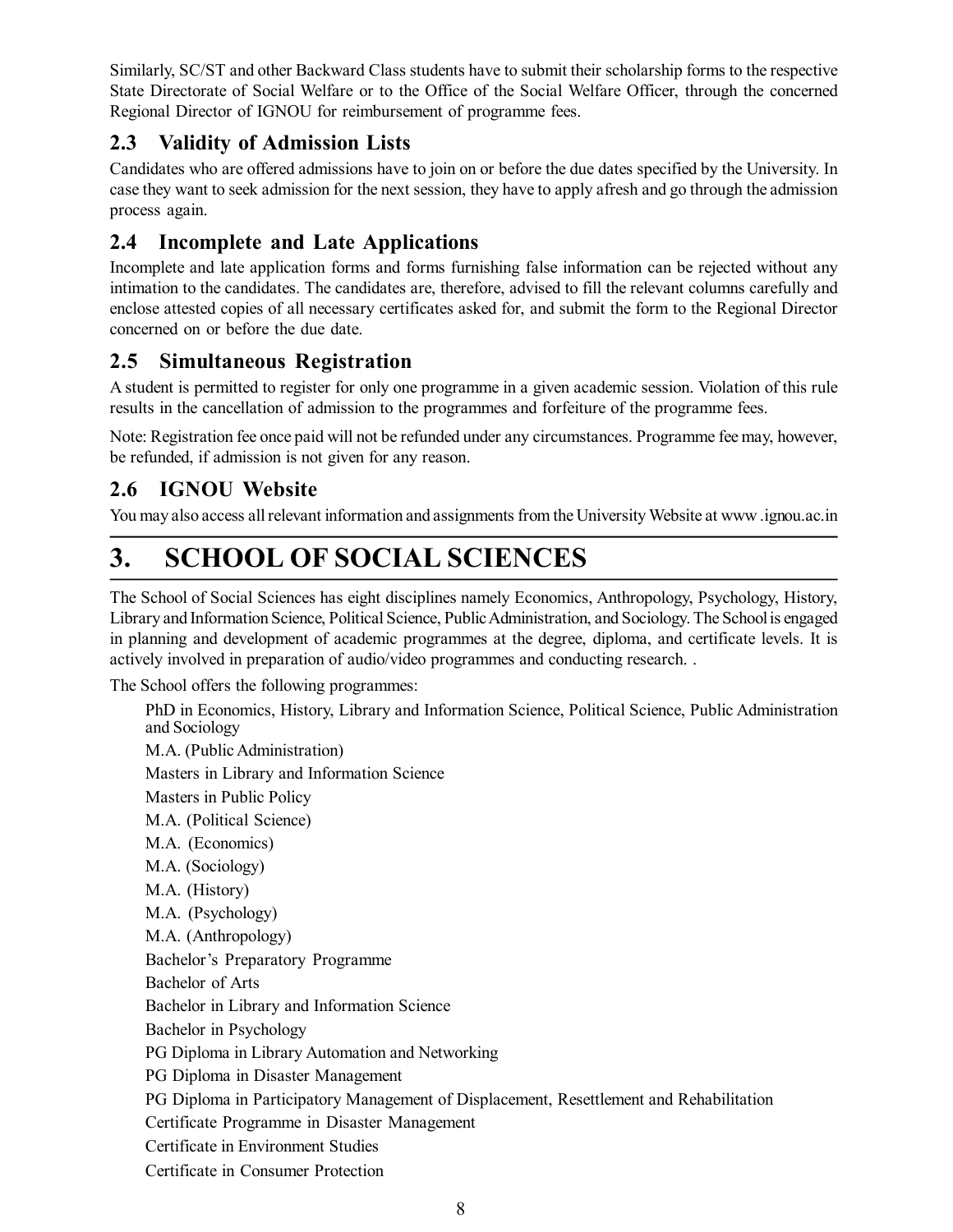# **4. POST GRADUATE DIPLOMA IN DISASTER MANAGEMENT**

## **4.1 Introduction**

IGNOU is committed to providing quality education at low costs to those, who have for some reason or the other, missed or did not get the opportunity for further studies. Keeping the heterogeneous nature and varied needs of its clientele, the University offers a range of programmes catering to human resource development as well as self-enrichment. The aim of the Post Graduate Diploma in Disaster Management (PGDDM) is to provide comprehensive knowledge to the learners on disaster preparedness, mitigation, and rehabilitation. It will enable the learners to equip themselves with disaster response techniques, risk assessment and vulnerability analysis, communication skills, and skills pertaining to emergency medical requirement.

## **4.2 Eligibility**

In accordance with the University's general policy of 'openness' and 'flexibility' vis-a-vis eligibility criteria, all graduates are eligible for admission. There is no admission test.

## **4.3 Duration**

The Programme can be completed in a minimum period of one year and a maximum period of four years in the same registration fees.

## **4.4 Medium**

The Programme is available in English and Hindi medium. However, MED-004 is available only in English Medium. But you can attempt the assignments and exam of MED-004 in Hindi.

## **4.5 Credit System**

The courses are based on credits. One credit is equivalent to 30 hours of study. In other words, you will have to put in 120 hours of study for completing a 4-credit course. This helps the learners to understand the academic effort one has to put in. Completion of an academic programme (Degree, Diploma or Certificate) requires successful clearing of the assignments and term-end examination of each Course, and the Project Work, wherever applicable in the programmes.

## **4.6 Programme Structure**

PGDDM is a 32-credit Programme with the following courses:

| <b>Courses</b> |                                                       | <b>Credits</b> |
|----------------|-------------------------------------------------------|----------------|
| $MPA-001$      | <b>Understanding Natural Disasters</b>                | 4              |
| $MPA-002$      | Understanding Man-Made Disasters                      | 4              |
| $MPA-003$      | Risk Assessment and Vulnerability Analysis            | 4              |
| $MPA -004$     | Disaster Preparedness                                 | 4              |
| $MPA-005$      | Disaster Response                                     | 4              |
| <b>MPA-006</b> | Disaster Medicine                                     | 4              |
| $MPA-007$      | Rehabilitation, Reconstruction and Recovery           | 4              |
| MPAP-001       | Project Work/MED-004 Towards Participatory Management | 4              |

Themes for the Project Work will be sent separately in Project Handbook. Learners who do not want to opt for Project Work have to opt for another Course, that is MED-004 'Towards Participatory Management'.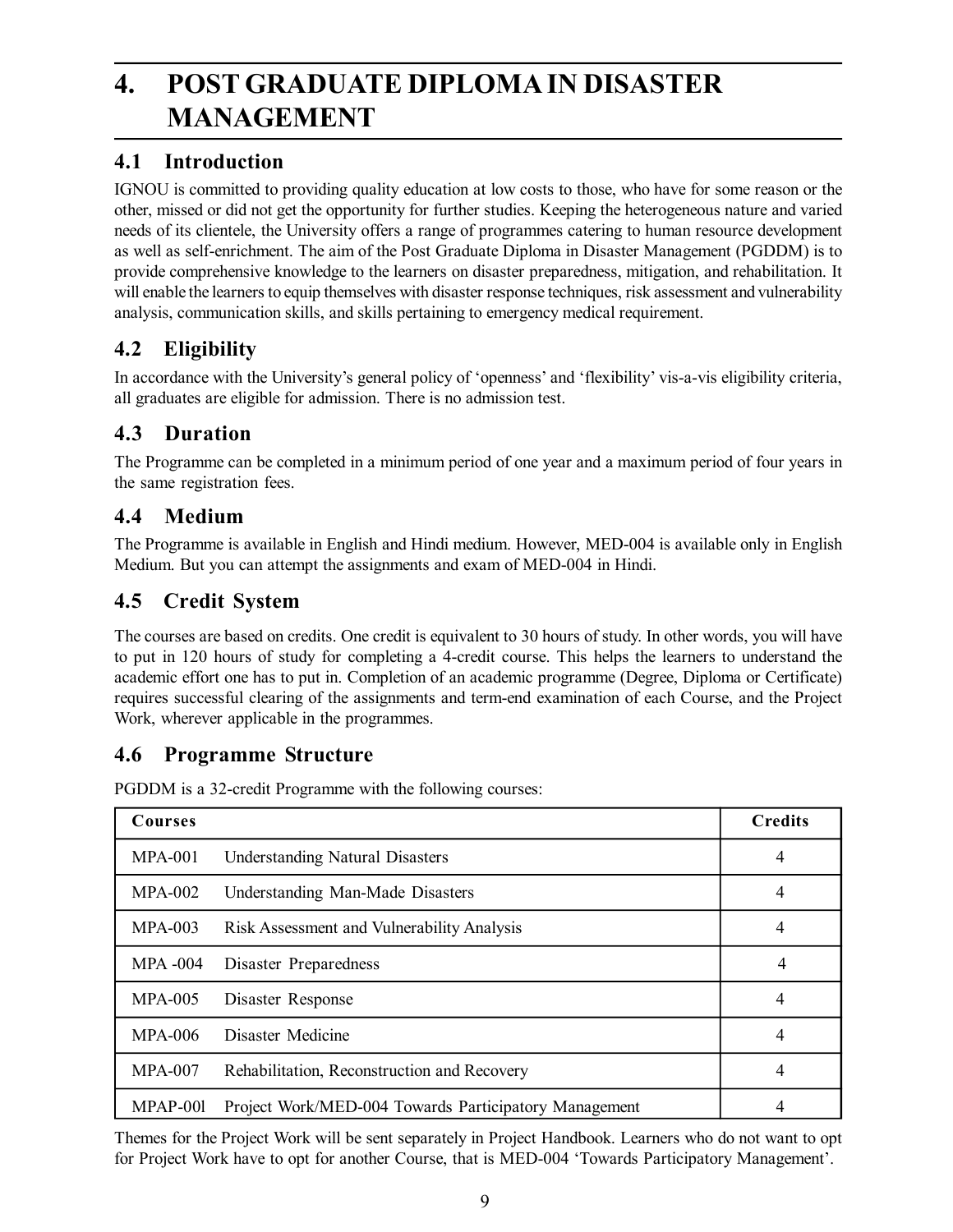## **4.7 Instructional System**

PGDDM is based on multimedia approach and delivers through self-instructional print material, audio-video programmes, assignments, counselling sessions, and teleconferencing.

#### *Print Material*

These comprise mainly of self-instructional material. Other study materials required for a particular course, such as, original texts of thinkers or essays from secondary sources will be made available at the Study Centres' libraries.

The Units in the course material have been carefully designed and written by specialists engaged in the study, research, and profession of disaster management. The names of the authors are listed in the course material. It may, however, be added that the Units are by no means comprehensive in discussing different themes. It is, therefore, advised that you read as much of the books and research articles as possible and also those suggested at the end of the print material. The University will make some of these books available at the Study Centre libraries.

#### *Audio-Video (A/V) Programmes*

The Audio and Video programmes are supplementary, meant for clarification and enhancement of understanding. These are used during counselling sessions at the Study Centres. Video programmes are also telecast on the national network of *Doordarshan /Gyan Darshan.* Besides live counselling is also provided on radio. These sessions are conducted for an hour on Sundays from 189 All India Radio Stations spread across the country. You can ask questions right from your home on telephone.

#### *Counselling Sessions*

Generally, counselling sessions are held at the Study Centres during weekends (Saturdays and Sundays) and holidays. The Study Centre Coordinators will provide the counselling schedule.

#### *Teleconferencing*

The teleconferencing sessions are organised by the School of Social Sciences with the help of the Electronic Media Production Centre (EMPC). At present, the technical part comprises- one-way video and two-way audio components- but in near future it shall be two-way video and audio through EDUSAT. The subject experts counsel students on various aspects of the courses in these sessions. You will be informed of the schedule of these sessions in advance through the IGNOU Newsletter and Website. The learner will have to go to the nearest reception centre at the scheduled time for taking the benefit of this facility.

#### *Study Centres*

Each student admitted to this Programme will be attached to a Study Centre. At present, there are 278 Study Centres located in different places of the country activated for this Programme. Students may opt for enrolment in the nearest Study Centre. Every Study Centre is managed by a Coordinator. The students are advised to be in regular contact with their respective Study Centres and interact with the Coordinator as frequently as possible. The facilities provided .at the Study Centres, normally, include the following:

Counselling sessions in different courses relating to PGDDM.

Library facility with basic reading material related to various aspects of the programme.

Audio-Video programmes specially designed for PGDDM.

Teleconferencing (at the Regional Centres).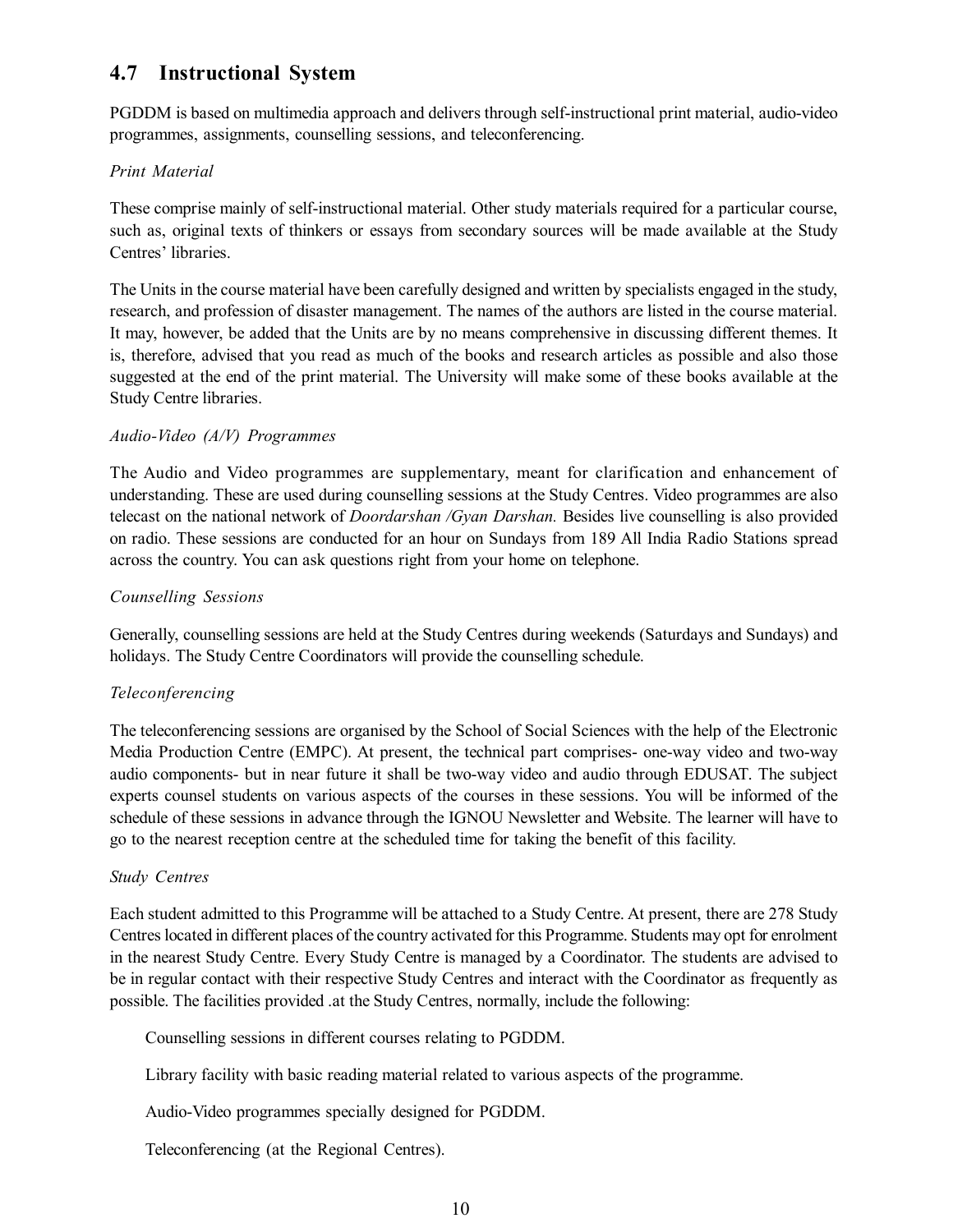## **4.8 Structure of Courses**

## **MPA-001 UNDERSTANDING NATURAL DISASTERS (CREDITS 4)**

This Course focuses on natural disasters, which have been categorised as hydrological, wind-related, geophysical, and climatic. Under each category, an attempt is made to discuss the causes and impacts, along with past illustrations and geographical distribution. Preparedness, response and traditional coping mechanisms pertaining to these disasters are also dealt. A list of do's and don'ts is also suggested. The Course content is as follows:

- 1) Understanding Natural Disasters
- 2) Understanding Disaster Management
- 3) Flood
- 4) Flood: Case Studies
- 5) Drought
- 6) Drought: Case Studies
- 7) Cyclone
- 8) Cyclone: Case Studies
- 9) Earthquakes
- 10) Earthquake: Case Studies
- 11) Landslides
- 12) Landslide: Case Studies
- 13) Avalanches
- 14) Avalanches: Case Studies
- 15) Volcanic Eruptions
- 16) Volcanic Eruption: Case Studies
- 17) Heat and Cold Waves
- 18) Climate Change: Global Warming
- 19) Climate Change: Sea Level Rise
- 20) Climate Change: Ozone Depletion

## **MPA-002 UNDERSTANDING MAN-MADE DISASTERS (CREDITS 4)**

Disasters can be generally categorised as natural and man-made. The man-made disasters included in this course are nuclear disasters, industrial accidents, environmental disasters, fires, rail accidents, road accidents, air accidents and sea accidents. The causes, impacts, preparedness, and response pertaining to these disasters shall be dealt in this Course. The Course shall further include the lessons learnt and do's and don'ts relating to these disasters. The Course content is as follows:

- 1) Understanding Man-Made Disasters
- 2) Nuclear Disasters
- 3) Chemical Disasters
- 4) Biological Disasters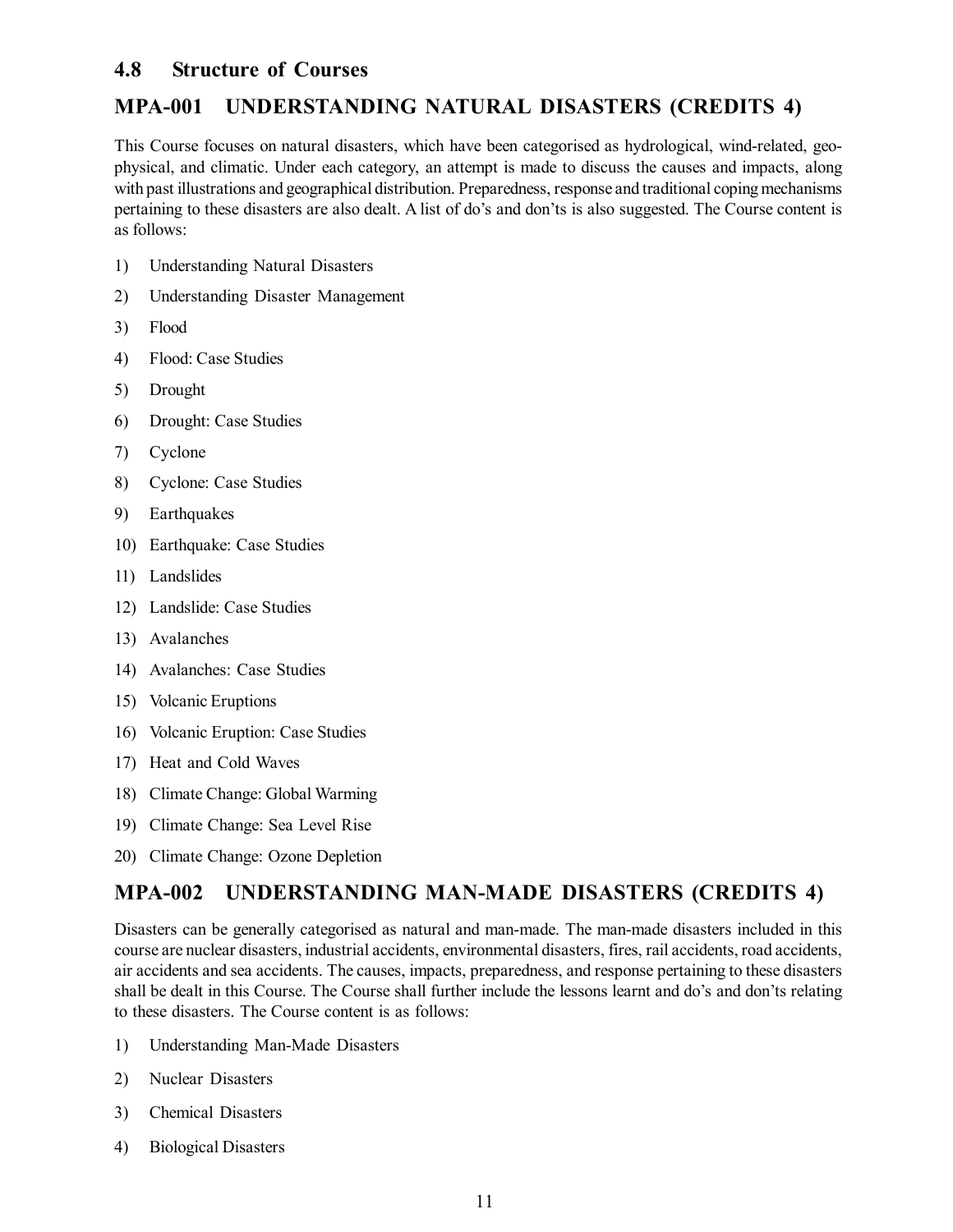- 5) Building Fire
- 6) Coal Fire
- 7) Forest Fire
- 8) Oil Fire
- 9) Air Pollution
- 10) Water Pollution
- 11) Deforestation
- 12) Industrial Pollution
- 13) Road Accidents
- 14) Rail Accidents
- 15) Air Accidents
- 16) Sea Accidents

## **MPA-003 RISK ASSESSMENT AND VULNERABILITY ANALYSIS (CREDITS 4)**

This Course deals with the meaning, observation, perception, and identification of risk and vulnerability factors associated with disasters. Factors contributing to vulnerability such as poverty, displacement, etc. are discussed. Various preventive strategies, such as, policies pertaining to emergency assistance, social development and infrastructure development are also dealt. The Course content is as follows:

- 1) Hazard, Risk and Vulnerability
- 2) Understanding Risk: Concept and Elements
- 3) Risk Reduction
- 4) Risk Analysis Techniques
- 5) Participatory Risk Assessment
- 6) Vulnerability Analysis and Risk Assessment
- 7) Observation and Perception of Vulnerability
- 8) Vulnerability Identification
- 9) Vulnerability: Social Factors
- 10) Vulnerability: Economic Factors
- 11) Vulnerability to Shanty Settlements
- 12) The Experience of Vulnerability-I
- 13) The Experience of Vulnerability-II
- 14) Strategies for Survival
- 15) Vulnerability and Development: The Role of Development
- 16) Resource Analyses and Mobilisation
- 17) Strategic Developments for Vulnerability Reduction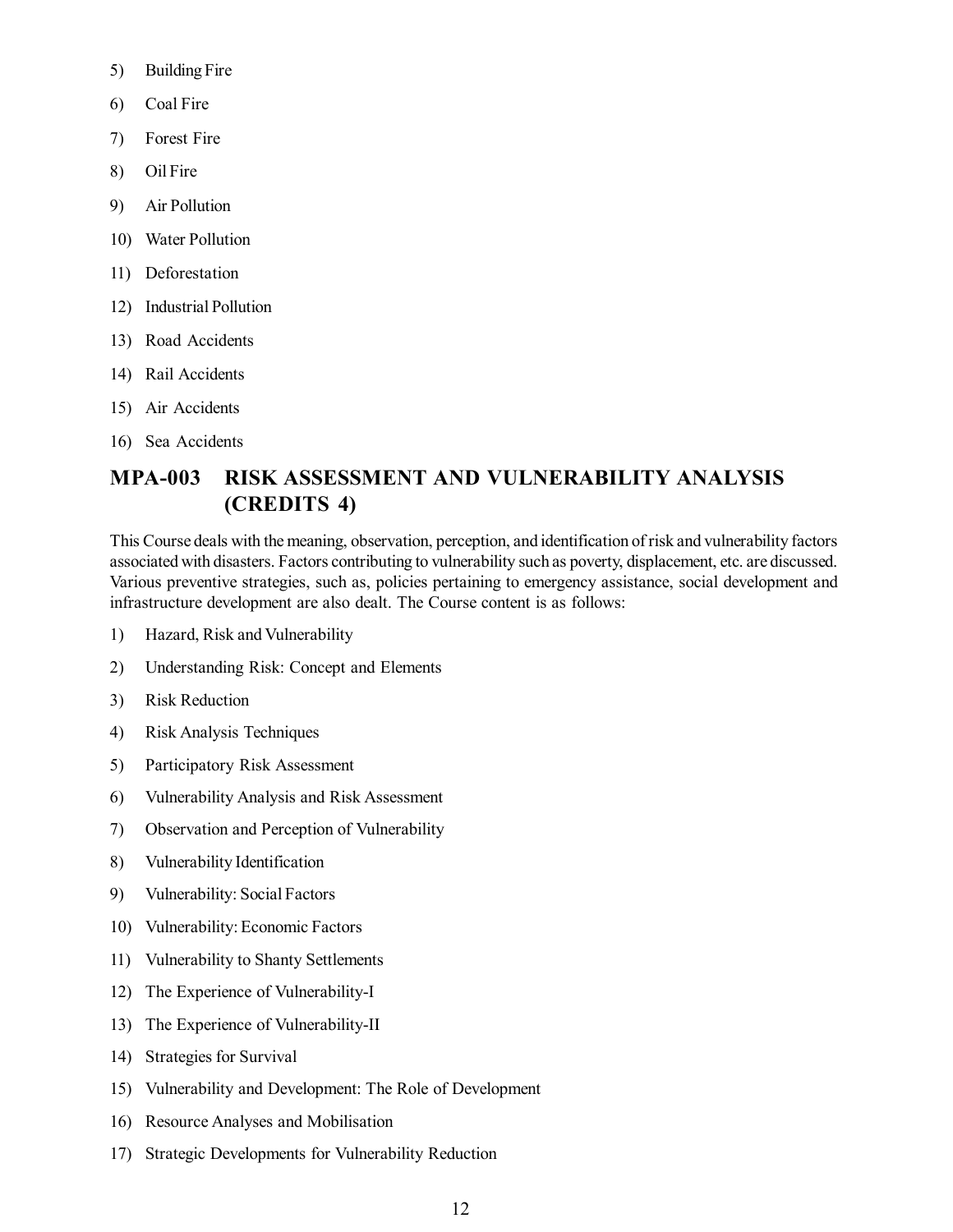### **MPA-004 DISASTER PREPAREDNESS (CREDITS 4)**

The effects of disasters on human lives, property and livestock can be minimised through adequate preparedness. This Course highlights the important facets of disaster prevention, preparedness, and mitigation. Disaster preparedness plan, use and application of emerging technologies, role and responsibilities of various agencies and mitigation strategies constitute the core components of this Course. The Course content is as follows:

- 1) Disaster Management: Prevention, Preparedness, and Mitigation
- 2) Disaster Preparedness: Concept and Nature
- 3) Disaster Preparedness Plan
- 4) Disaster Preparedness for People with Special Needs/Vulnerable Groups
- 5) Disaster Preparedness with Relevance to Housing, Infrastructure and Livestock
- 6) Community Based Disaster Preparedness Plan
- 7) Role of Information, Education, Communication, and Training
- 8) Disaster Preparedness: Role and Responsibilities of Central, State, District, and Local Administration
- 9) Disaster Preparedness: Role and Responsibilities of Armed Forces, Police, Para-military Forces, National Service Scheme and Scouts
- 10) Disaster Preparedness: Role and Responsibilities of International Agencies, Non-governmental Organisations, Community Based Organisations, Community, and Media
- 11) Information Technology: Role in Disaster Preparedness with Special Reference to Geographical Information System
- 12) Use and Application of Emerging Technologies in Disaster Preparedness-I
- 13) Use and Application of Emerging Technologies in Disaster Preparedness- II
- 14) Disaster Mitigation
- 15) Disaster Mitigation Strategies
- 16) Emerging Trends in Disaster Mitigation-I
- 17) Emerging Trends in Disaster Mitigation -II
- 18) Mitigation Management -I
- 19) Mitigation Management -II

## **MPA-005 DISASTER RESPONSE (CREDITS 4)**

Disaster response assumes significance in the immediate impact and post-impact phase of disasters. Various aspects of response, such as, minimum standards of relief, management of relief commodities and services, stakeholders' coordination in response, and recovery are covered in this Course. The Course also deals with the various facets of human behaviour and response in disaster situations. The Course content is as follows:

- 1) Disaster Response Plan
- 2) Communication, Participation, and Activation of Emergency Preparedness Plan
- 3) Logistics Management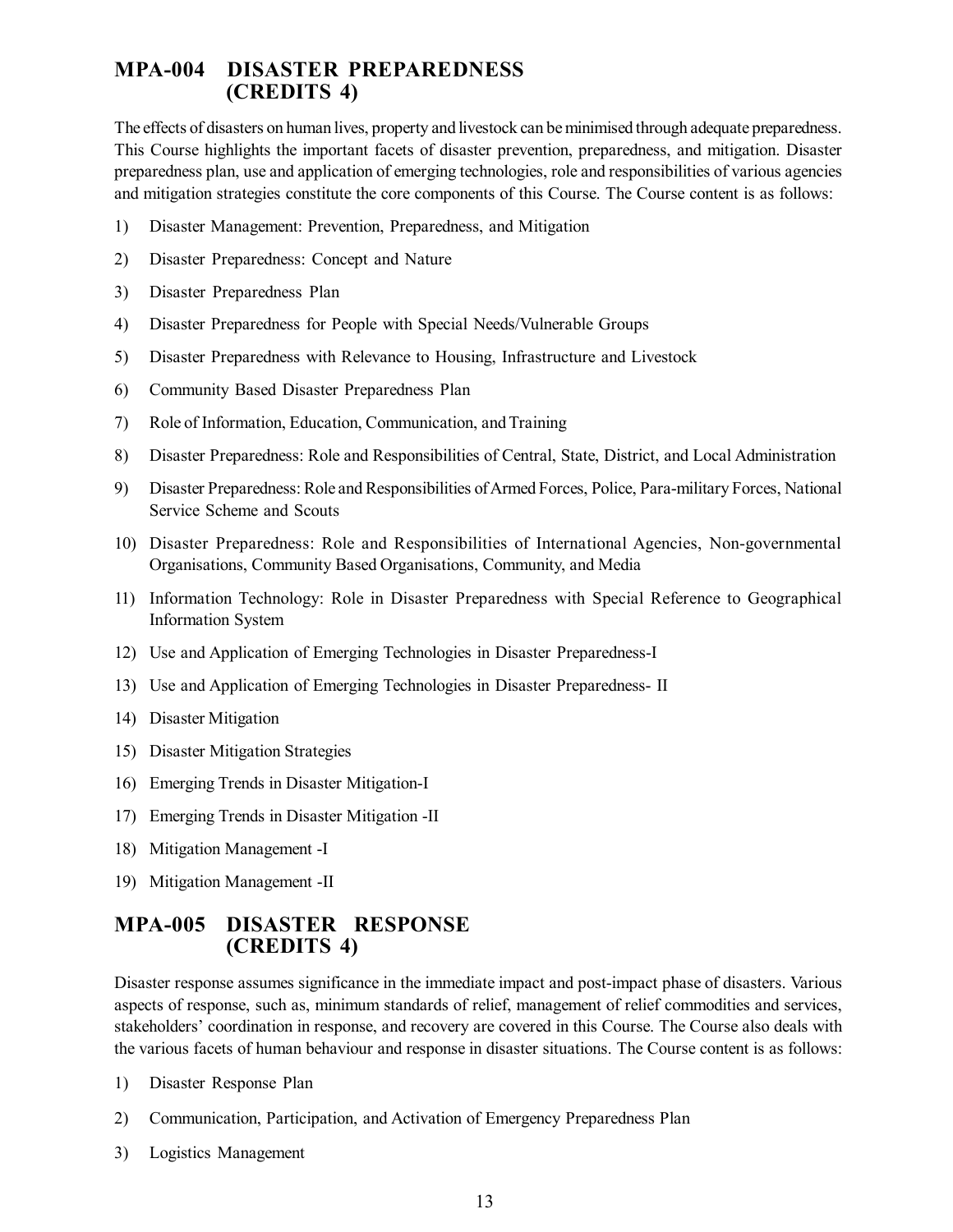- 4) Needs and Damage Assessment
- 5) Disaster Response: Central, State, District, and Local Administration
- 6) Armed Forces in Disaster Response
- 7) Disaster Response: Police and Other Forces
- 8) Role of Multiple Stockholders in Disaster Response
- 9) Psychological Response
- 10) Trauma and Stress Management
- 11) Rumour and Panic Management
- 12) Minimum Standards of Relief
- 13) Managing Relief
- 14) Funding Relief
- 15) Recovery

#### **MPA-006 DISASTER MEDICINE (CREDITS 4)**

Disaster Medicine is the study and application of medical and health disciplines to the prevention, preparedness, response, and recovery of health problems arising out of disasters.. This Course deals with the meaning and significance of disaster medicine, epidemiological study of disasters, disaster site management, casualty area management, community health management, and ICT applications in health management in disasters. Case studies of medical and health interventions shall also form part of this Course. The Course content is as follows:

- 1) Understanding Disaster Medicine
- 2) Epidemiological Study of Disasters
- 3) Prevention of Risk
- 4) Medical Preparedness Plan
- 5) Logistics Management
- 6} Remote Area Planning
- 7) Education and Training in Health Management of Disasters
- 8) Disaster Site Management
- 9) Clinical Casualty Management
- 10) Community Health Management
- 11) Medical and Health Response to Different Disasters
- 12) Role of Information and Communication Technology in Health Response
- 13) Psychological Rehabilitation
- 14) Practical Manual
- 15) Case Studies of Medical and Health Interventions in Disaster Management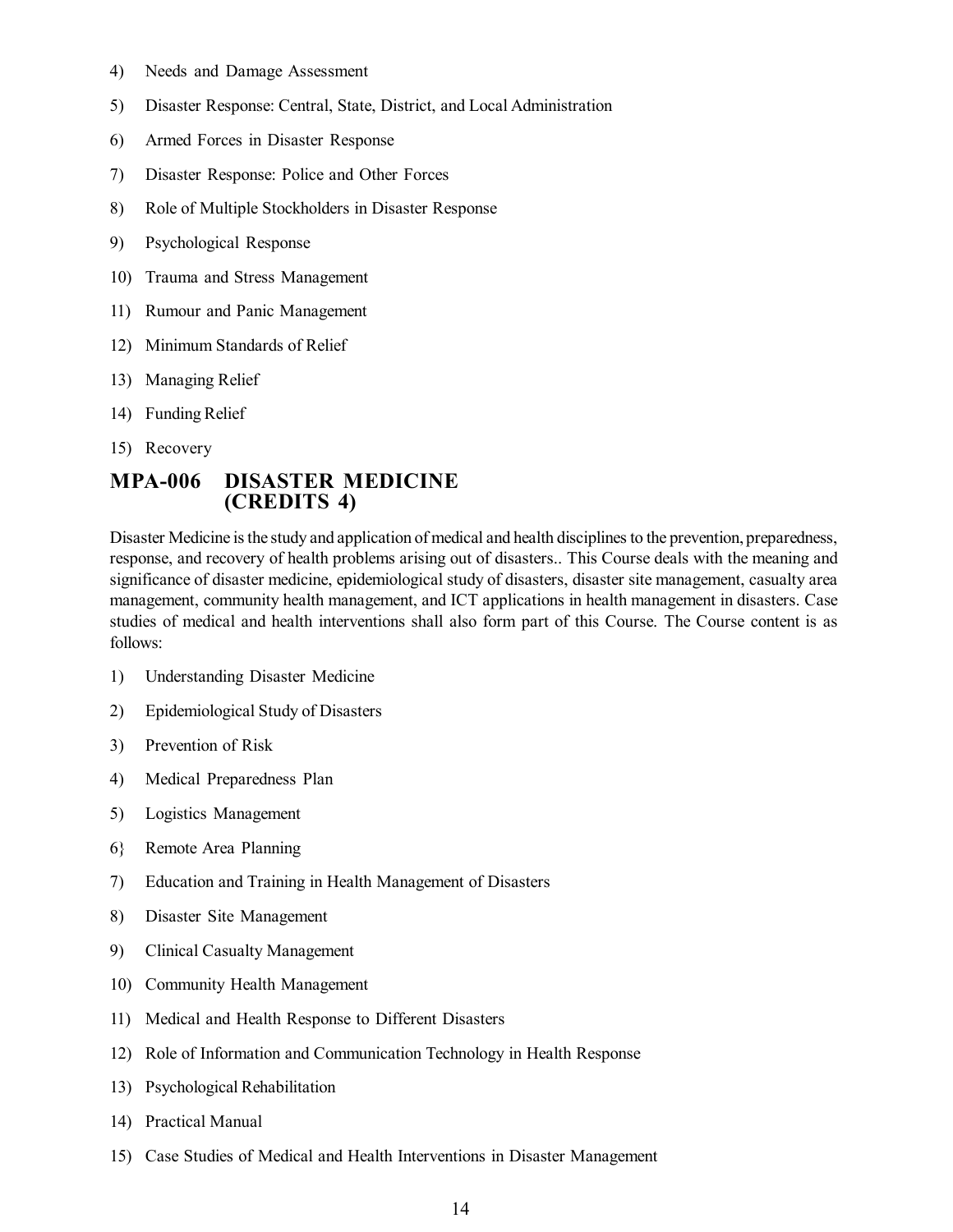## **MPA-007 REHABILITATION, RECONSTRUCTION AND RECOVERY (CREDITS-4)**

Rehabilitation aims at bringing about a total reconstruction of damaged physical and social infrastructure. It involves a full-fledged economic recovery process. The three key components of 'Disaster and Development' Process, namely, rehabilitation, reconstruction and recovery this form the major part of this Course. The role of various governmental and non-governmental agencies .involved in rehabilitation, the key aspects of economic and social rehabilitation, and the philosophy and psychology for coping with disasters are dealt with in this Course. It also includes some case studies on participative rehabilitation. The reconstruction aspect discussed in the Course throws light on disaster resistant construction, and the role of education and awareness in housing and insurance. The measures for long-term recovery and long-term counter disaster planning are also examined in this Course. The Course content is as follows: .

- 1) Reconstruction and Rehabilitation as a Means of Development.
- 2) Damage Assessment
- 3) Role of Various Agencies in Disaster Management and Development
- 4) Information Management Structure
- 5) Parameters of Vulnerability
- 6) Development of Physical and Economic Infrastructure
- 7) Creation of Long-term Job Opportunities and Livelihood Options
- 8) Funding Arrangements for Reconstruction
- 9) Nature of Damage to Houses and Infrastructure due to Disasters
- 10) Disaster Resistant House Construction
- 11) Role of Housing/Building Authorities
- 12) Education and Awareness
- 13) The Philosophy of Coping with Disasters
- 14) Dealing with Victims' Psychology .
- 15) Role of Information Dissemination
- 16) Participative Rehabilitation Process: Some Case Studies
- 17) Role of Various Agencies in Recovery Measures
- 18) Monitoring and Evaluation of Rehabilitation Work
- 19) Constraints in Monitoring and Evaluation
- 20) Long-term Recovery
- 21) Long-term Counter Disaster Planning

## **MPAP-001 PROJECT WORK (CREDITS 4)**

Themes and other details concerning the Project Work will be sent separately in Project Handbook. Learners who are not interested in doing Project Work can opt for another course, namely, MED-004 'Towards Participatory Management', in lieu of the Project Work. MED-004 is also of four credits.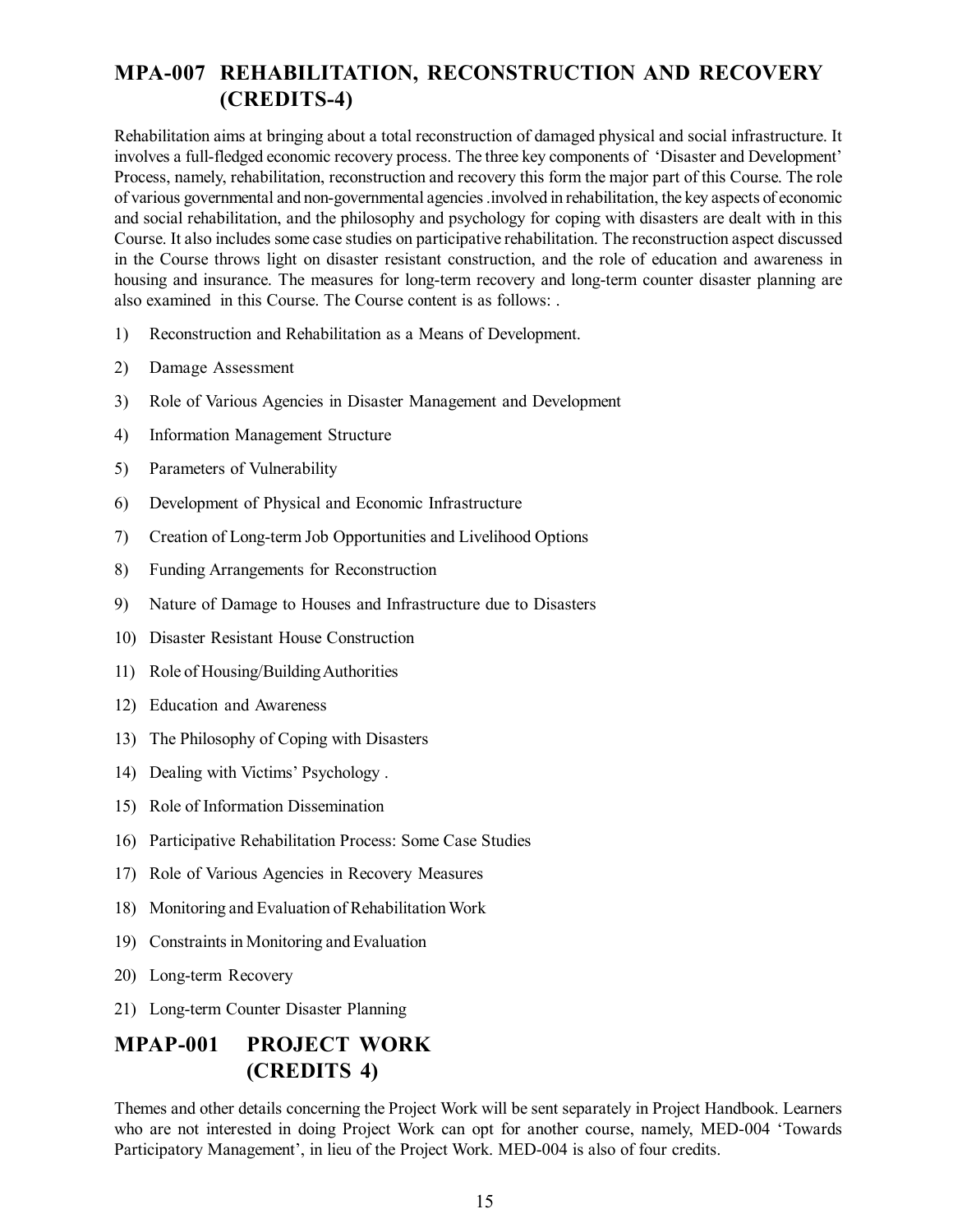## **MED-004 TOWARDS PARTICIPATORY MANAGEMENT (CREDITS 4)**

This Course enables the students to explore the knowledge and skills required for working successfully with individuals and groups to integrate the conservation efforts with development through participatory process. It covers how people have worked for participatory community development and the theories about their work. The theory and practice of participatory, community development is also explored.

| <b>Block 1</b> | <b>Genesis and Concepts of Participatory Management</b>                                                              |
|----------------|----------------------------------------------------------------------------------------------------------------------|
| Unit 1         | Towards Participatory Management: A New Paradigm                                                                     |
| Unit 2         | Historical Perspective of the Evolution of Participatory Development                                                 |
| Unit 3         | Participatory Development                                                                                            |
| Unit 4         | Participatory Rural Appraisal or Participatory Reflection and Action                                                 |
| <b>Block 2</b> | <b>Approaches to Participatory Management</b>                                                                        |
| Unit 5         | Different Models of Participatory Approach in South Asia                                                             |
| Unit 6         | Model for Urban Development "Orangi Pilot Project"                                                                   |
| Unit 7         | Rural Poverty Unperceived                                                                                            |
| Unit 8         | <b>Integrated Rural Poverty Alleviation</b>                                                                          |
| <b>Block 3</b> | Women and Youth in Participatory Management                                                                          |
| Unit 9         | Women's Participation in Community Decision Making                                                                   |
| Unit 10        | <b>Practical Action</b>                                                                                              |
| Unit 11        | Youth Participation in Development                                                                                   |
| Unit 12        | Organisational Change for Sustainable Development                                                                    |
| <b>Block 4</b> | <b>Participatory Management of Natural Resources</b>                                                                 |
| Unit 13        | Participatory Forest Resource Management                                                                             |
| Unit 14        | Participatory Management of Mountain Ecosystems                                                                      |
| Unit 15        | Participatory Coastal Management                                                                                     |
| Unit 16        | Participatory Management of Solid Waste                                                                              |
| Unit 17        | South Asian Cooperative Environment Programme                                                                        |
|                | $\mathbf{m}$ $\mathbf{r}$ $\mathbf{r}$ $\mathbf{r}$ $\mathbf{r}$ $\mathbf{r}$ $\mathbf{m}$ $\mathbf{r}$ $\mathbf{r}$ |

## **5. EVALUATION**

Evaluation consists of two parts: 1) continuous evaluation through assignments, and 2) term-end examination. In the final result, continuous evaluation (assignment of a Course) carries 30% weightage, while 70% weightage is given to term-end examination, Following is the scheme of awarding divisions and grades:

| <b>Division</b> | Percentage Range | Grade            | <b>Point Grade</b> |
|-----------------|------------------|------------------|--------------------|
|                 | 80 and above     | A-Excellent      |                    |
|                 | 60 to 79.9       | B-Very Good      | 4                  |
| Н               | 50 to 59.9       | C-Good           |                    |
| Pass            | 40 to 49.9       | D-Satisfactory   |                    |
| Unsuccessful    | Below 40         | E-Unsatisfactory |                    |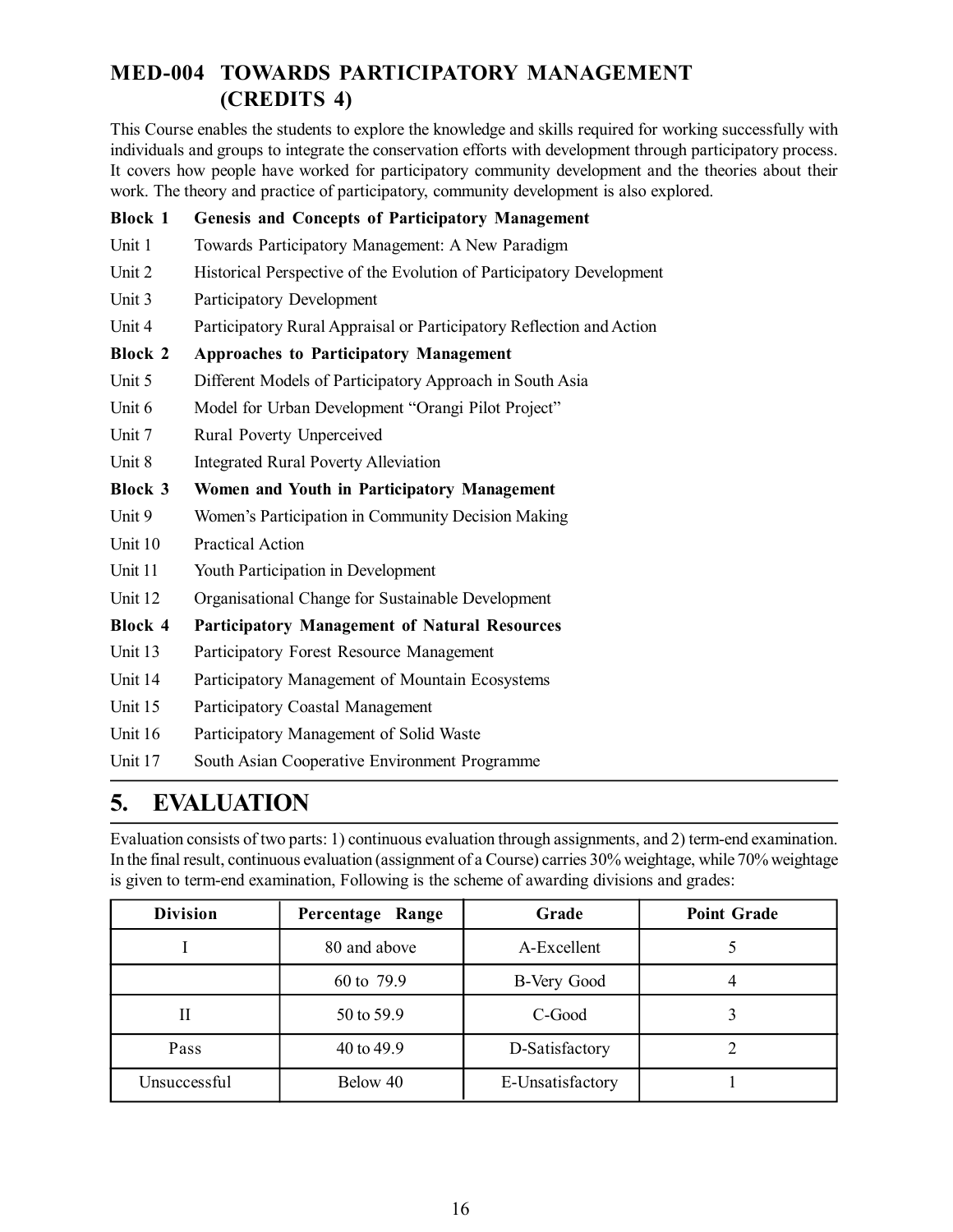You are required to score at least 40% marks in continuous evaluation (assignments) as well as term-end examination separately. In the overall computation also, you must get at least 40% marks in each Course to claim the Post Graduate Diploma in Disaster Management.

## **5.1 Assignments**

Assignments constitute the continuous evaluation system. Submission of assignments is compulsory. Assignments of a Course carry 30% weightage while 70% weightage is given to the term-end examination.

There is one Tutor-Marked Assignment (TMA) for each four-credit Course. You will have to submit one TMA for each Course. These assignments are designed to test your comprehension of the print material you receive, and to prepare you for the term-end examination. They are designed in such a way as to help you concentrate mainly on the printed Course material and supplement with personal experience, conceptual grasp, and keen observation.

#### **The last date for submission of assignments for Jan-December Session is 30th September and for July-June Session is 31st March.**

You will not be allowed to appear for the term-end examination for a Course if you do not submit the assignment in time for that Course.

The evaluators/counsellors after correcting the assignments shall send them back to you with their comments and marks. The comments guide you in your study and help in improving your performance.

The University/Coordinator of the Study Centre has the right not to entertain or to reject the assignments submitted after the due date. You are, therefore, advised to submit the assignments before the due date.

If you do not get a passing grade in any assignment, you have to submit it again. However, once you get the pass grade in an assignment, you cannot re-submit it for improvement of grade. Assignments are not subject to re-evaluation except for factual errors, if any, on the part of the evaluator. The discrepancy noticed by you in the evaluated assignments should be brought to the notice of the Coordinator of the Study Centre, so that he/she forwards the correct score to the Student Registration and Evaluation Division (SR & ED) at the Headquarters.

Whenever you receive a set of material and assignments, check them immediately and ask for missing book/ books, if any, to the Material Production and Distribution Division, (IGNOU, Maidan Garhi, New Delhi-110 068) or the Coordinator of your Study Centre.

### **5.2 Term-end Examination**

As stated earlier, term-end examination is the major component of the evaluation system and it carries 70% weightage in the final result. You must fill and send your term-end examination form before the last dates, that is, 31st March for June exam, and 30th September for December exam.

In case, you fail to secure a pass score (40% marks) in the term-end examination, you will be eligible to reappear in the next term-end examination for that Course, as and when it is held, within the total span of the Programme.

#### *Eligibility for Examination*

To be eligible to appear in the term-end examination in any Course, you are required to fulfil the following four conditions:

- 1) You should have paid the Course fee. You should not apply for appearing at the term-end examination of any Course without getting registered for the same and if you do so, your result would not be declared and the onus shall be on you.
- 2) You should have opted and pursued the prescribed Course.
- 3) You should have submitted the assignments for the respective Course; and
- 4) You should submit the examination form in time.
- 5) The students who have opted for MPAP-001 (Project Work) should submit the project work by October 30 (Jan-December session) and April 30 (July-June session).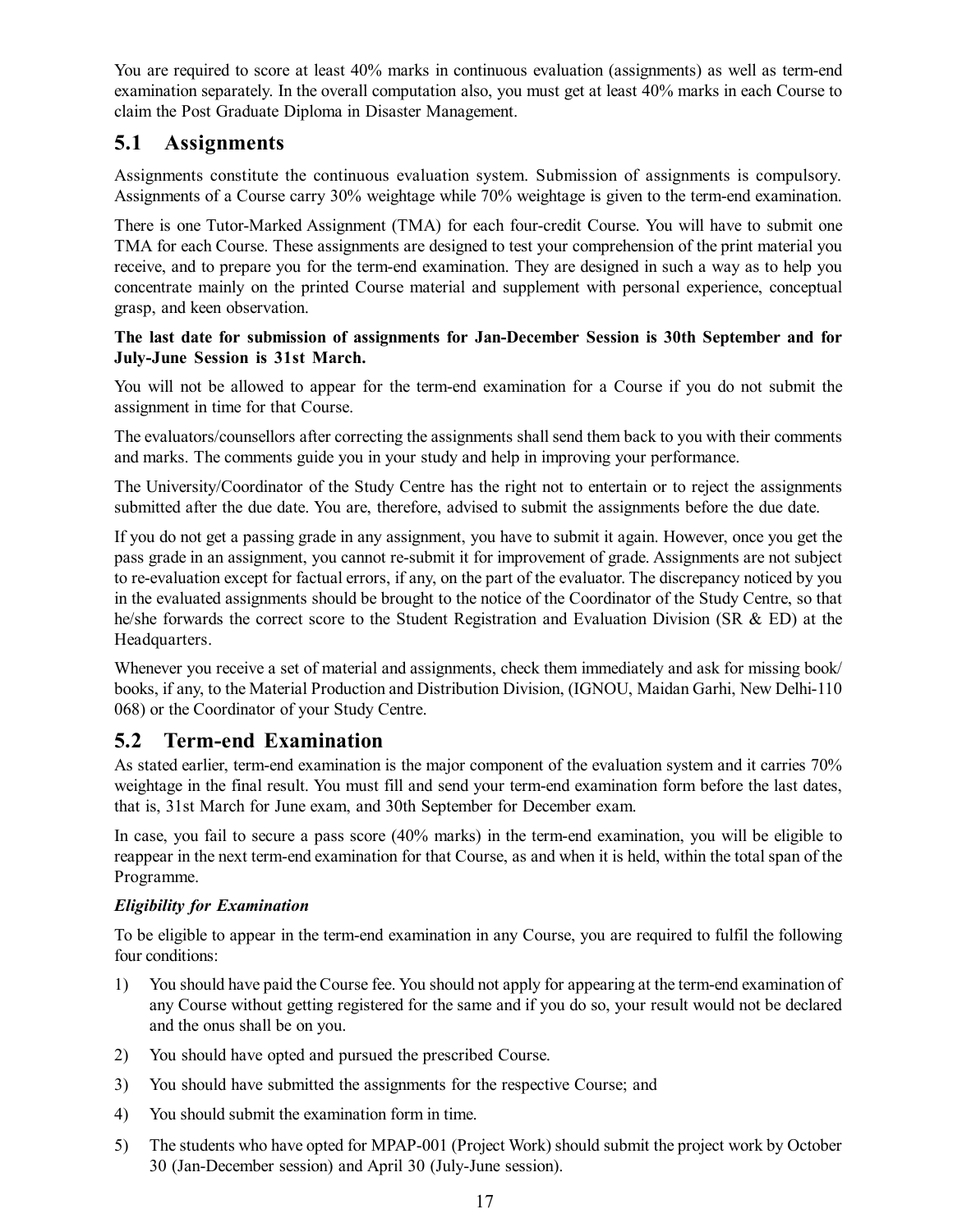#### *Examination Date Sheet*

Examination date sheet (schedule which indicates the date and time of examination for each Course) is sent to all the Study Centres approximately five months in advance. The same is also notified through IGNOU News Letter from time to time. Thus, normally, the date sheet for the June examination is released in January, and for the December examination in July. You can also see the date sheet at IGNOU website: www.ignou.ac.in.

#### **Examination Form**

It is an essential pre-requisite for you to submit the Examination Form for taking examination in any course. Copies of the examination forms are available at Study Centres/Regional Centres! Student Registration and Evaluation Division at Headquarters. A specimen copy is also printed here in this Programme Guide. Only one form is to be submitted for all the courses in one term-end examination. A fee of Rs. 60 per course is charged as examination fee. The detailed guidelines are available on the examination form (copy of form is available in this Programme Guide, which is only a specimen).

The filled in examination form is to be submitted to the last date for submission of examination forms are **1st March to 31st March** for the examination to be held in June and **1st September to 30th September** for examinations to be held in December. The last dates for receipt of examination forms after the due date with late fee are as under:

| <b>DESCRIPTION</b> | <b>JUNE TEE</b> | <b>DECEMBER</b><br>TEE | <b>WHERE TO</b><br><b>SUBMIT.</b> |
|--------------------|-----------------|------------------------|-----------------------------------|
| Late Fee of        | 1st April to    | 1st October .to        | At your Regional                  |
| $Rs. 300/-$        | 20th April      | 20th October           | Centre                            |
| Late Fee of        | 21st April to   | 21st October to        | *At Your REGIONAL                 |
| $Rs. 500/-$        | 30th April      | 31st October           | <b>CENTRE</b> (outside Delhi)     |
| Late Fee of        | 1st May to      | 1st November to        | * At your REGIONAL                |
| $Rs. 1000/-$       | 15th May        | 15th November          | <b>CENTRE</b> (outside Delhi)     |

#### **\* Attention Delhi Students: Those who wish to appear in the examination at DELHI shall submit their examination form to the Registrar, Student Evaluation Division with the requisite late fees. Your DRAFT in this case should be payable at IGNOU, NEW DELHI.**

Please write your correct enrolment number, programme code and name at the back of the Demand Draft / IPO drawn in favour of IGNOU, New Delhi for Rs.— $\rightarrow$ - representing late fee and properly tag with your examination form to avoid its misplacement. The students have the facility of submission of the examination form on-line and also for making payment of the Examination fee on-line through Credit Cards. The University has made arrangement with AXIS Bank for those students who submit the Examination Form on-line and payment through cash deposit in AXIS Bank against challans and also through Bank Draft being issued by AXIS Bank without any payment on account of commission. The University is making efforts to increase the number of Banks for the above services for the forthcoming Term-end Examination.

#### **The examination form received after due dates or without late fee, wherever applicable, shall be rejected.**

#### **Admit Card**

After receiving the examination forms from you, the University will send admit card to you before the commencement of examination. If you do not receive the admit card 15 days before the commencement of examinations, you may contact your Study Centre or Regional Centre or Student Evaluation Division at the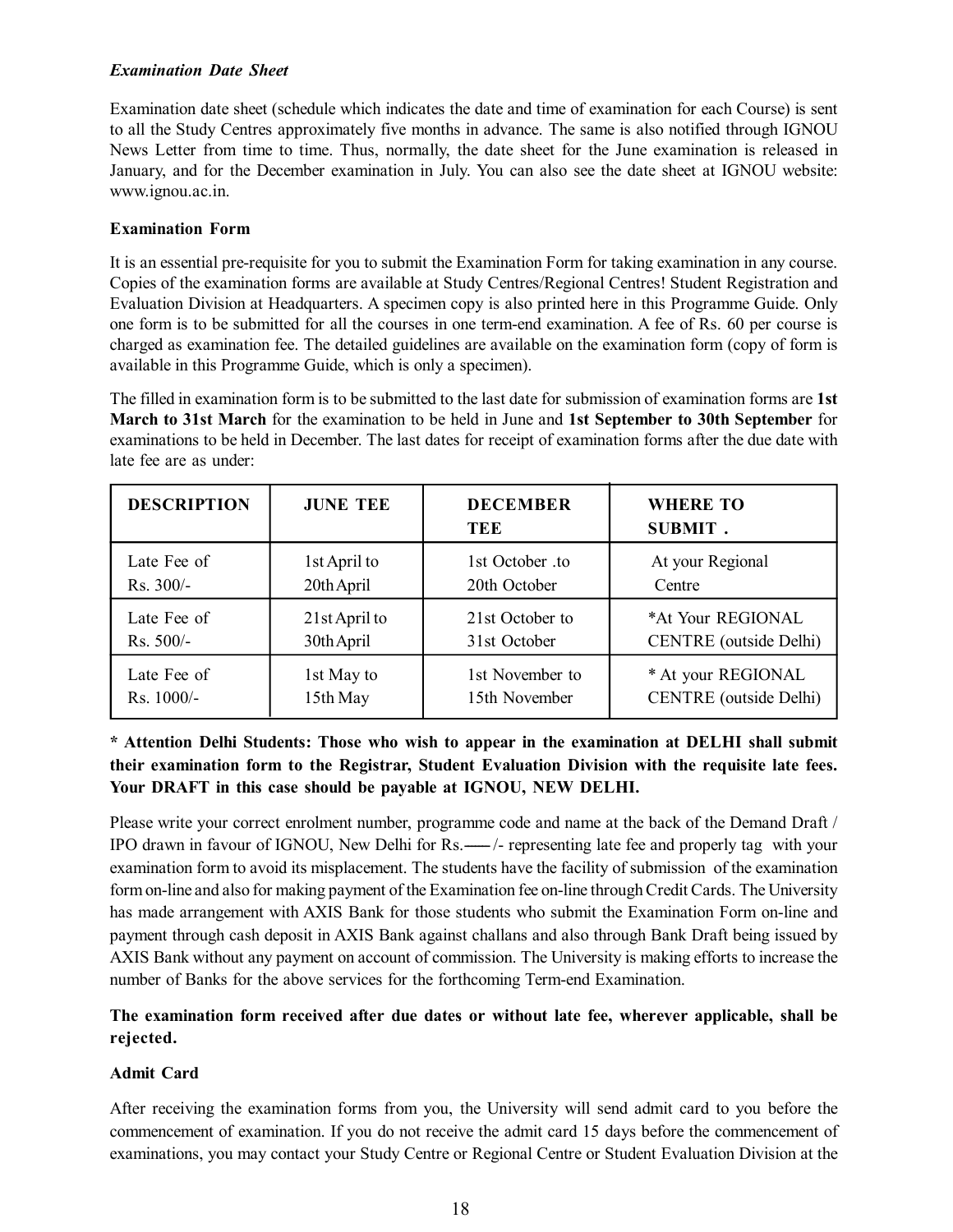Headquarters. Now your admit cards for term-end examination are available on internet also. You can download the same from University website www. ignou.ac in and the same would be valid provided you carry your Identity Card along with it. If your name is registered for examinations in the list sent to the Study Centre, you can take the examination by showing your Identity Card (Student Card) to the examination centre superintendent, even if you have not received admit card or misplaced it. .

#### **Every student must bring identity card for appearing in term end examination along with the admit card.**

#### **Examination Centre**

Your Study Centre is normally your examination centre. The University at its discretion may allot you any examination centre other than your study centre. Change of examination centre is not generally permitted. In exceptional cases change of centre may be considered. For this students should apply one month in advance to Registrar, SED at IGNOU.

Your enrolment number is your Roll Number for examinations. Be careful in writing it. Any mistake in writing the Roll Number will result in non-declaration of your result.

#### **Declaration of Result**

It is your duty to check whether you are registered for a particular course and whether you are eligible to appear for that examination or not. If you neglect this and take the examination without being eligible for it, your result will be cancelled.

**Although all efforts are made to declare the result in time, there will be no binding on the University to declare the results of the last examination before commencement of next examination. You are therefore, advised to fill up the examination form without waiting for the result and get it cancelled at a latelr date if so required.**

#### **Early Declaration of Result**

In order to facilitate the students who have got offer of admission and/or selected for employment etc. and are required to produce marks-sheet/grade card by a specified given date may apply for early processing of their answer scripts and declaration of the results for this purpose. The students are required to apply in the specified format which is available in this Programme Guide with the prescribed fee. The students can submit their request for early declaration before the commencement of the Term-end Examination, i.e. before 1st June and 1st December respectively. The University in such cases will make arrangements for processing the answer scripts and declare the result as a special case.

#### **Re-evaluation of Scripts**

There is provision for re-evaluation of answer scripts. The students can apply in the prescribed form which is available in the Programme Guide for re-evaluation of answer script against payment of Rs.300 per course by means of demand draft drawn in favour of IGNOU, New Delhi within one month of the date of declaration of result.

Study Centre is the contact point for you. The University cannot send communication to all the students individually. An the important communications are sent to the Coordinators of the Study Centres and Regional Directors. The Coordinators would display a copy of such important circular/ notification on the notice board of the Study Centre for the benefit of all the Students. You are therefore, advised to get in touch with your Coordinator for day-to-day information about assignments, submission of examination forms, datesheet, list of students admitted to a particular examination, declaration of result, etc.

You can also check your result on internet at our website **www.ignou.ac.in.**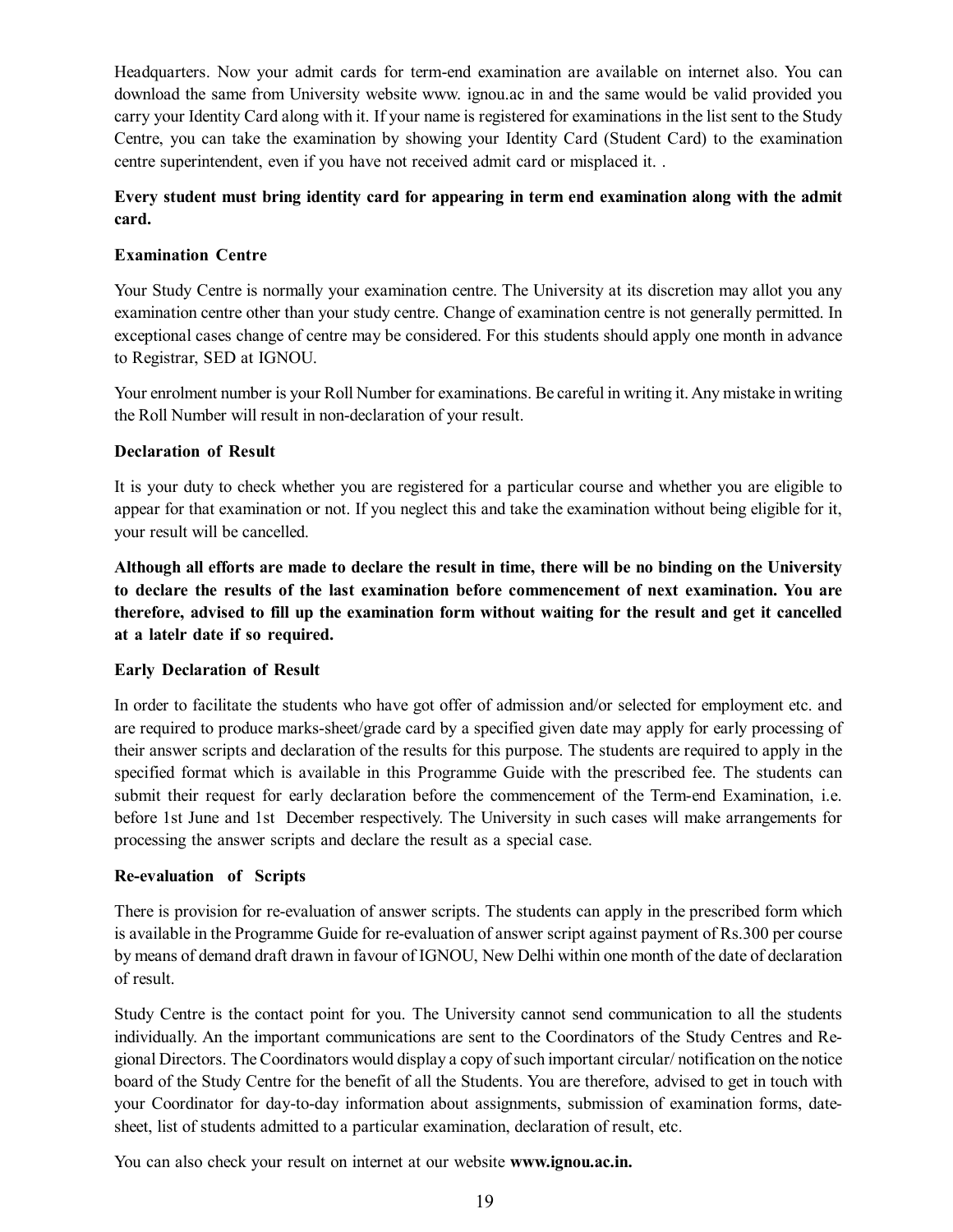While communicating with the University regarding examination, please clearly write your enrolment number and complete address. In the absence of such details, we will not be able to attend to your problems.

## **6. TIPS FOR EFFECTIVE LEARNING IN OPEN UNIVERSITY**

**How to Approach your Studies:** It would be beneficial for you to go through the Programme Guide as well as the Handbook provided by the University. This will help you to know exactly about the facilities being extended and how you can make best use of these in your learning.. This will provide you an idea of what to expect from the system and how best to use the support being provided.

**Quasi-permanent Separation:** To bridge your semi-permanent separation from your counsellor and to enable you to take advantage of the flexibilities provided in the Open Distance Learning (ODL) system, provision for Face-to-Face interaction has been made. Moreover, you can contact your teacher at the Headquarters through phone and e-mail. However, the onus of learning is on you. You must make full use of the flexibility, facilities, and invectiveness provided by the system.

**Adhere to the Schedule of Operations:** Various activities in the ODL system are time bound and the details are given in the Programme Guide and the Handbook sent to you. Adherence to the Schedule of Operations shall help you enormously in completion of the Courses. As a thumb rule, if you study three hours a day regularly, you should be successful in completing the course in the minimum stipulated time.

**Studying at your Pace and Place:** You can learn at your pace and place, but it would help if you periodically revise what you have learnt. This would also enable you to assess as to how much remains to be done. The Distance Education system provides for all in-built teacher the Self Instructional Material (SIM). Your pace of learning could be faster and effective if you abide by the instructions given to you in the SIM, and follow the sequence and steps suggested therein, as the objective of these access devices is to regulate your pace of learning.

**Taking Notes:** In SIMs, some space has been provided to take important notes. You should identify keywords/ terms, and put remarks while going through it. This facilitates cross-referencing. You must answer/solve problems in the Activity yourself, for better understanding and preparation for the examination.

**Using Media Effectively:** Audio-visual learning is faster and can be more effective. That is why multimedia is one of the integral components of our multiple media instructional package. For complementing your learning with the help of multi-media effectively, you should visit your Study Centre for counselling and insist that your counsellor shows AN programmes. Such visits will also help you obtain the latest information on broadcast and telecast of programmes and tele- conferences. Now IGNOU has a 24 hr. TV Channel 'Gyan Darshan,' and a countrywide network of PM radio stations. You should contact your cable operators to beam Gyan Darshan. In case, it is not possible for you to visit your SCs for some reason, you can procure these cassettes/CDs from the University for convenient viewing.

**Preparing Assignment Responses:** The separation between the teacher and the taught in the ODL system is bridged through dialogue established by continuous assessment. Your assignment responses provide an opportunity to your counsellor to guide you and pace; your learning depending on your progress. Therefore, you must write your assignment yourself, in your words depending on the scope of every question. In some questions, you might be required to give a brief outline, while in others you may be asked to give your justifications/demonstrate your skills and knowledge/give detailed description, etc. It is also possible that you may be required to refer to a particular source of information or data and present your analysis. You may also discuss implications and suggest application and/or give illustrations.

When you have answered the assignments, pause for a while and recheck your response to make sure that:

The language is your own, simple and comprehensible;

It covers all relevant aspects and is with expected details;

The content is accurate and relevant;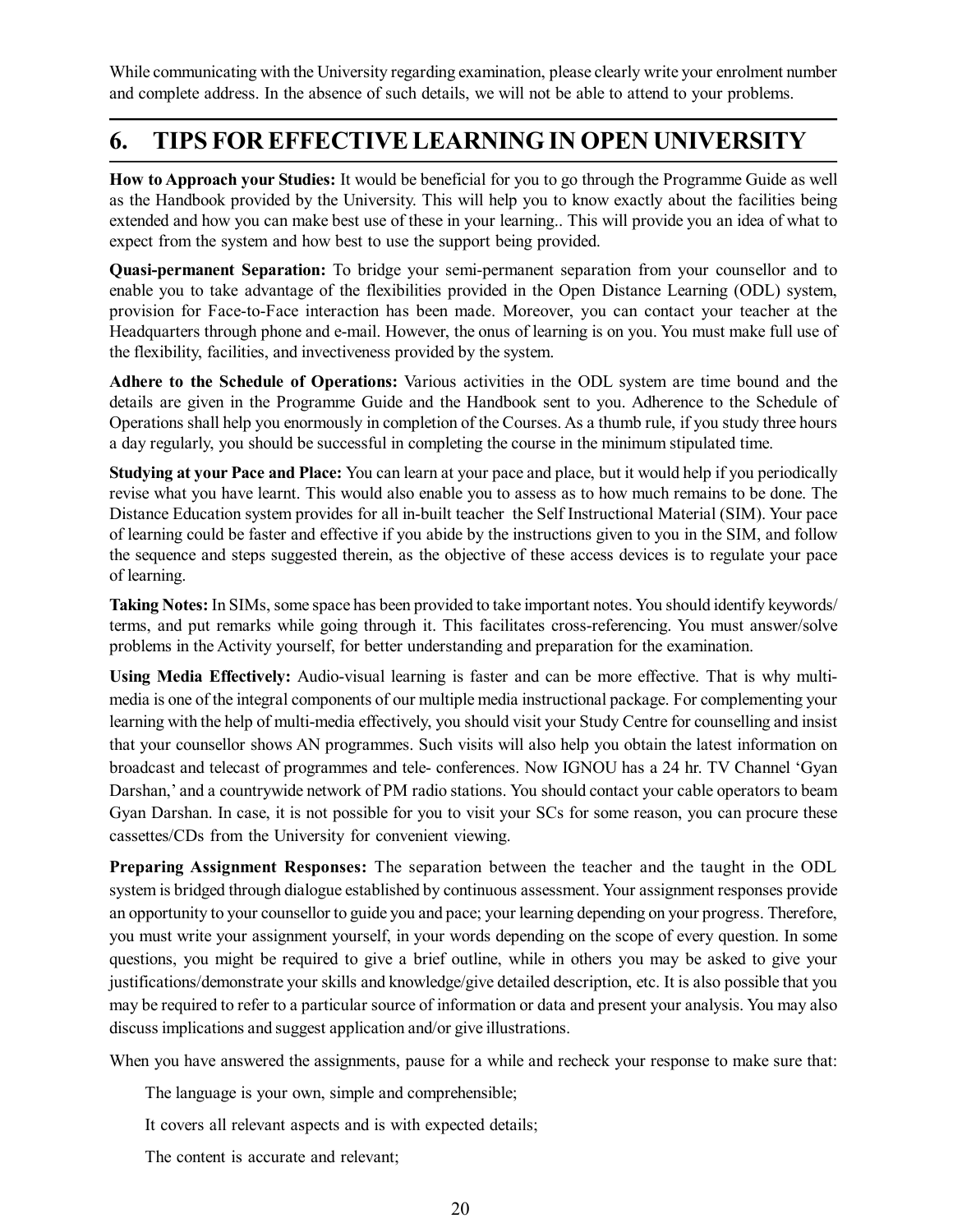The presentation is logical and clear;

The main points are well supported by examples/arguments/illustrations; and

The response has been legibly written.

You must keep a copy of all assignments and file them in order, separately, for each Course. While submitting your assignment at your Study Centre, you must insist on obtaining acknowledgement. In case you send your assignment by post, keep the registration slip as evidence. In case of any difficulty or unconvincing response at the Study Centre, please contact your Regional Centre or the Headquarters. Normally, you should obtain your Tutor Marked Assignment within 45 days. In case you do not receive your evaluated TMAs with tutor comments in the stipulated period, you should check with the Study Centre Coordinator. Once you receive the evaluated assignment responses, go through the tutor comments. A careful readinig of the comments should give you an idea as to how you can improve your responses in future.

**Learning from Counselling and Peer Group:** In order to make the best use of the counselling sessions, you should have read the relevant Units before going for the counselling session. This will enable you to have useful interaction with your counsellors and peer group. Participate in the discussion with an open mind. Take note of important points identified by other peer group members and the counsellor. Do not hesitate to clarify doubts, even if they are trivial.

**Taking the Term-end Examination:** In our system of education, career prospects are influenced by the performance in examinations. So, you should approach examinations with some caution. However, this should not cause anxiety. Another important point to be kept in mind is that you must submit your assignments as per schedule before the examination.

**Preparing for the Examinations:** The surest way to success in examinations is to conscientiously employ effective study techniques over a period of time. For example, if you follow the tips provided here, your chances of success will improve. You will certainly remember more, have a better understanding, and be able to organise your ideas quickly and effectively.

**On the Examination Day:** When you receive the question paper:

Read the instructions .and the question paper right through very carefully, paying attention to each question;

Be objective, and assess what precisely the questions demand of you;

Budget your time, that is, you should carefully allocate your time according to the weightage given to each question; and

Plan your answer and form a sense of priority.

## 7. **SOME USEFULADDRESSES**

| 1) | Non-receipt of study material and<br>assignments and for fresh assignments | Regional Director of your Region                            |
|----|----------------------------------------------------------------------------|-------------------------------------------------------------|
| 2) | Change of Course/Programme                                                 | Regional Director of your Region                            |
| 3) | Examination centres, results, and other<br>exam related matters            | Registrar (SED)<br>IGNOU, Maidan Garhi<br>New Delhi-110 068 |
| 4) | Admissions, Change of Address,<br>Fees, Scholarships                       | Regional Director of your Region                            |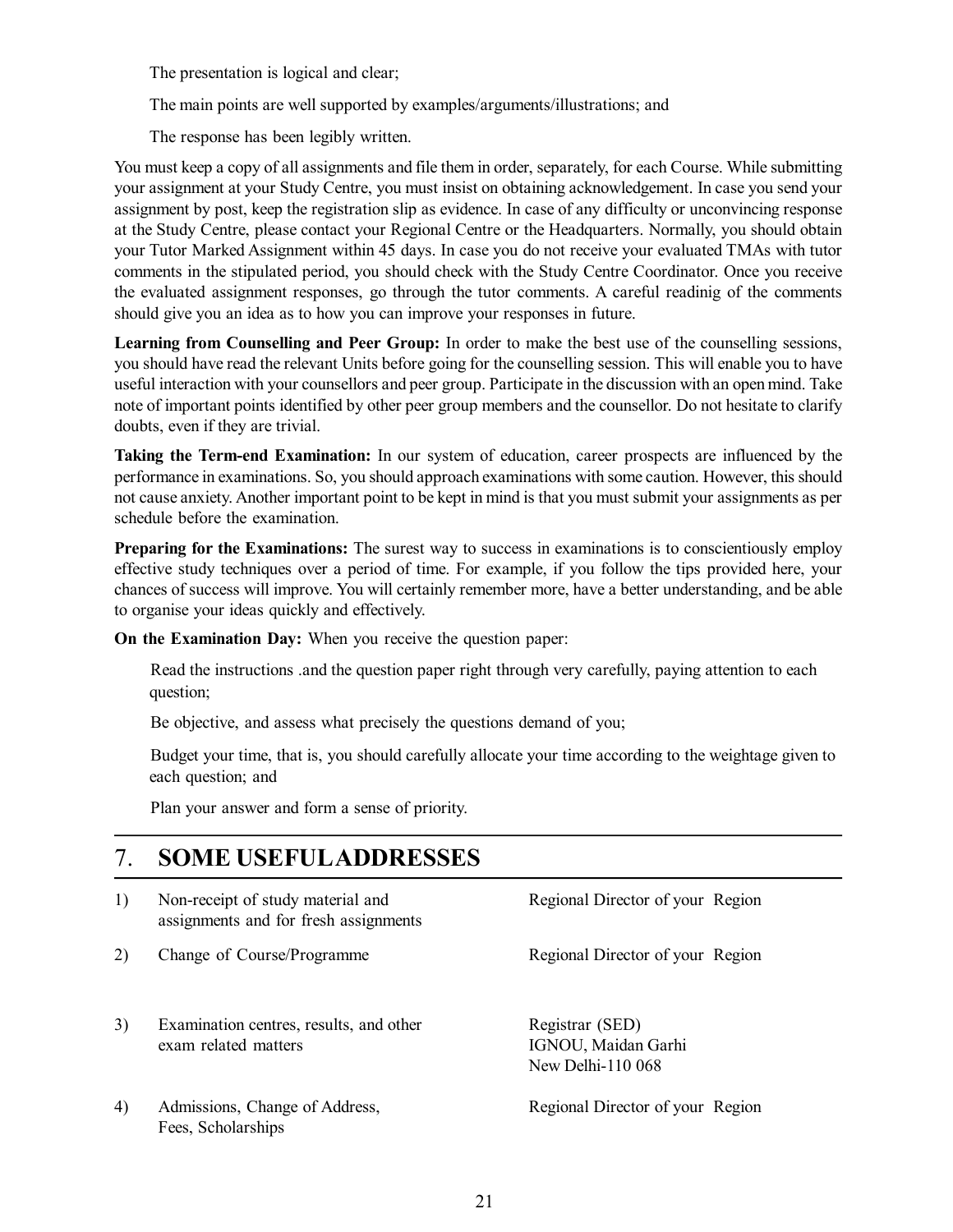| 5) | Counsellors and other problems related to<br><b>Study Centres</b> | Regional Director of your Region<br><b>Assistant Director</b><br>(Student Affairs)<br><b>Regional Services Division</b><br>IGNOU, Maidan Garhi<br>New Delhi-110 068                                |
|----|-------------------------------------------------------------------|----------------------------------------------------------------------------------------------------------------------------------------------------------------------------------------------------|
| 6) | Change of Address and all other Related<br>Problems               | Regional Director of your Region<br><b>Assistant Director</b><br>(Student Affairs) RSD<br>IGNOU, Maidan Garhi<br>New Delhi-110 068                                                                 |
| 7) | Purchasing of Audio Video Tapes                                   | Marketing Unit, EMPC,<br>IGNOU, Maidan Garhi<br>New Delhi-110 068                                                                                                                                  |
| 8) | Academic Matters                                                  | Prof. Uma Medury<br>Prof. Dolly Mathew<br>Programme Co-ordinators (PGDDM)<br>School of Social Sciences<br>IGNOU, Maidan Garhi, New Delhi-110 068<br>umamedury@gmail.com<br>dolly.mathew9@gmail.com |

You are also advised to get in touch with the Co-ordinator of your Study Centre for timely information.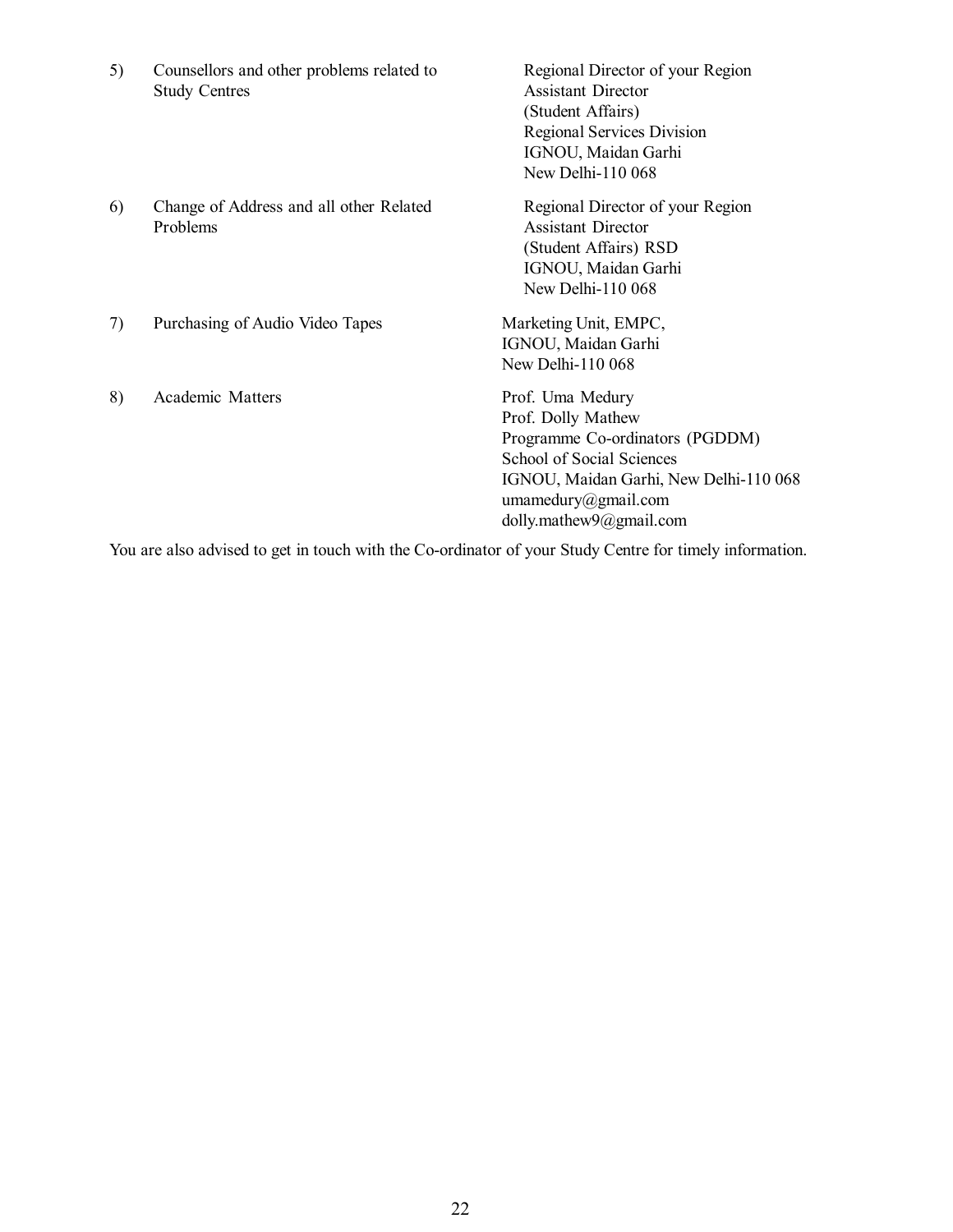#### **IMPORTANT POINTS**

Please file all letters that University sends to you and read this Programme Guide carefully. A record of your progress is maintained at the SR&E Division, but you must maintain your own record for comparisons, if needed.

Do write to us if you have any difficulties or problems while working through the Programme. Remember to intimate the relevant authority sufficiently in advance.

Some forms along with instructions for filling in are printed in the Programme Guide. Students are advised to make use of photocopies of these forms and not the forms printed here, as these are only sample forms.

All types of communication (letters, applications, etc.) are attended to by us as soon as possible. It is therefore, desirable that you make your letters brief and precise. It is mandatory to mention your enrolment number and present address in all your correspondence.

The University reserves the right to change the rules detailed in this Programme Guide. However, you will be informed about the changes through supplementary circulars well in advance.

In your own timetable, you must make provision for unforeseen situations, such as illness, official duties, social obligations, etc. By doing so, you will save yourself from unexpected delays. The golden principle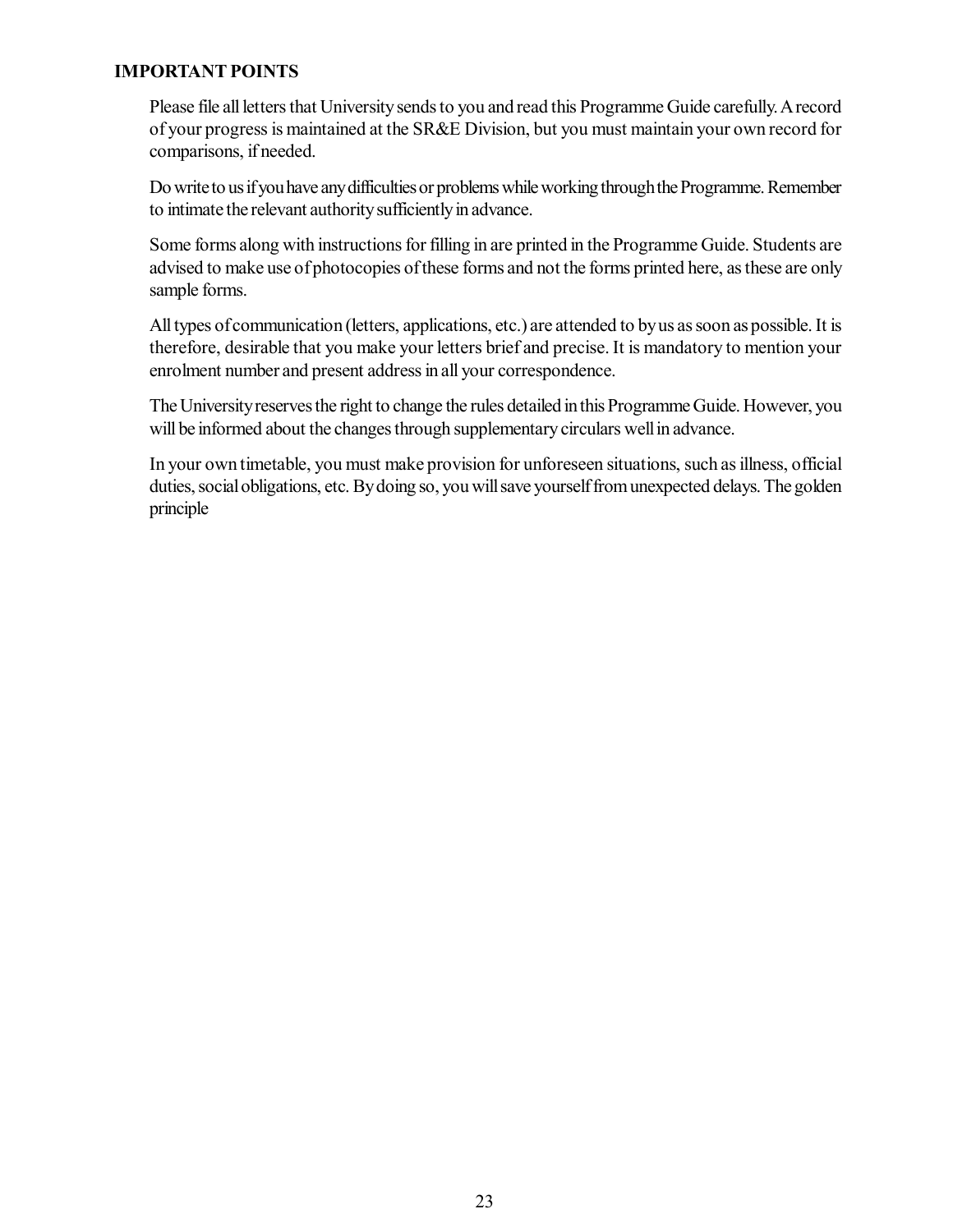## **SOME FORMS FOR YOUR USE**

In this section we are enclosing the samples of some forms, which are useful to you. Whenever you have to correspond with the University, please get the photocopy of the relevant form, fill it carefully and send as per instructions therein. The detailed instructions for all these forms are provided in this programme guide in different sections. The following forms are enclosed.

- 1) Assignment remittance-cum-acknowledgement form; change/correction of address/study centre
- 2) Change of Medium/Courses
- 3) Intimation of non-receipt of study material/assignments
- 4) Form for provisional certificate
- 5) Requisition for fresh set of assignments
- 6) Term-end examination form
- 7) Form for re-evaluation of answer scripts
- 8) Form for duplicate grade card
- 9) Migration certificate form
- 10) Form for Issue of Duplicate Degree/Diploma/Certificate
- 11) Form for improvement in Division/Class
- 12) Form for early declaration of result
- 13) Form for obtaining photocopy of the answer script
- 14) Form for use of official transcript.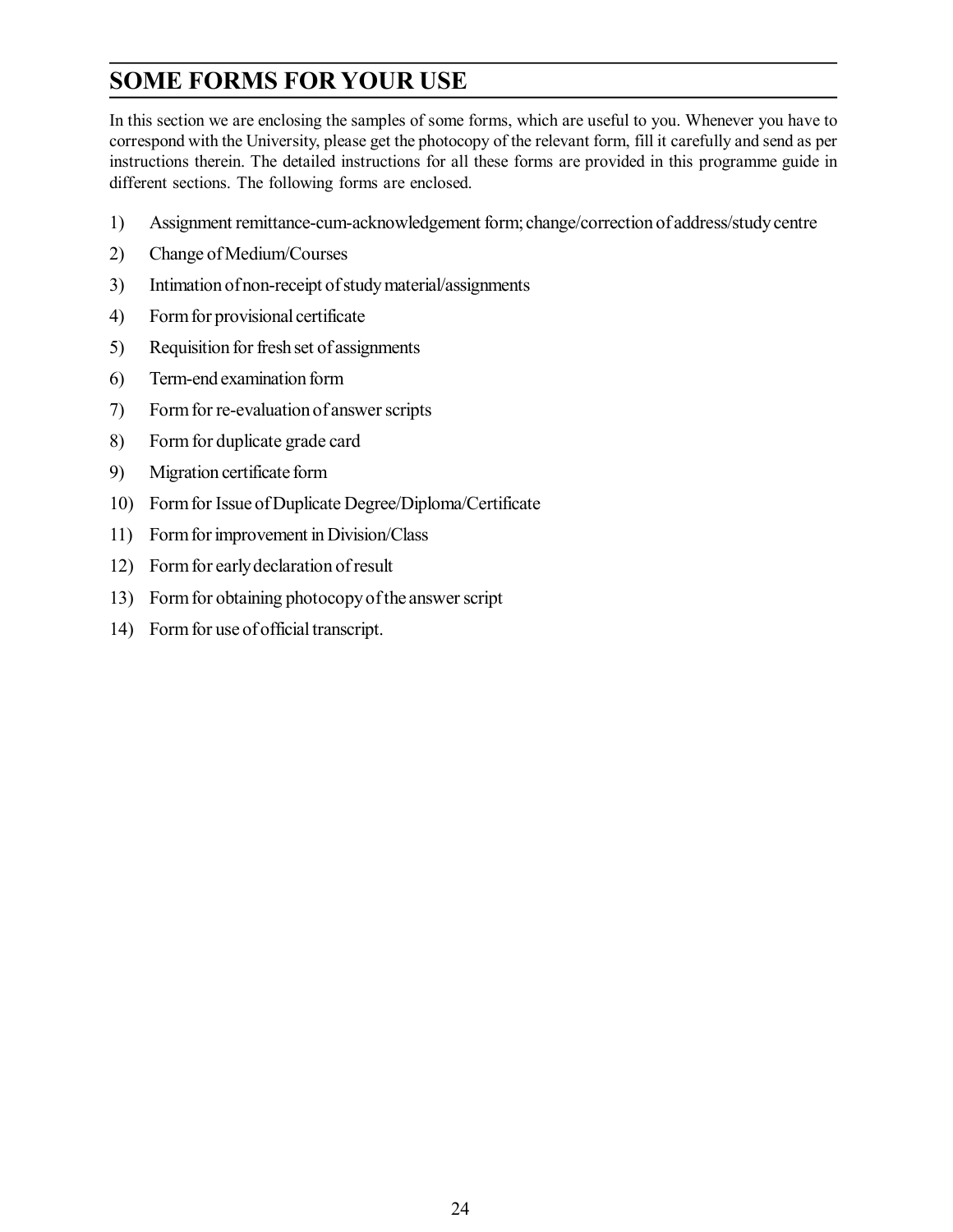| Enrolment No.:                                                                               | Programme:                                                                                                                              |                                                                       | INDIRA GANDHI NATIONAL OPEN UNIVERSITY               |
|----------------------------------------------------------------------------------------------|-----------------------------------------------------------------------------------------------------------------------------------------|-----------------------------------------------------------------------|------------------------------------------------------|
|                                                                                              |                                                                                                                                         |                                                                       | ASSIGNMENTS REMITTANCE-CUM-ACKNOWLEDGEMENT FORM      |
| Name:                                                                                        |                                                                                                                                         | Enrolment No.:                                                        |                                                      |
| Course Code:                                                                                 | Medium:                                                                                                                                 | Name:                                                                 | Programme                                            |
| Assignment No.<br>S.No.                                                                      | For Office Use Only                                                                                                                     | Course Code:                                                          | Medium:                                              |
|                                                                                              | Sr. No.:                                                                                                                                |                                                                       |                                                      |
|                                                                                              | Date of Receipt:                                                                                                                        | Assignment No.<br>S.No.                                               | FOR OFFICE USE ONLY                                  |
|                                                                                              | Name of Evaluator:                                                                                                                      |                                                                       | Sr. No.:                                             |
|                                                                                              | Date of despatch                                                                                                                        |                                                                       | Signature of the receiver<br>Date:                   |
|                                                                                              | to the Evaluator.                                                                                                                       | Signature of the<br>student                                           |                                                      |
| Sig. of dealing accountant<br>Date:                                                          | Date of receipt from<br>evaluator:                                                                                                      | Date:                                                                 | Seal                                                 |
| $\overline{\Omega}$<br>Notes: 1.                                                             | Submit this form to the coordinator of your study centre alongwith the assignment.<br>When you submit the assignment by post, enclose a | self-addressed stamped envelop along with this.                       |                                                      |
|                                                                                              | CHANGE/CORRECTION OF ADDRESS AND STUDY CENTRE                                                                                           |                                                                       | INDIRA GANDHI NATIONAL OPEN UNIVERSITY               |
| If you change your address please                                                            |                                                                                                                                         |                                                                       | <b>CHANGE/CORRECTION OF ADDRESS AND STUDY CENTRE</b> |
| block capitals and indicating:<br>complete the form using                                    |                                                                                                                                         |                                                                       | Programme Code                                       |
| Programme of Study<br>Enrolment Number                                                       |                                                                                                                                         | Enrolment<br>Number                                                   | effective from<br>Date Change                        |
| New or corrected Address inlouding Pin<br>Name                                               |                                                                                                                                         | Name                                                                  |                                                      |
| Choice for Medium of Study<br>New Study Centre Code                                          |                                                                                                                                         | New Address                                                           |                                                      |
| Date of Change                                                                               |                                                                                                                                         |                                                                       | Existing Study Centre Code                           |
| For change/correction of address and change of study centre<br>the form should be mailed to: |                                                                                                                                         |                                                                       |                                                      |
|                                                                                              |                                                                                                                                         | Pin<br>Town                                                           |                                                      |
| The Regional Director of your region.                                                        |                                                                                                                                         | (See Code List 2 of Guide to Applicant)<br>State Code<br><b>State</b> |                                                      |
|                                                                                              |                                                                                                                                         | Date:<br>Signature:                                                   | New Study Centre<br>Code:                            |

NOTE : TWO FORMS ARE PRESENTED IN THIS PAGE, USE THE RELEVANT FORM ONLY. **NOTE : TWO FORMS ARE PRESENTED IN THIS PAGE, USE THE RELEVANT FORM ONLY.**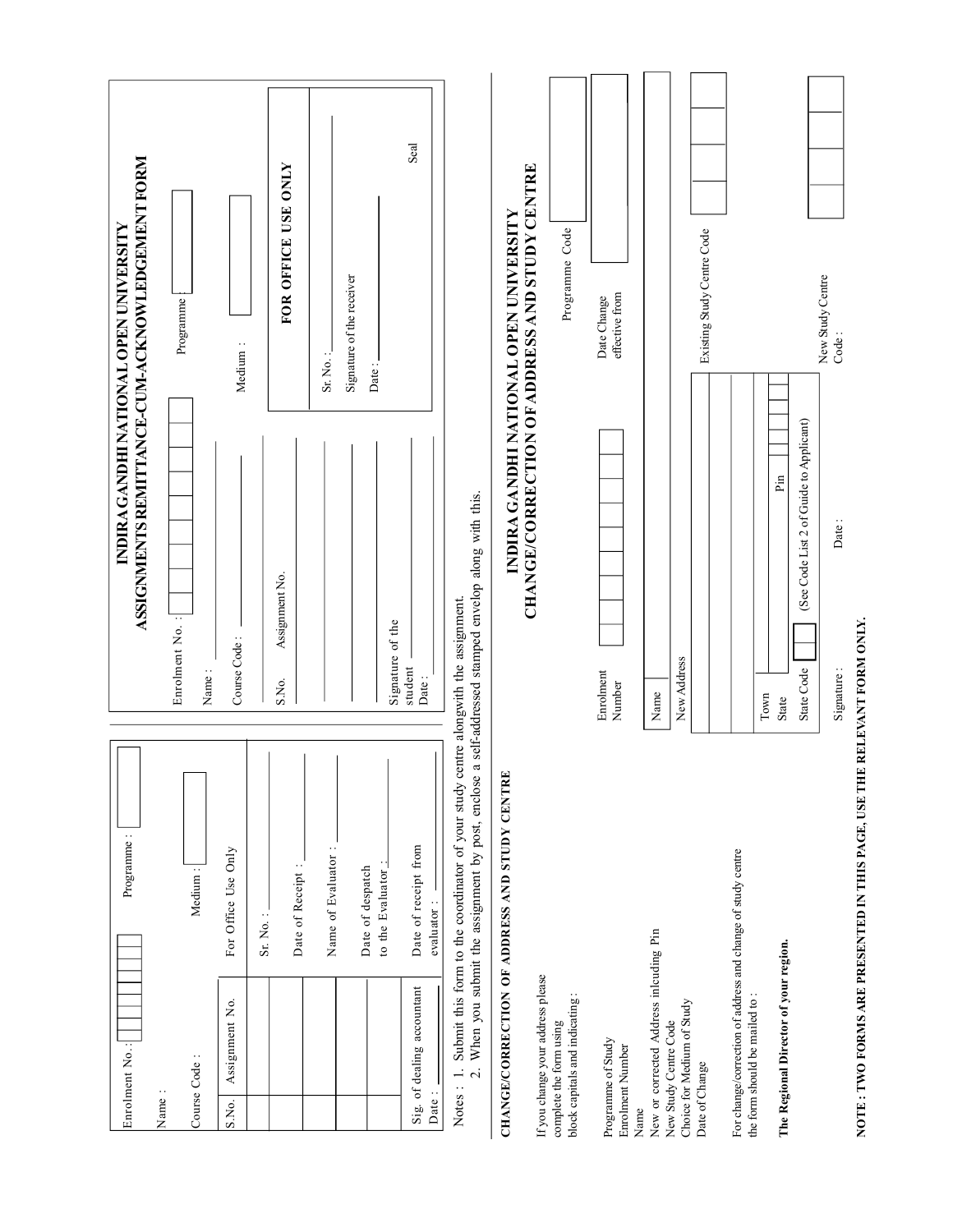| To<br><b>The Regional Director</b> | Change of Medium: Rs. $200/ +$ Rs. 400/- for 4 credit and<br>Rs. 800/- for 8 credit per course<br>Change of Courses: Rs. 400/- for 4 credit per course<br>Rs. 800/- for more than 4 credit per course.<br>This is permitted within 30 days from receipt of first set<br>of course material |
|------------------------------------|--------------------------------------------------------------------------------------------------------------------------------------------------------------------------------------------------------------------------------------------------------------------------------------------|
|                                    |                                                                                                                                                                                                                                                                                            |

| Sub.: | 1. Change of Medium of Study  |
|-------|-------------------------------|
|       | 2. Change of Courses of Study |

| Enrolment No.: |  |  |  |  |  |  |  |  |  |
|----------------|--|--|--|--|--|--|--|--|--|
|----------------|--|--|--|--|--|--|--|--|--|

- 1. Change of Medium: From \_\_\_\_\_\_\_\_\_\_\_\_\_\_\_\_\_ to \_\_\_\_\_\_\_\_\_\_\_\_\_\_\_\_
- 2. Change of courses of study as per following details:

| Title of the Course offered at the<br>time of registration | <b>Medium</b> | New Course to be<br>offered | <b>Medium</b> |
|------------------------------------------------------------|---------------|-----------------------------|---------------|
|                                                            |               |                             |               |
|                                                            |               |                             |               |
|                                                            |               |                             |               |
|                                                            |               |                             |               |
|                                                            |               |                             |               |
|                                                            |               |                             |               |
|                                                            |               |                             |               |

**Fee Details:** Demand draft is to be made in the name of IGNOU payable at the city of your Regional Centre.

| Demand Draft No. | <b>Dated</b> |  |
|------------------|--------------|--|
|                  |              |  |

| Amount Rs. | Drawn on |            |  |
|------------|----------|------------|--|
|            |          | Signature: |  |

| Name          |  |
|---------------|--|
| Address:      |  |
|               |  |
|               |  |
|               |  |
| Phone & Email |  |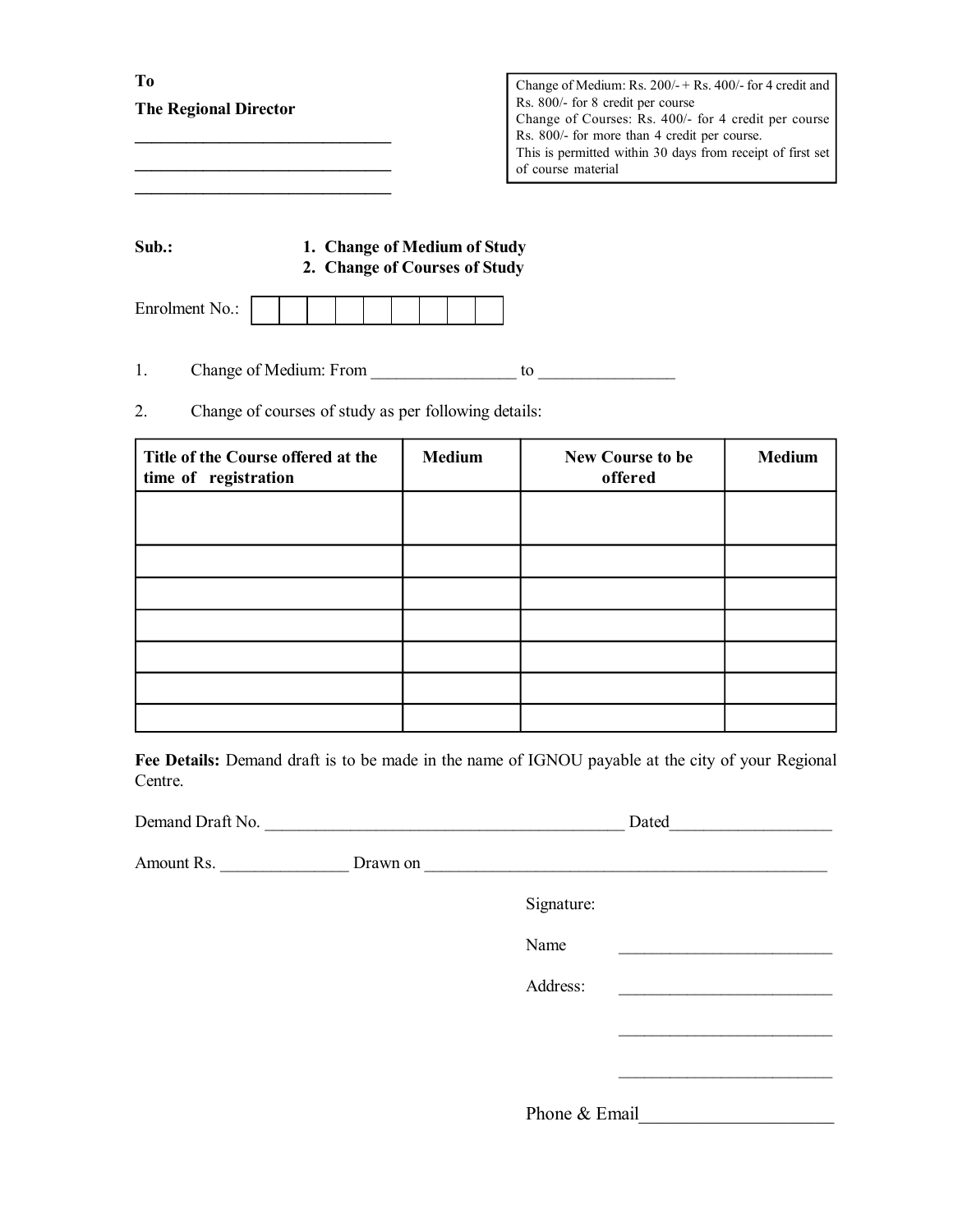| see instructions oveleaf                                    |               |                     |                                      |         |                                                                                                |                                                  | Credits                  |                                                                           |                       |                             |                                                           | Director of School<br>Signature of |  |
|-------------------------------------------------------------|---------------|---------------------|--------------------------------------|---------|------------------------------------------------------------------------------------------------|--------------------------------------------------|--------------------------|---------------------------------------------------------------------------|-----------------------|-----------------------------|-----------------------------------------------------------|------------------------------------|--|
|                                                             |               |                     |                                      |         |                                                                                                | IGNOU Credit Equivalence desired                 |                          |                                                                           |                       |                             |                                                           | Reasons for<br>Rejection           |  |
| Please                                                      |               |                     |                                      |         |                                                                                                |                                                  |                          |                                                                           |                       |                             |                                                           |                                    |  |
|                                                             |               |                     |                                      | Amount  |                                                                                                |                                                  | Course Title             |                                                                           |                       |                             |                                                           | Credits                            |  |
| INDIRA GANDHI NATIONAL OPEN UNIVERSITY                      |               |                     |                                      |         | Payable in favour of IGNOU, New Delhi (fee is Rs. 200/- per 8 credit course or a part thereof) |                                                  |                          | Student Signature & Date:                                                 |                       |                             | Credit Transfer for the following courses not recommended | Course Title                       |  |
| Maidan Garhi, New Delhi-110 068                             |               |                     | Details of Credit Transfer Fee paid: | Date    |                                                                                                |                                                  |                          |                                                                           |                       |                             |                                                           | Course<br>Code                     |  |
| <b>Example 1991 CD</b>                                      |               |                     |                                      |         |                                                                                                |                                                  | Course<br>Code           |                                                                           |                       |                             |                                                           |                                    |  |
|                                                             |               | Programme of Study: |                                      | D.D.No. | Drawn on (Bank & Branch)                                                                       |                                                  | $\rm Year$ of<br>Passing |                                                                           |                       |                             |                                                           | Director of School<br>Signature of |  |
|                                                             |               |                     |                                      |         |                                                                                                |                                                  | Obtained<br>Marks        |                                                                           |                       |                             |                                                           | Percentage                         |  |
|                                                             |               |                     |                                      |         |                                                                                                |                                                  | Percentage<br>of Marks   |                                                                           |                       |                             |                                                           | Marks                              |  |
|                                                             |               |                     |                                      |         |                                                                                                |                                                  | Maximum<br>Marks         |                                                                           |                       |                             |                                                           | Credits                            |  |
| Application for Credit Transfer in M.A. (History) Programme |               |                     |                                      |         |                                                                                                | Details of Courses applied for Credit Transfer : | Subject (s)<br>Qualified | All of the Information provided above is true to the best of my knowledge |                       | Recommendations of Schools: | Credit Transfer recommended for the following Courses     | Course Title                       |  |
|                                                             | Enrolment No. | Name & Address      |                                      |         |                                                                                                |                                                  | S. No.                   |                                                                           | (For Office use only) |                             |                                                           | Course<br>Code                     |  |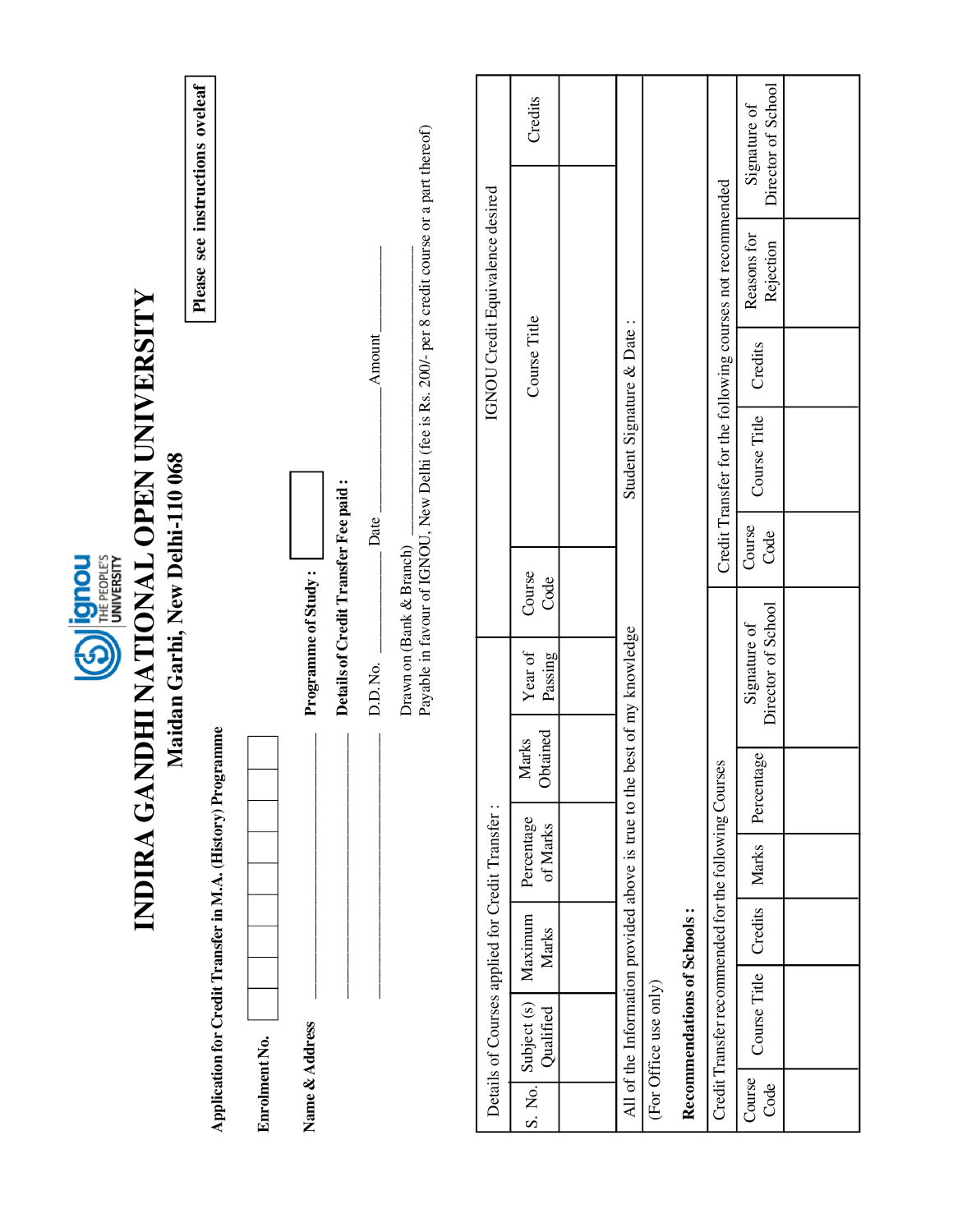- 1) Read the instructions given in your Programme Guide carefully.
- 2) For M.A. credit transfer is allowed upto a maximum of 32 credits only.
- 3) Enclose the attested copies of the following alongwith the form :
	- Marks lists issued by the accredited Institute/University.
	- Syllabus of accredited Institute/University.
	- Prospectus issued by the accredited Institute/University.
- 4) Pay the credit transfer fee at the rate of Rs. 200/- per 8 credits or part thereof through a crossed Demand Draft in favour of 'Indira Gandhi National Open University' payable at New Delhi.
- 5) Submit the filled in Credit Transfer Form to the following address :

The Registrar (Student Registration Division) Indira Gandhi National Open University Maidan Garhi New Delhi-110 068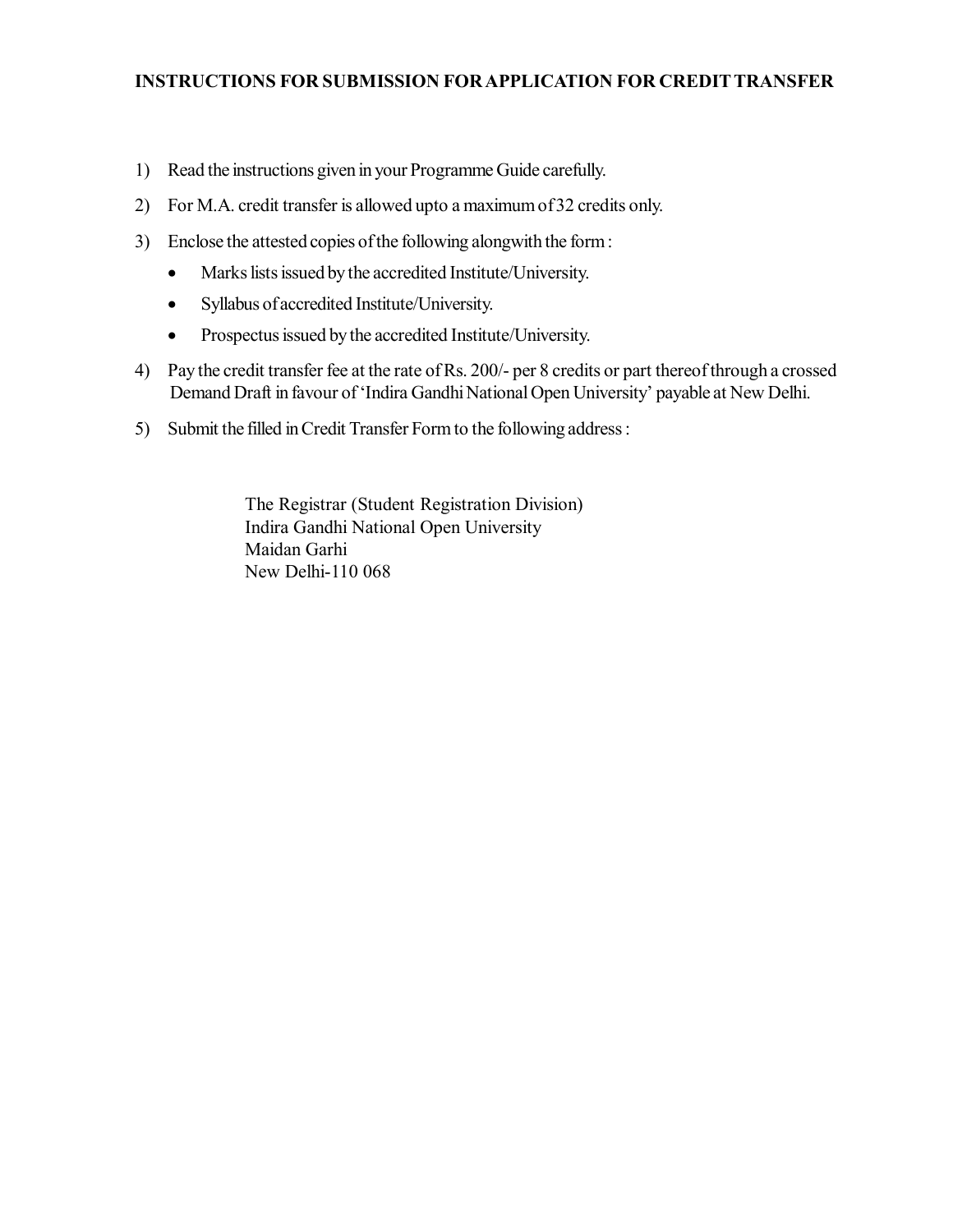The Regional Director

........................................................ ....................................................... ........................................................

#### **Sub : Non-receipt of Study Material & Assignments**

| <b>Sl. No.</b>                                                                   | <b>Course Code</b> | <b>Blocks</b> | <b>Assignments</b> |  |  |  |  |
|----------------------------------------------------------------------------------|--------------------|---------------|--------------------|--|--|--|--|
| I have not received the Study Materials/Assignments in respect of the following: |                    |               |                    |  |  |  |  |
| Programme                                                                        |                    |               | Medium of Study    |  |  |  |  |
| Enrolement No.                                                                   |                    |               |                    |  |  |  |  |

I have remitted all the dues towards the course fee and there is no change in my address given as follows :

|  | Date | $\sim$ |
|--|------|--------|
|  |      |        |
|  |      |        |

**For Official Use**

Date of despatch of study material/assignments to students ...............................................................................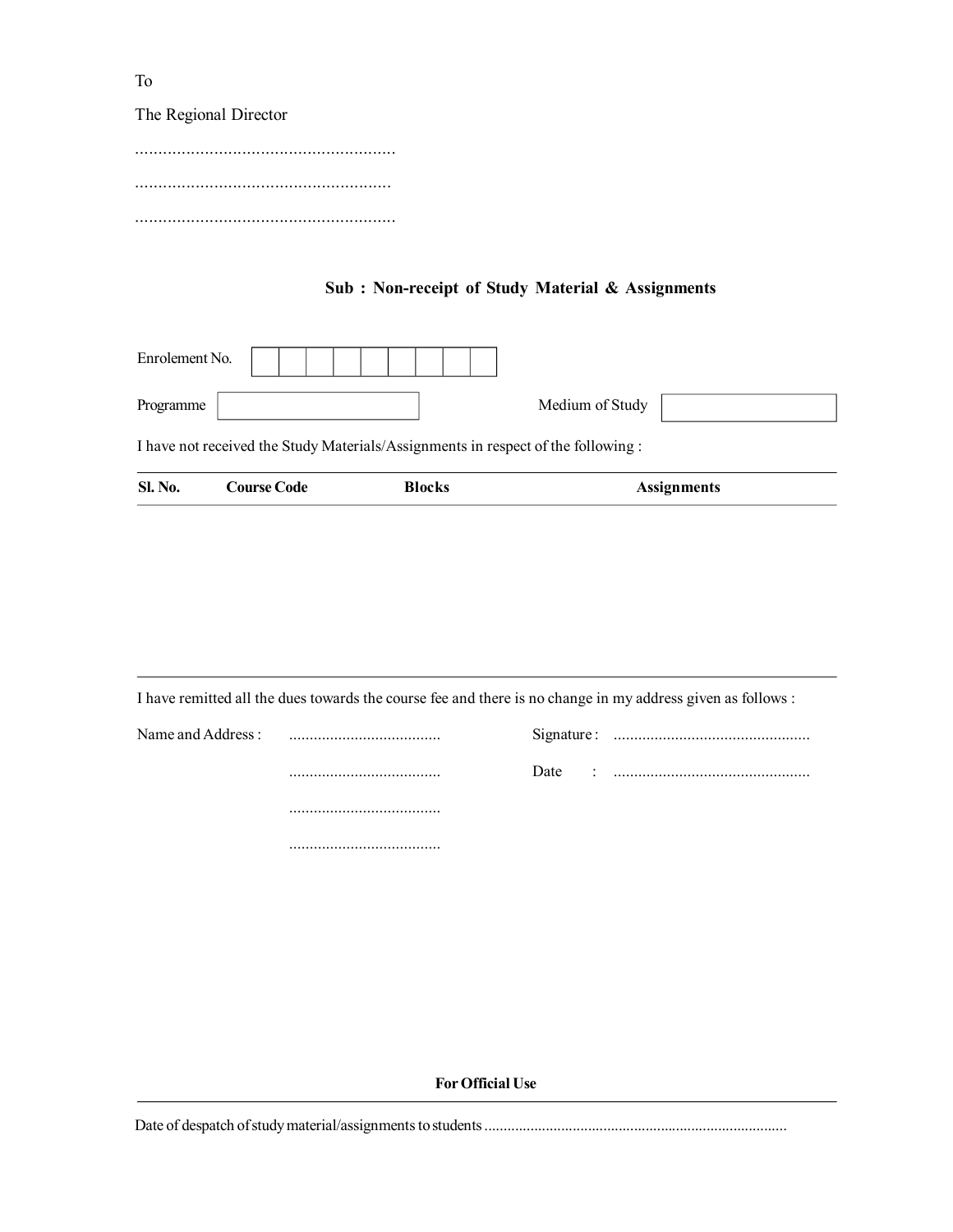

## **INDIRA GANDHI NATIONAL OPEN UNIVERSITY Student Evaluation Division**

**Maidan Garhi, New Delhi-110 068**

APPLICATION FORM FOR ISSUE OF PROVISIONAL CERTIFICATE

| Enrolment No.                                                                      |  |  |  |  |  |
|------------------------------------------------------------------------------------|--|--|--|--|--|
|                                                                                    |  |  |  |  |  |
|                                                                                    |  |  |  |  |  |
| Name                                                                               |  |  |  |  |  |
| Father's Name                                                                      |  |  |  |  |  |
| Month and year of last<br>examination in which you<br>have completed the Programme |  |  |  |  |  |
| <b>Mailing Address</b>                                                             |  |  |  |  |  |
|                                                                                    |  |  |  |  |  |
|                                                                                    |  |  |  |  |  |
|                                                                                    |  |  |  |  |  |

(Please enclose a copy of your complete grade card.)

Filled in application Form should be sent to:

**The Registrar (Student Evaluation Division) IGNOU, Maidan Garhi, New Delhi-110068**

Date ......................................... ..............................................

Signature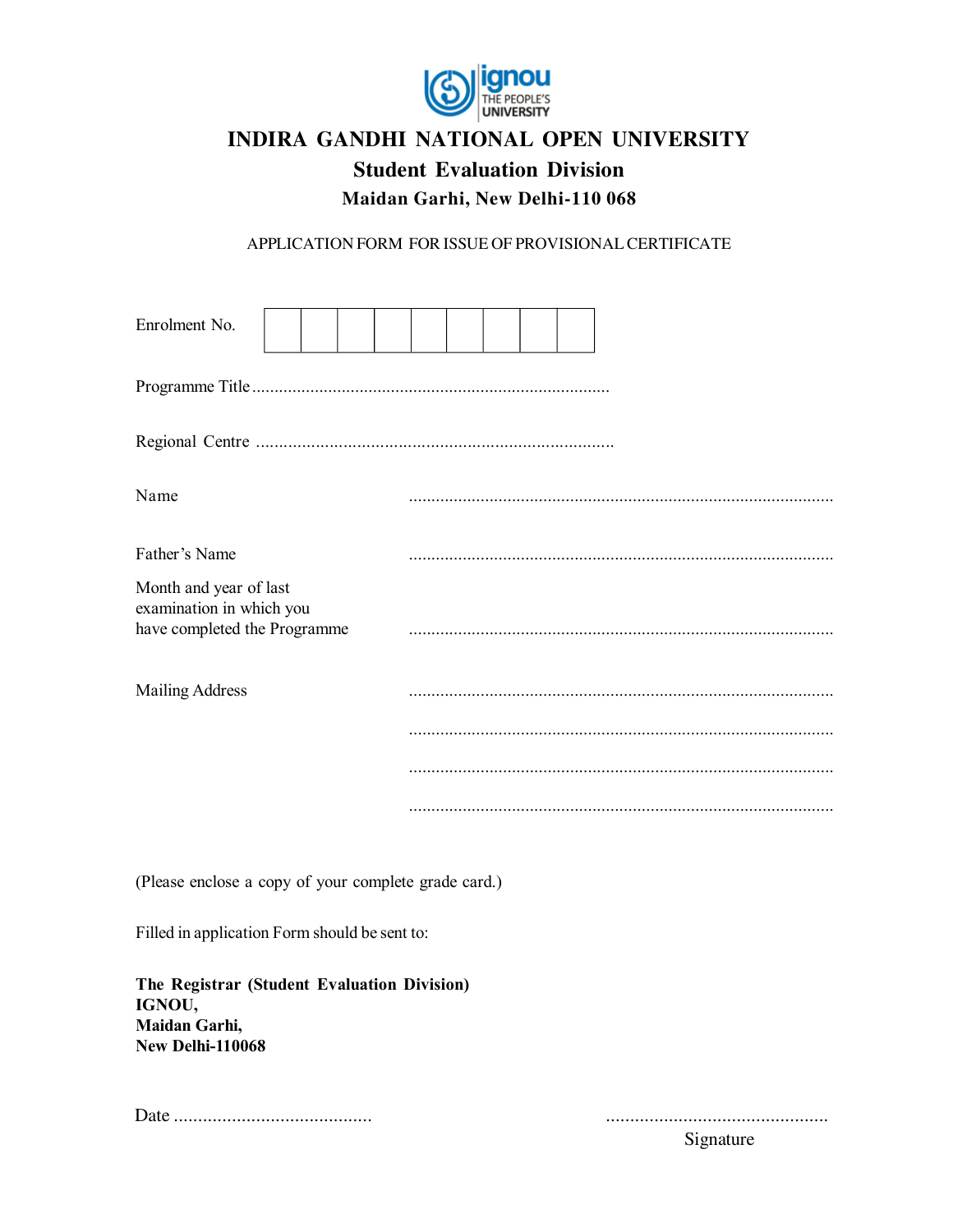Please read the instructions overleaf before filling up this form :

|                    |                                                 | anou<br>THE PEOPLE'S<br>UNIVERSITY<br><b>Indira Gandhi National Open University</b><br><b>New Delhi</b> |                          |  |
|--------------------|-------------------------------------------------|---------------------------------------------------------------------------------------------------------|--------------------------|--|
| Programme of Study | <b>REQUISITION FOR FRESH SET OF ASSIGNMENTS</b> |                                                                                                         |                          |  |
| Enrolment No.      |                                                 |                                                                                                         | <b>Study Centre Code</b> |  |
|                    | Write in BLOCK CAPITAL LETTERS only             |                                                                                                         |                          |  |

Please indicate course, assignment code and course title for which you need the assignments in the following columns. The assignments of the course which you have already passed should not be mentioned.

Name : Shri/Smt. Kum. ........................................................................................................................

| Sl. No. | <b>Course</b><br>Code | <b>Assignments</b><br>Code | <b>Course Title</b> | Medium |
|---------|-----------------------|----------------------------|---------------------|--------|
| 1.      |                       |                            |                     |        |
| 2.      |                       |                            |                     |        |
| 3.      |                       |                            |                     |        |
| 4.      |                       |                            |                     |        |
| 5.      |                       |                            |                     |        |
| 6.      |                       |                            |                     |        |
| 7.      |                       |                            |                     |        |
| 8.      |                       |                            |                     |        |

#### **REASONS FOR REQUEST FOR FRESH SET OF ASSIGNMENTS**

(Please Tick  $(\checkmark)$  whichever is applicable)

- 1. Assignments not received at all earlier.
- 2. Assignments were received after the due dates prescribed for their submission.
- 3. Assignments submitted but could not secure minimum qualifying score.
- 4. Assignments responses submitted after due dates were rejected by the Study Centre.
- 5. Assignments responses submitted after due dates were rejected by the Study Centre.
- 6. Failed to secure over-all qualifying grade in course(s) mentioned above and wish to improve over-all qualifying grade only by attempting one assignments.

| <b>For Official Use Only:</b>               |  |
|---------------------------------------------|--|
| Data of Decreated of Assignments to student |  |

Date of Despatch of Assignments to student .......................................................................................................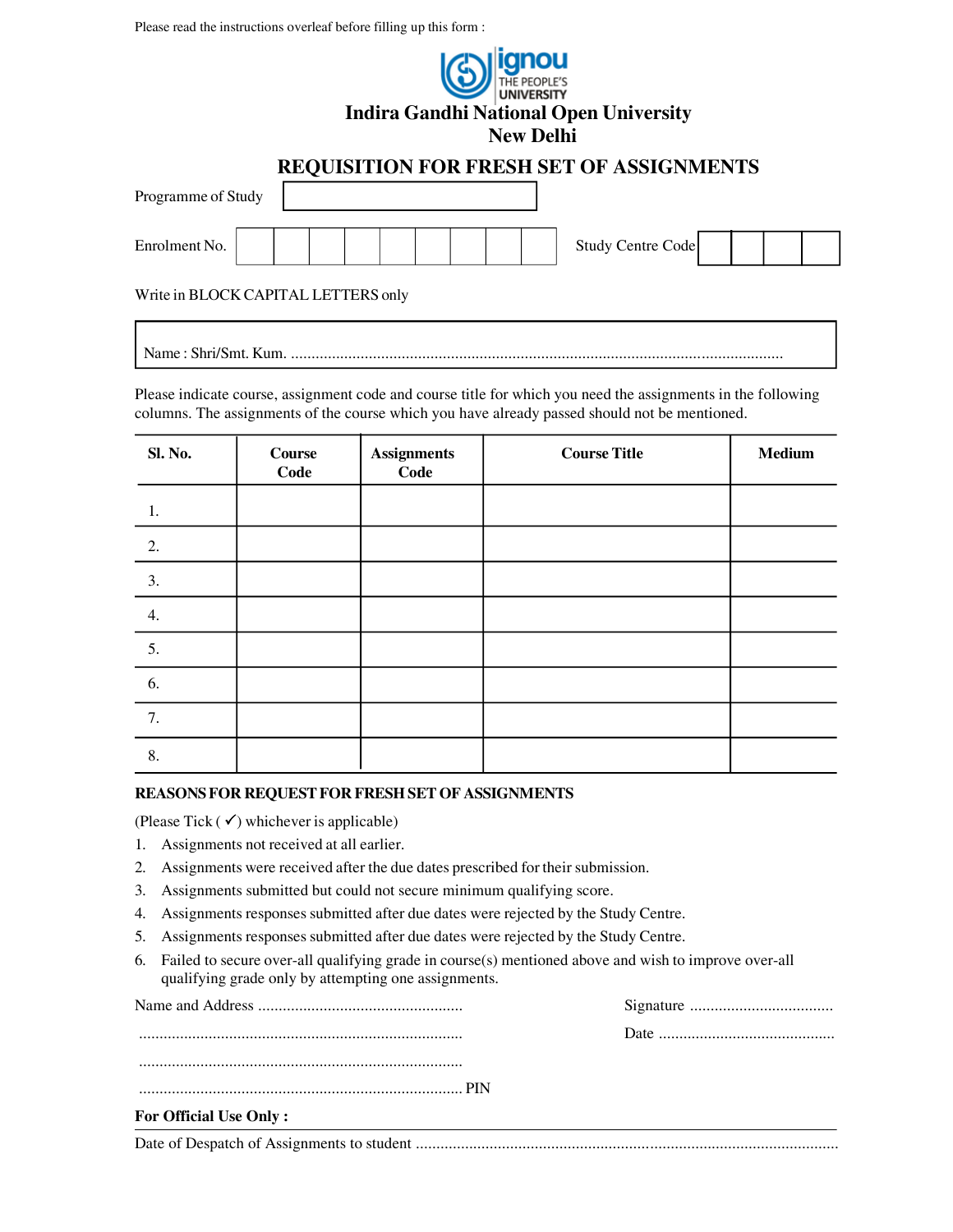#### **INSTRUCTIONS FOR FILLING THE FORM AND DOING ASSIGNMENTS**

- 1. Read instructions for submission of assignments given in your Programme Guide carefully.
- 2. Assignments should be demanded only if your registration for that course (subject) is valid.
- 3. Please ensure that you have mentioned your correct Enrolment No. (it consists of 9 digits), Name, Course Code/title, Name of Semester/year, (wherever applicable), and the Study Centre Code on your assignment responses before submitting it to concerned authorities.
- 4. Submission of assignment within due dates is pre-requisite for appearing in the term end examination. You are, therefore, advised to submit your TMA at your Study Centre within the prescribed dates. Assignments received after due dates will be summarily rejected.
- 5. You can appear in term end examination or submit only minimum required number of assignments if you fail to secure over-all qualifying grade in a course
- 6. Assignments should not be demanded to improve your score if you have secured minimum qualifying score in a course.
- 7. Please do not submit your assignment responses twice either at the same Study Centre or at different Study Centres for evaluation.

#### **Please mail this form to the Regional Director of your Regional Centre**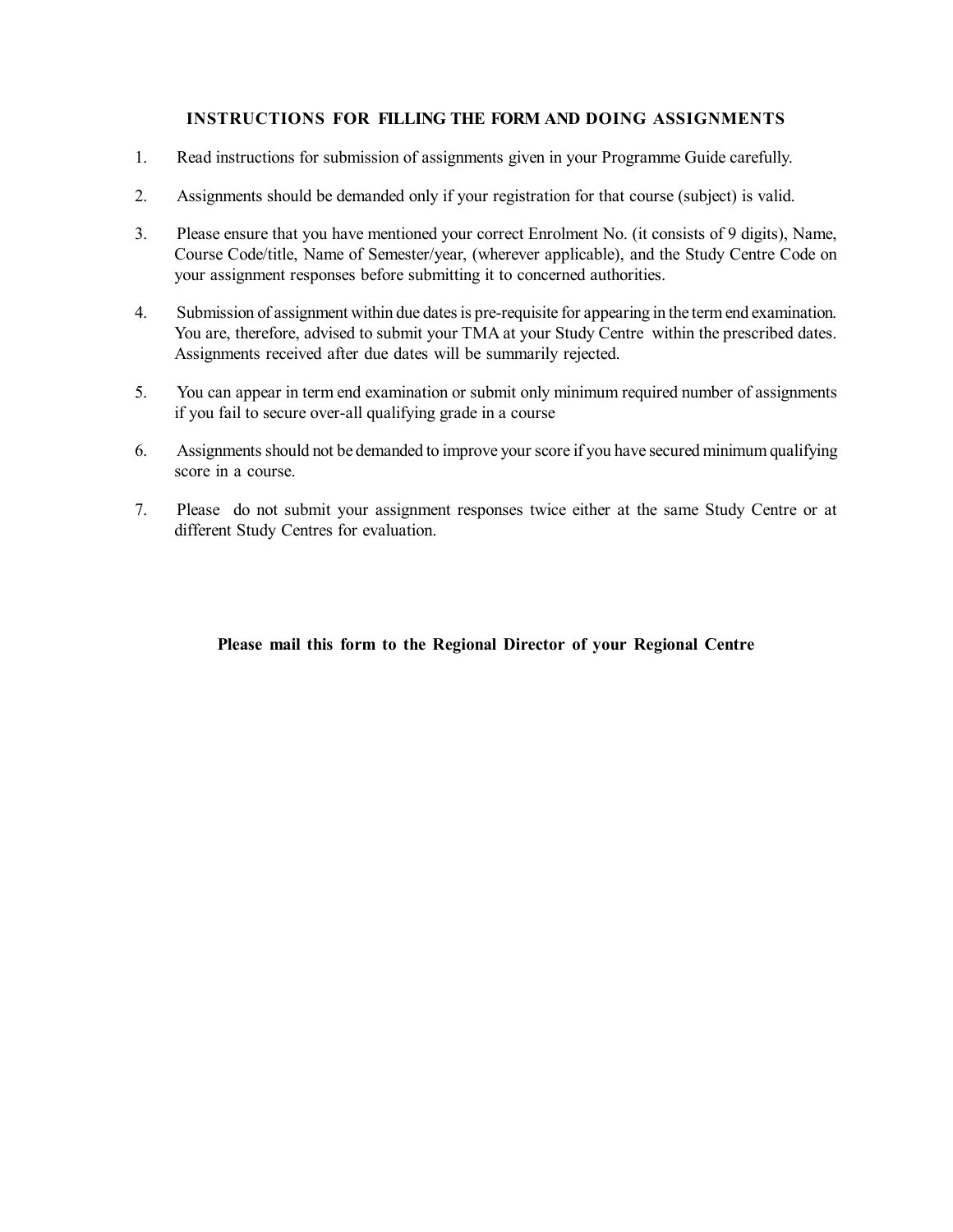

#### **INDIRA GANDHI NATIONAL OPEN UNIVERSITY STUDENT EVALUATION DIVISION MAIDAN GARHI, NEW DELHI-110 068 TERM-END EXAM JUNE / DECEMBER - 201\_\_\_**

**EXAM FORM**

Serial No.

|                                                                               |                                                                                                                                                                                                                                                |             |  |               |  |  |                     |                             |            |                         |  |                                                                    |                     |  |          |  | Control No. |  |  |
|-------------------------------------------------------------------------------|------------------------------------------------------------------------------------------------------------------------------------------------------------------------------------------------------------------------------------------------|-------------|--|---------------|--|--|---------------------|-----------------------------|------------|-------------------------|--|--------------------------------------------------------------------|---------------------|--|----------|--|-------------|--|--|
|                                                                               | <b>INSTRUCTIONS</b><br>1. Please submit your exam form at the concerned Regional Centre under which your examination centre falls.<br>2. Write in CAPITAL LETTERS only within the box without touching the lines as shown in the sample below. |             |  |               |  |  |                     |                             |            |                         |  |                                                                    |                     |  |          |  |             |  |  |
|                                                                               | $0 1 2 3 4 5 6 7 8 9 A B C D E F G H I J K L M N O P Q R S T U V W X Y Z$                                                                                                                                                                      |             |  |               |  |  |                     |                             |            |                         |  |                                                                    |                     |  |          |  |             |  |  |
|                                                                               | Programme Code                                                                                                                                                                                                                                 |             |  |               |  |  |                     | <b>Regional Centre Code</b> |            |                         |  | Code                                                               | <b>Study Centre</b> |  |          |  |             |  |  |
|                                                                               | <b>Enrolment No.</b>                                                                                                                                                                                                                           |             |  |               |  |  |                     |                             |            |                         |  | <b>Exam Centre Code</b><br>(Where you wish to appear in Exam)      |                     |  |          |  |             |  |  |
|                                                                               | Name of the Candidate: (Leave one box empty between First Name, Middle Name and Surname)                                                                                                                                                       |             |  |               |  |  |                     |                             |            |                         |  |                                                                    |                     |  |          |  |             |  |  |
|                                                                               |                                                                                                                                                                                                                                                |             |  |               |  |  |                     |                             |            |                         |  |                                                                    |                     |  |          |  |             |  |  |
|                                                                               | Address for Correspondence (Do not give Post Box No. Leave box blank between each unit of address like House No., Street Name, PO, etc.                                                                                                        |             |  |               |  |  |                     |                             |            |                         |  |                                                                    |                     |  |          |  |             |  |  |
|                                                                               |                                                                                                                                                                                                                                                |             |  |               |  |  |                     |                             |            |                         |  |                                                                    |                     |  |          |  |             |  |  |
|                                                                               |                                                                                                                                                                                                                                                |             |  |               |  |  |                     |                             |            |                         |  |                                                                    |                     |  |          |  |             |  |  |
| City                                                                          |                                                                                                                                                                                                                                                |             |  |               |  |  |                     |                             |            |                         |  |                                                                    | <b>District</b>     |  |          |  |             |  |  |
|                                                                               |                                                                                                                                                                                                                                                |             |  |               |  |  |                     |                             |            |                         |  |                                                                    |                     |  |          |  |             |  |  |
| <b>State</b>                                                                  |                                                                                                                                                                                                                                                |             |  |               |  |  |                     |                             |            |                         |  |                                                                    |                     |  | Pin Code |  |             |  |  |
|                                                                               |                                                                                                                                                                                                                                                |             |  |               |  |  |                     |                             |            |                         |  |                                                                    |                     |  |          |  |             |  |  |
|                                                                               | MOBILE NO.                                                                                                                                                                                                                                     |             |  |               |  |  |                     |                             |            |                         |  |                                                                    |                     |  |          |  |             |  |  |
|                                                                               |                                                                                                                                                                                                                                                |             |  |               |  |  |                     |                             |            |                         |  |                                                                    |                     |  |          |  |             |  |  |
| <b>COURSE OPTION:</b>                                                         |                                                                                                                                                                                                                                                |             |  |               |  |  |                     |                             |            |                         |  |                                                                    |                     |  |          |  |             |  |  |
|                                                                               | Course codes for which appearing for the first time OR failed in the earlier TEEs including Practical Courses for BCA, MCA, BIT / ADIT / PGDLAN / BLIS                                                                                         |             |  |               |  |  |                     |                             |            |                         |  |                                                                    |                     |  |          |  |             |  |  |
| S.No.                                                                         | Programmes FEE @ Rs. 60/- PER COURSE (Demand draft in favour of IGNOU and payable at Regional Centre under which your exam centre falls.                                                                                                       | Course Code |  |               |  |  |                     |                             | S.No.      |                         |  | Course Code                                                        |                     |  |          |  |             |  |  |
|                                                                               |                                                                                                                                                                                                                                                |             |  |               |  |  |                     |                             |            |                         |  |                                                                    |                     |  |          |  |             |  |  |
| 1.<br>2.                                                                      |                                                                                                                                                                                                                                                |             |  |               |  |  |                     |                             | 9.<br>10.  |                         |  |                                                                    |                     |  |          |  |             |  |  |
| 3.                                                                            |                                                                                                                                                                                                                                                |             |  |               |  |  |                     |                             | 11.        |                         |  |                                                                    |                     |  |          |  |             |  |  |
|                                                                               |                                                                                                                                                                                                                                                |             |  |               |  |  |                     |                             |            |                         |  |                                                                    |                     |  |          |  |             |  |  |
| 4.<br>5.                                                                      |                                                                                                                                                                                                                                                |             |  |               |  |  |                     |                             | 12.<br>13. |                         |  |                                                                    |                     |  |          |  |             |  |  |
| 6.                                                                            |                                                                                                                                                                                                                                                |             |  |               |  |  |                     |                             | 14.        |                         |  |                                                                    |                     |  |          |  |             |  |  |
|                                                                               |                                                                                                                                                                                                                                                |             |  |               |  |  |                     |                             |            |                         |  |                                                                    |                     |  |          |  |             |  |  |
| 7.                                                                            |                                                                                                                                                                                                                                                |             |  |               |  |  |                     |                             | 15.        |                         |  |                                                                    |                     |  |          |  |             |  |  |
| 8.                                                                            |                                                                                                                                                                                                                                                |             |  |               |  |  |                     |                             | 16.        |                         |  |                                                                    |                     |  |          |  |             |  |  |
| FEE DETAILS (Please write your Name & Enrolment No. at the back of the Draft) |                                                                                                                                                                                                                                                |             |  |               |  |  |                     |                             |            | 1. Draft No.            |  |                                                                    |                     |  |          |  |             |  |  |
| Total No. of                                                                  |                                                                                                                                                                                                                                                |             |  |               |  |  | <b>Total Amount</b> |                             |            |                         |  |                                                                    |                     |  |          |  |             |  |  |
| Courses                                                                       |                                                                                                                                                                                                                                                |             |  | $x \notin 60$ |  |  |                     |                             |            | Amount                  |  |                                                                    |                     |  |          |  |             |  |  |
|                                                                               | <b>Practical Courses</b>                                                                                                                                                                                                                       |             |  | $x \notin 60$ |  |  |                     |                             |            | 2. Draft No.            |  |                                                                    |                     |  |          |  |             |  |  |
| Late Fee                                                                      |                                                                                                                                                                                                                                                |             |  |               |  |  |                     |                             |            | Amount                  |  |                                                                    |                     |  |          |  |             |  |  |
|                                                                               | <b>TOTAL</b>                                                                                                                                                                                                                                   |             |  |               |  |  |                     |                             |            | Date                    |  |                                                                    |                     |  |          |  |             |  |  |
| SIGNATURE OF THE STUDENT                                                      |                                                                                                                                                                                                                                                |             |  |               |  |  |                     |                             |            | <b>Issuing Branch -</b> |  |                                                                    |                     |  |          |  |             |  |  |
|                                                                               | (within the Box only)                                                                                                                                                                                                                          |             |  |               |  |  |                     |                             |            |                         |  | Payable at (Regional Centre under<br>which your exam centre falls) |                     |  |          |  |             |  |  |
|                                                                               | <b>ISSUING BANK</b>                                                                                                                                                                                                                            |             |  |               |  |  |                     |                             |            |                         |  |                                                                    |                     |  |          |  |             |  |  |
|                                                                               |                                                                                                                                                                                                                                                |             |  |               |  |  |                     |                             |            |                         |  |                                                                    |                     |  |          |  |             |  |  |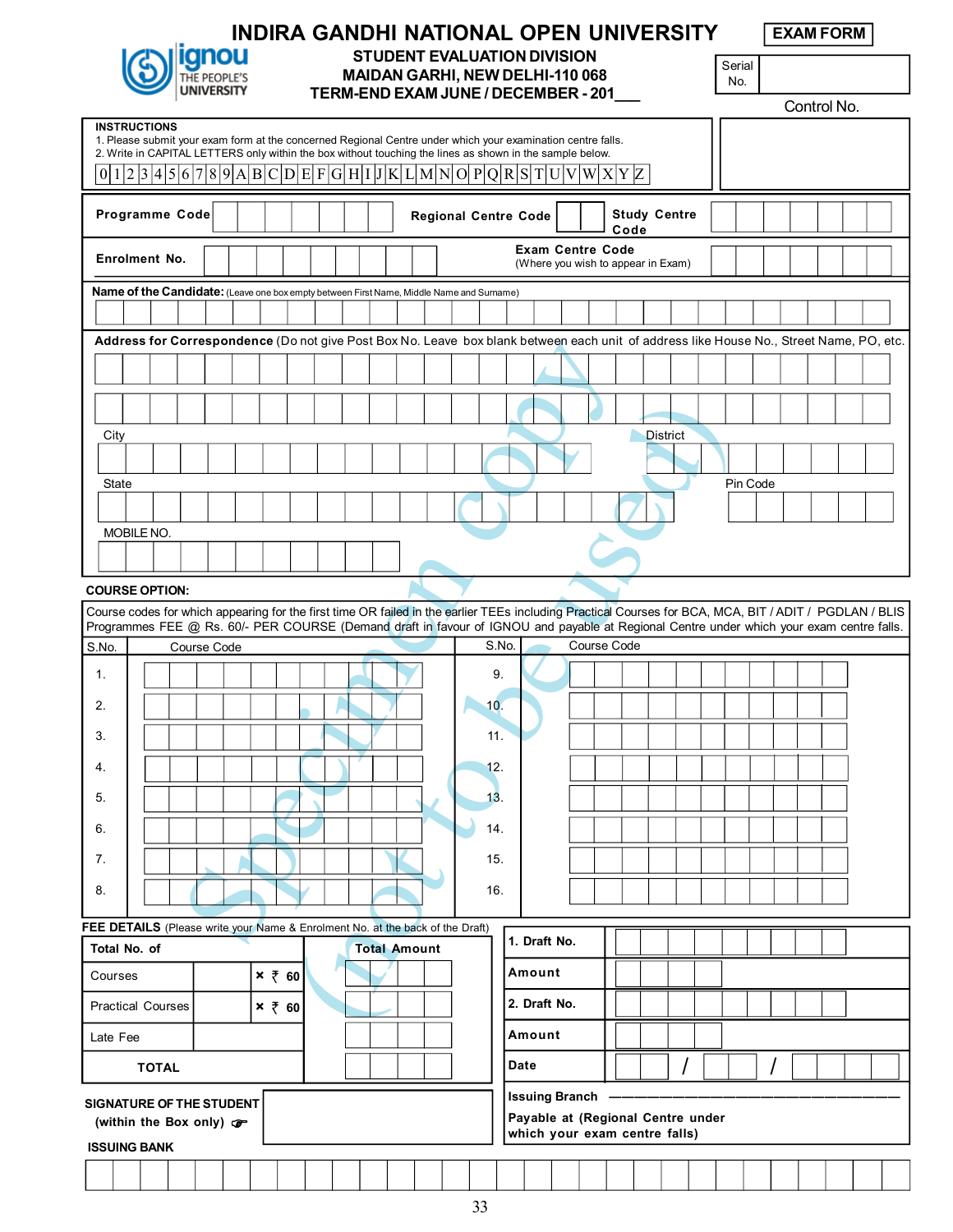| <b>Dates for Submission of Exam Forms</b>                                                                                                                                                                                                                                                                                                                                                                                                                                                                                                                                                                                                                                                                                                                                                                                                                                                                                                                                                                                                                                                                                                                                                                                                                                                                                                                                                                                                                                                                                                                                                          |                |                                                                                                                                                                                                                                                                                                                                                                                                                                                                                                                                     |                |                                                                                                                                                                                                                                                                                                                                                                                                                                                                                                                                                                                                                                                                                                                                                                                                                                                                                                                                                                                                                                                                                                                                                                                                                                                                                                                                                                                                                                                                                                                                                                                                                                                                                                                                                                                                                                                                                                                                                                                                                                                                                                                              |
|----------------------------------------------------------------------------------------------------------------------------------------------------------------------------------------------------------------------------------------------------------------------------------------------------------------------------------------------------------------------------------------------------------------------------------------------------------------------------------------------------------------------------------------------------------------------------------------------------------------------------------------------------------------------------------------------------------------------------------------------------------------------------------------------------------------------------------------------------------------------------------------------------------------------------------------------------------------------------------------------------------------------------------------------------------------------------------------------------------------------------------------------------------------------------------------------------------------------------------------------------------------------------------------------------------------------------------------------------------------------------------------------------------------------------------------------------------------------------------------------------------------------------------------------------------------------------------------------------|----------------|-------------------------------------------------------------------------------------------------------------------------------------------------------------------------------------------------------------------------------------------------------------------------------------------------------------------------------------------------------------------------------------------------------------------------------------------------------------------------------------------------------------------------------------|----------------|------------------------------------------------------------------------------------------------------------------------------------------------------------------------------------------------------------------------------------------------------------------------------------------------------------------------------------------------------------------------------------------------------------------------------------------------------------------------------------------------------------------------------------------------------------------------------------------------------------------------------------------------------------------------------------------------------------------------------------------------------------------------------------------------------------------------------------------------------------------------------------------------------------------------------------------------------------------------------------------------------------------------------------------------------------------------------------------------------------------------------------------------------------------------------------------------------------------------------------------------------------------------------------------------------------------------------------------------------------------------------------------------------------------------------------------------------------------------------------------------------------------------------------------------------------------------------------------------------------------------------------------------------------------------------------------------------------------------------------------------------------------------------------------------------------------------------------------------------------------------------------------------------------------------------------------------------------------------------------------------------------------------------------------------------------------------------------------------------------------------------|
| <b>FORJUNETEE</b>                                                                                                                                                                                                                                                                                                                                                                                                                                                                                                                                                                                                                                                                                                                                                                                                                                                                                                                                                                                                                                                                                                                                                                                                                                                                                                                                                                                                                                                                                                                                                                                  | <b>LATEFEE</b> | <b>FORDECTEE</b>                                                                                                                                                                                                                                                                                                                                                                                                                                                                                                                    | <b>LATEFEE</b> | <b>Submission of Exam Form</b>                                                                                                                                                                                                                                                                                                                                                                                                                                                                                                                                                                                                                                                                                                                                                                                                                                                                                                                                                                                                                                                                                                                                                                                                                                                                                                                                                                                                                                                                                                                                                                                                                                                                                                                                                                                                                                                                                                                                                                                                                                                                                               |
| 1 March to 31 March                                                                                                                                                                                                                                                                                                                                                                                                                                                                                                                                                                                                                                                                                                                                                                                                                                                                                                                                                                                                                                                                                                                                                                                                                                                                                                                                                                                                                                                                                                                                                                                | NIL            | 1 Sept. to 30 Sept.                                                                                                                                                                                                                                                                                                                                                                                                                                                                                                                 | NIL            | <b>ONLY AT THE CONCERNED</b>                                                                                                                                                                                                                                                                                                                                                                                                                                                                                                                                                                                                                                                                                                                                                                                                                                                                                                                                                                                                                                                                                                                                                                                                                                                                                                                                                                                                                                                                                                                                                                                                                                                                                                                                                                                                                                                                                                                                                                                                                                                                                                 |
| 1 April to 20 April                                                                                                                                                                                                                                                                                                                                                                                                                                                                                                                                                                                                                                                                                                                                                                                                                                                                                                                                                                                                                                                                                                                                                                                                                                                                                                                                                                                                                                                                                                                                                                                | ₹ 300/-        | 1 Oct. to 20 Oct.                                                                                                                                                                                                                                                                                                                                                                                                                                                                                                                   | ₹ 300/-        | REGIONAL CENTRE UNDER                                                                                                                                                                                                                                                                                                                                                                                                                                                                                                                                                                                                                                                                                                                                                                                                                                                                                                                                                                                                                                                                                                                                                                                                                                                                                                                                                                                                                                                                                                                                                                                                                                                                                                                                                                                                                                                                                                                                                                                                                                                                                                        |
| 21 April to 30 April                                                                                                                                                                                                                                                                                                                                                                                                                                                                                                                                                                                                                                                                                                                                                                                                                                                                                                                                                                                                                                                                                                                                                                                                                                                                                                                                                                                                                                                                                                                                                                               | ₹ 500/-        | 21 Oct. to 31 Oct.                                                                                                                                                                                                                                                                                                                                                                                                                                                                                                                  | ₹ 500/-        | WHICH YOUR EXAMINATION                                                                                                                                                                                                                                                                                                                                                                                                                                                                                                                                                                                                                                                                                                                                                                                                                                                                                                                                                                                                                                                                                                                                                                                                                                                                                                                                                                                                                                                                                                                                                                                                                                                                                                                                                                                                                                                                                                                                                                                                                                                                                                       |
| 1 May to 15 May                                                                                                                                                                                                                                                                                                                                                                                                                                                                                                                                                                                                                                                                                                                                                                                                                                                                                                                                                                                                                                                                                                                                                                                                                                                                                                                                                                                                                                                                                                                                                                                    | ₹ 1000/-       | 1 Nov. to 15 Nov.                                                                                                                                                                                                                                                                                                                                                                                                                                                                                                                   | ₹ 1000/-       |                                                                                                                                                                                                                                                                                                                                                                                                                                                                                                                                                                                                                                                                                                                                                                                                                                                                                                                                                                                                                                                                                                                                                                                                                                                                                                                                                                                                                                                                                                                                                                                                                                                                                                                                                                                                                                                                                                                                                                                                                                                                                                                              |
| Before submitting the examination form please ensure that:<br>The required number of assignments as applicable for the course(s) filled in the examination form have been submitted.<br>$\bullet$<br>The authentication certificate is duly signed by the Coordinator/Incharge of your Study Centre/PSC/PIetc.<br>$\bullet$<br>Registration for the course(s) is valid and not time-barred.<br>$\bullet$<br>Examination fee 60/- per course has been remitted and the relevant proof enclosed.<br>$\bullet$<br>payable at the city of the Regional Centre where you are submitting your examination form.<br>The enrolment number, programme code, course code are correctly filled in the examination form.<br>In case of non-compliance of any of the above conditions candidature for appearing in the Term-end Examination<br>will not be considered and no Hall Ticket will be issued.<br><b>PLEASE NOTE:</b><br>Examination fee per course is<br>Examination form to be submitted at<br>Demand draft to be made in favour of<br>1.<br>issued in case the assignments for the course(s) have not been submitted.<br>2.<br>for taking examination (For example ECO-01/MS-02).<br>3.<br>fee paid will not be refunded.<br>4.<br>5.<br>6.<br>examination form.<br>7.<br>this form will result in rejection of the examination form.<br>8.<br>9.<br>can take examination for a maximum of 8 courses at a time.<br>Examination Centre under the same Region.<br>your Identity Card.<br>12. Change of Examination Centre, once allotted, is not permissible under any circumstances.<br>University. | $\blacksquare$ | Regional Centre under which your examination centre falls<br>IGNOU and payable at the city where submitting the exam form<br>INSTRUCTIONS FOR FILLING UP THE EXAMINATION FORM<br>Examination form should be submitted only once for each Term-end Examination.<br>Please send the examination form by Registered/Speed Post and retain the proof of its mailing till you receive the Hal Ticket;<br>Examination form received without examination fee or late fee (if applicable) will similarly be rejected.<br><b>DECLARATION</b> |                | <b>CENTRE FALLS</b><br>In case examination fee is submitted through demand draft please ensure that the demand draft is made in favourof IGNOU and<br>$\bar{z}$ 60/- (Examination fee once paid will not be refunded/adjusted in any case)<br>Please fill in the course(s) only for which the assignments have been submitted by you within the scheduled time. No Hall Ticket will be<br>Please write correct course code(s) as indicated in your Programme Guide, failing which the course(s) will not be included in Hall Ticket<br>In case wrong/invalid course code is mentioned in examination form, the course will not be included in the Hall Ticket and the examination<br>Term-end Examination result is also available on the University website (www.ignou.ac.in). Please see the result status before filling<br>It is advised to enclose/forward only the Examination Fee along with this form. Any other fee (registration/re-registration) forwarded with<br>Students of BA/B.Com./BCA/BTS Programme can take examination for courses up to 48 credits and those of Management Programme<br>10. Normally the Study Centre is the Examination Centre. In case you wish to take examination at a particular centre the code of your chosen<br>centre be filled up as Examination Centre Code. However, if Examination Centre chosen by youis not activated you will be allotted another<br>11. In case you fail to receive Examination Intimation Slip/Hall Ticket one week before the commencement of examination<br>you may visit our website (www.ignou.ac.in) and download the Hall Ticket and report at the Examination Centre with<br>I hereby declare that I have read and understood the instructions given above. I also affirm that I have submitted all the required number of<br>assignments as applicable for the course(s) filled in the examination form and my registration for the course(s) is valid and not time barred. If any of<br>my statements is found to be untrue, I will have no claim for taking examination. I undertake that I shall abide by the rules and regulations of the |
| Date                                                                                                                                                                                                                                                                                                                                                                                                                                                                                                                                                                                                                                                                                                                                                                                                                                                                                                                                                                                                                                                                                                                                                                                                                                                                                                                                                                                                                                                                                                                                                                                               |                |                                                                                                                                                                                                                                                                                                                                                                                                                                                                                                                                     |                | (Signature of the student)                                                                                                                                                                                                                                                                                                                                                                                                                                                                                                                                                                                                                                                                                                                                                                                                                                                                                                                                                                                                                                                                                                                                                                                                                                                                                                                                                                                                                                                                                                                                                                                                                                                                                                                                                                                                                                                                                                                                                                                                                                                                                                   |
|                                                                                                                                                                                                                                                                                                                                                                                                                                                                                                                                                                                                                                                                                                                                                                                                                                                                                                                                                                                                                                                                                                                                                                                                                                                                                                                                                                                                                                                                                                                                                                                                    |                |                                                                                                                                                                                                                                                                                                                                                                                                                                                                                                                                     |                |                                                                                                                                                                                                                                                                                                                                                                                                                                                                                                                                                                                                                                                                                                                                                                                                                                                                                                                                                                                                                                                                                                                                                                                                                                                                                                                                                                                                                                                                                                                                                                                                                                                                                                                                                                                                                                                                                                                                                                                                                                                                                                                              |
| (with STD code)                                                                                                                                                                                                                                                                                                                                                                                                                                                                                                                                                                                                                                                                                                                                                                                                                                                                                                                                                                                                                                                                                                                                                                                                                                                                                                                                                                                                                                                                                                                                                                                    |                | AUTHENTICATION BY CO-ORDINATOR/INCHARGE OF<br>STUDY CENTRE/PROGRAMME STUDY CENTRE/PARTNER INSTITUTION/<br><b>COMMUNITY COLLEGE</b>                                                                                                                                                                                                                                                                                                                                                                                                  |                |                                                                                                                                                                                                                                                                                                                                                                                                                                                                                                                                                                                                                                                                                                                                                                                                                                                                                                                                                                                                                                                                                                                                                                                                                                                                                                                                                                                                                                                                                                                                                                                                                                                                                                                                                                                                                                                                                                                                                                                                                                                                                                                              |
| It is to certify that the student has submitted all the assignment(s) for the course(s) filled in the examination form.                                                                                                                                                                                                                                                                                                                                                                                                                                                                                                                                                                                                                                                                                                                                                                                                                                                                                                                                                                                                                                                                                                                                                                                                                                                                                                                                                                                                                                                                            |                |                                                                                                                                                                                                                                                                                                                                                                                                                                                                                                                                     |                |                                                                                                                                                                                                                                                                                                                                                                                                                                                                                                                                                                                                                                                                                                                                                                                                                                                                                                                                                                                                                                                                                                                                                                                                                                                                                                                                                                                                                                                                                                                                                                                                                                                                                                                                                                                                                                                                                                                                                                                                                                                                                                                              |
| Centre Code<br>Date                                                                                                                                                                                                                                                                                                                                                                                                                                                                                                                                                                                                                                                                                                                                                                                                                                                                                                                                                                                                                                                                                                                                                                                                                                                                                                                                                                                                                                                                                                                                                                                |                |                                                                                                                                                                                                                                                                                                                                                                                                                                                                                                                                     |                | (Signature & Stamp of Co-ordinator/Incharge)<br><b>Study Centre/PSC/PI/Community College</b>                                                                                                                                                                                                                                                                                                                                                                                                                                                                                                                                                                                                                                                                                                                                                                                                                                                                                                                                                                                                                                                                                                                                                                                                                                                                                                                                                                                                                                                                                                                                                                                                                                                                                                                                                                                                                                                                                                                                                                                                                                 |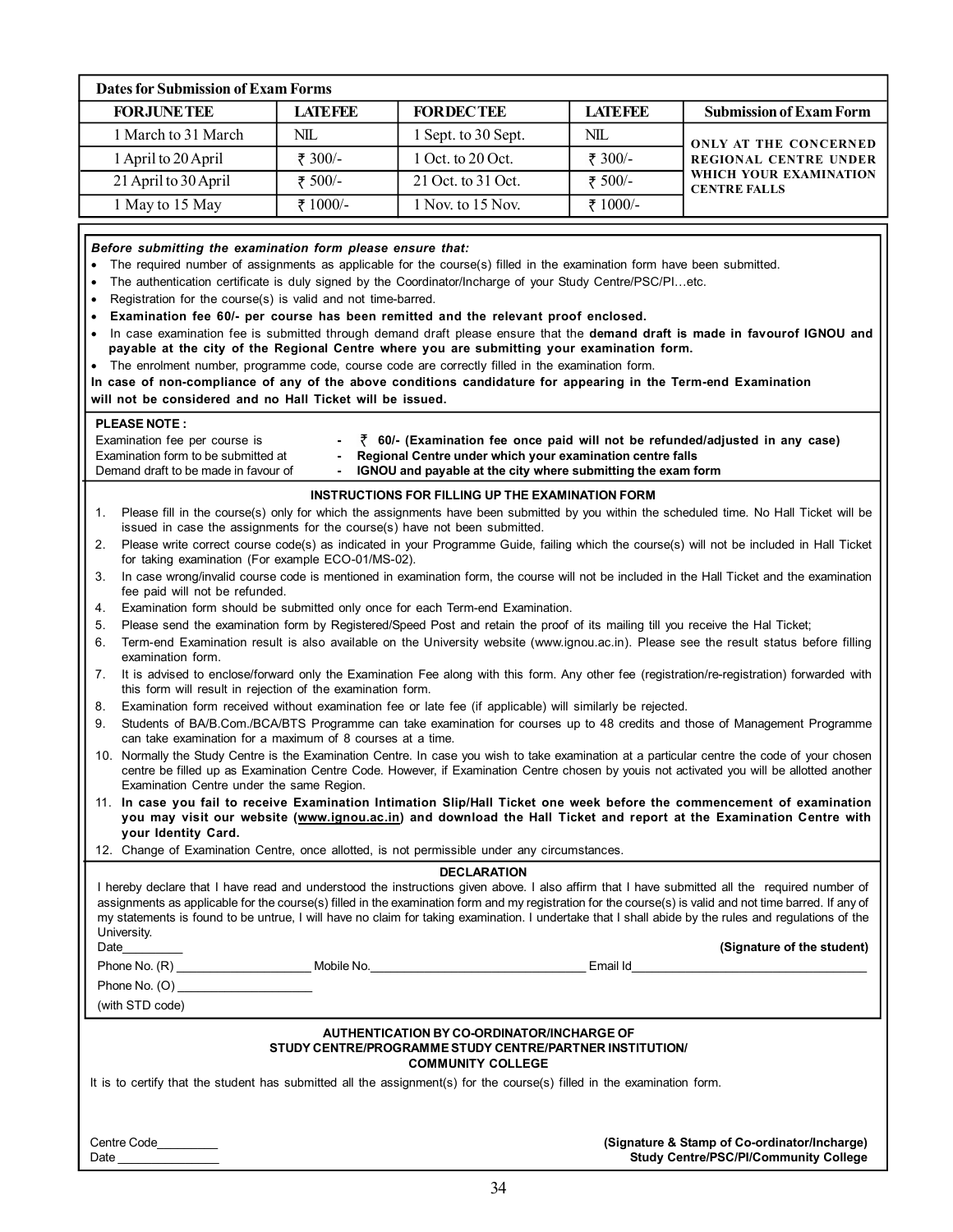

## **INDIRA GANDHI NATIONAL OPEN UNIVERSITY MAIDAN GARHI, NEW DELHI-110068**

| APPLICATION FORM FOR RE-EVALUATION OF ANSWER SCRIPT                                                                                                                                                      |                    |                            |
|----------------------------------------------------------------------------------------------------------------------------------------------------------------------------------------------------------|--------------------|----------------------------|
|                                                                                                                                                                                                          |                    |                            |
|                                                                                                                                                                                                          |                    |                            |
| Enrolment No.                                                                                                                                                                                            |                    |                            |
|                                                                                                                                                                                                          |                    |                            |
| PIN:                                                                                                                                                                                                     |                    |                            |
|                                                                                                                                                                                                          |                    |                            |
|                                                                                                                                                                                                          |                    |                            |
|                                                                                                                                                                                                          |                    |                            |
| Course in which<br>re-evaluation is sought                                                                                                                                                               | <b>COURSE CODE</b> | <b>TITLE OF THE COURSE</b> |
|                                                                                                                                                                                                          |                    |                            |
| Fee detail:<br>(The fee for re-evaluation of answer script is Rs. 500/- per course, which is to be paid through de-<br>mand draft drawn in favour of 'IGNOU' & payable at the City of Evaluation Centre) |                    |                            |
| No. of Course(s):  × Rs. 500/-                                                                                                                                                                           | $\!=$              |                            |
| Demand Draft No.                                                                                                                                                                                         |                    |                            |
|                                                                                                                                                                                                          |                    |                            |

Signature of the student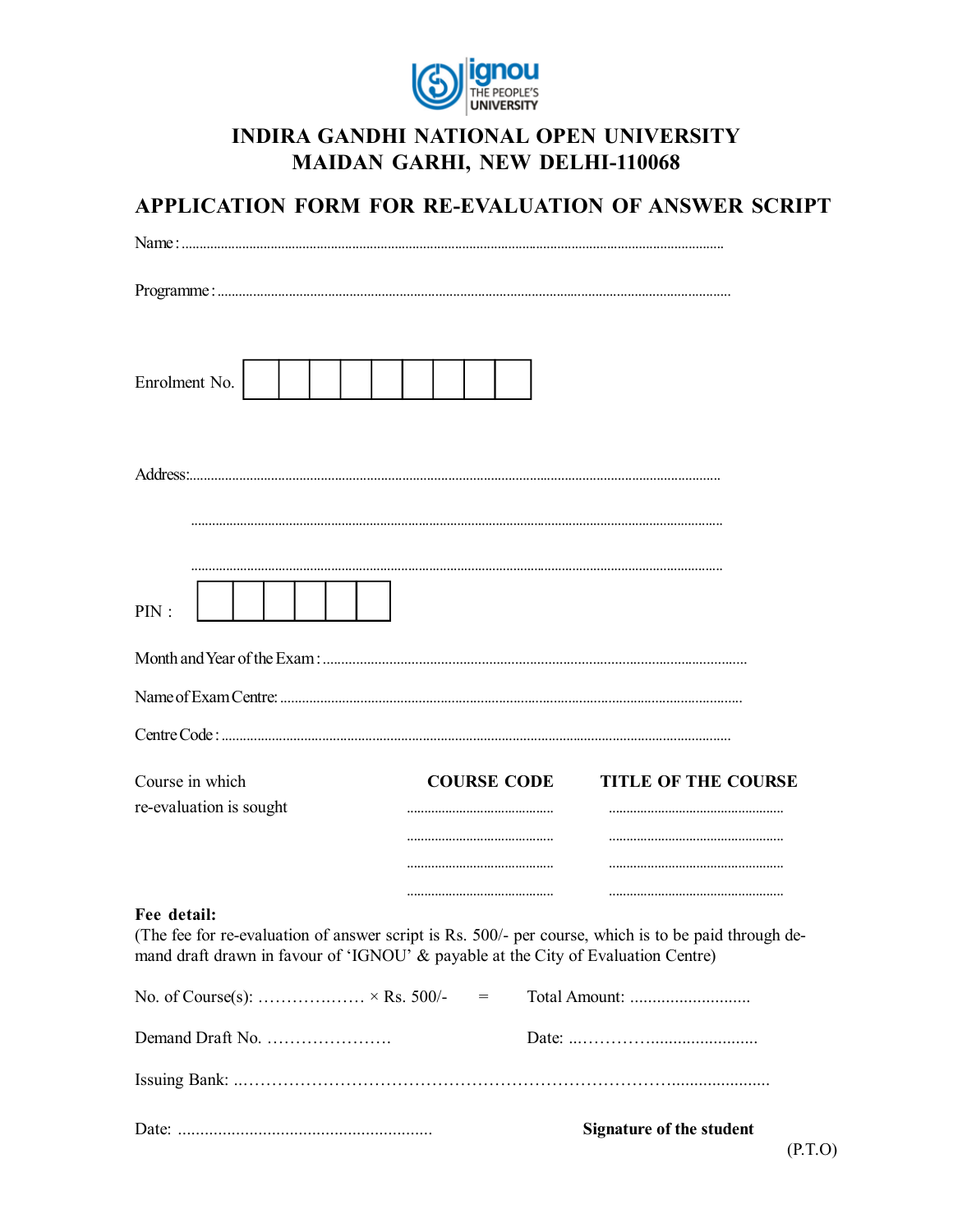### **RULES & REGULATION FOR RE-EVALUATION OF ANSWER SCRIPTS**

- 1) The request for re-evaluation by the student must be made before 31st March for December TEE and 30th September for June TEE or within one month of declaration of results, whichever is later.
- 2) The date of declaration of result will be calculated from the date on which the result are placed on the IGNOU website.
- 3) After re-evaluation, the better of the two scores of original marks/grade and marks/grade after reevaluation will be considered.
- 4) The revised marks/grade after re-evaluation shall be communicated to the student on receipt of reevaluation result and result of re-evaluation will also made available on the IGNOU website at www.ignou.ac.in. The minimum time required for re-evaluation shall be 30 days from the date of receipt of application.
- 5) Re-evaluation is permissible in TEE only and not in the Project/Dissertation/Practicals/Lab courses, Workshops, Assignments & Seminar etc.
- 6) On the top of the envelope containing the prescribed application form.

Please mention **'APPLICATION FORM FOR RE-EVALUATION OF ANSWER SCRIPTS'**

7) Application form must reach within the prescribed dates at the following address:-

| Sl.No.           | <b>Address of Evaluation Centre</b>                                                                                                                                            | <b>Jurisdiction of Evaluation Centre</b>                                                                                                                    |
|------------------|--------------------------------------------------------------------------------------------------------------------------------------------------------------------------------|-------------------------------------------------------------------------------------------------------------------------------------------------------------|
| 1.               | Dy. Registrar<br><b>Evaluation Centre</b><br>Block-5, IGNOU, Maidan Garhi<br><b>New Delhi-110068</b>                                                                           | All Examination Centres within Delhi-1, Delhi-<br>2, Delhi-3, All Schools and Divisions at Hqs.                                                             |
| 2.               | Dy. Registrar<br><b>Evaluation Centre, Periyar Thidal</b><br>No.50, EVK Sampath Road<br>Vepery Chennai - 600 007                                                               | All Examination Centres in Chennai, Hyderabad,<br>Port Blair, Vijayawada, Trivandrum, Cochin,<br>Bangalore, Madurai, Panaji, Nagpur and Sub-RC<br>Vatakara. |
| 3.               | Dy. Registrar<br><b>Evaluation Centre</b><br><b>IGNOU Regional Centre</b><br>2 <sup>nd</sup> Floor, Biscomaun Tower<br>W. Gandhi Maidan, Patna -800 001                        | All Examination Centres in Patna, Raipur,<br>Bhuvneshwar, Koraput, Siliguri<br>and<br>Raghunathganj.                                                        |
| $\overline{4}$ . | Dy. Registrar<br><b>Evaluation Centre, IGNOU Regional</b><br>Centre, B-1/33, Sector-H, Aliganj<br>Lucknow - 226 024                                                            | All Examination Centres in Lucknow,<br>Varanasi, Aligarh, Dehradun, Noida, Karnal,<br>Chandigarh, Khanna, Shimla, Jammu and<br>Srinagar,                    |
| 5.               | Dy. Registrar<br><b>Evaluation Centre, IGNOU Regional</b><br>Centre, 1st Floor, MSFC Building<br>270, Senapati Bapat Road, Pune-411016                                         | All Examination Centres in Pune, Ahmedabad,<br>Bhopal, Jabalpur, Jaipur, Rajkot and Mumbai.                                                                 |
| 6.               | Dy. Registrar<br><b>Evaluation Centre, IGNOU Regional</b><br>Centre, H/No.71, GMC Road<br>Christian Basti, Guwahati - 781 005                                                  | All Examination Centres in Guwahati,<br>Itanagar, Imphal, Shillong, Agartala, Gangtok,<br>Kohima and Aizwal.                                                |
| 7.               | Dy. Registrar<br><b>Evaluation Centre</b><br><b>IGNOU Regional Centre</b><br>Bikash Bhavan, 4th Floor, North Block,<br><b>Bidhan Nagar (Salt Lake City)</b><br>Kolkata-700091. | <b>All Examination Centres in Kolkata,</b><br>Darbhanga and Ranchi.                                                                                         |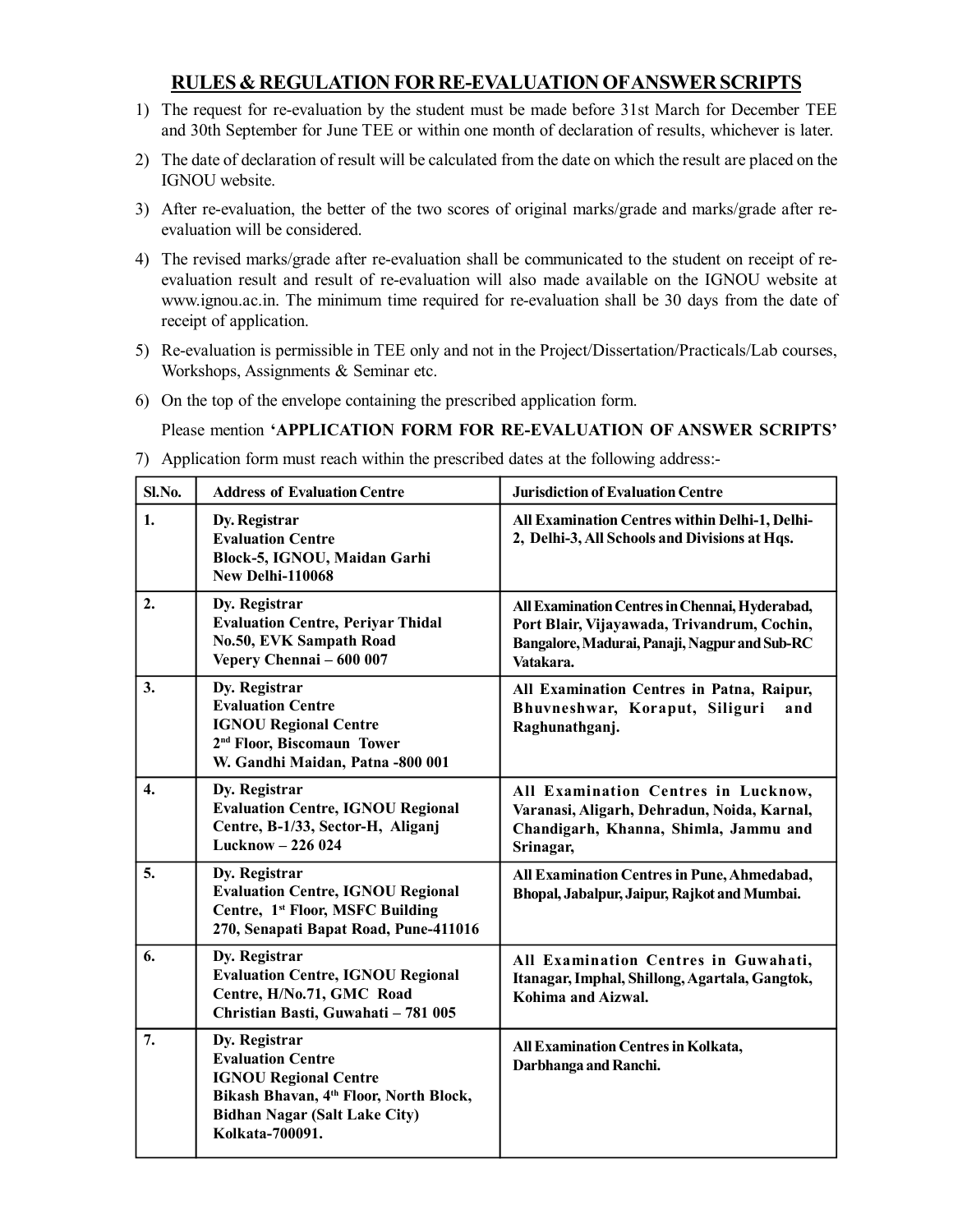

|--|--|--|

## **INDIRA GANDHI NATIONAL OPEN UNIVERSITY Maidan Garhi, New Delhi-110 068**

**APPLICATION FORM FOR OBTAINING DUPLICATE GRADE CARD/ MARKSHEET**

| Enrolment No. |     |  |  |  |  |
|---------------|-----|--|--|--|--|
| Address       |     |  |  |  |  |
|               |     |  |  |  |  |
|               |     |  |  |  |  |
|               | Pin |  |  |  |  |

| Centre from where appeared at |  |
|-------------------------------|--|
|                               |  |
|                               |  |

..................................................................

Signature

Dated .....................................................................

**Note :** Fee for duplicate grade card Rs.150/-. The duplicate grade card/mark sheet will be sent by registered post.

The filled in form with the requisite fee is to be sent to :

The Registrar (Student Evaluation Division) Indira Gandhi National Open University Maidan Garhi, New Delhi-110 068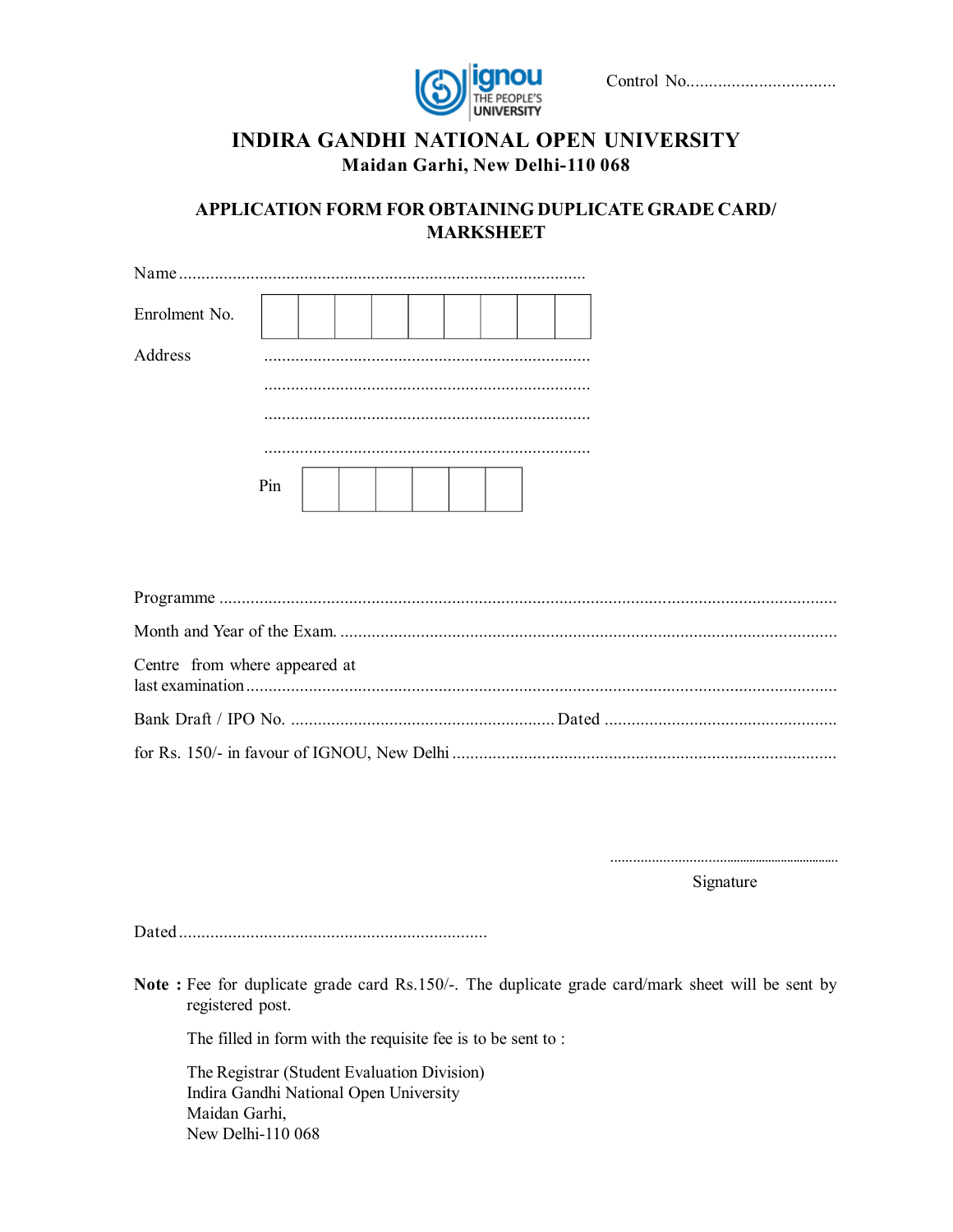

#### **INDIRA GANDHI NATIONAL OPEN UNIVERSITY**

(To be submitted at the concerned Regional Centre)

## **Application Form for Issue of Migration Certificate**

(To be filled in by the Applicant. Before filling in the form, see instruction on reverse)

- 1. Name :....................................................................................................................................
- 2. Father's/Husband's Name :...........................................................................................................
- 3. Address ........................................................................................................................................ .......................................................................................................................Pin ..........................
- 4. Particulars of last examination ......................................................................................................

|    | <b>Examination Passed</b><br>(Programme)                                           | Year of Passing |  | Enrolment No.   Marks Obtained | Grades Obtained |  |  |  |  |  |
|----|------------------------------------------------------------------------------------|-----------------|--|--------------------------------|-----------------|--|--|--|--|--|
|    |                                                                                    |                 |  |                                |                 |  |  |  |  |  |
| 5. | Name of the Regional Centre and Study Centre in which the candidate is registered. |                 |  |                                |                 |  |  |  |  |  |
| 6. | Name of the University to which the candidate wants to migrate                     |                 |  |                                |                 |  |  |  |  |  |
|    | Draft Details                                                                      |                 |  |                                |                 |  |  |  |  |  |
|    |                                                                                    |                 |  |                                |                 |  |  |  |  |  |
|    |                                                                                    |                 |  |                                |                 |  |  |  |  |  |
|    | (To be filled in by the Registration Division)                                     |                 |  |                                |                 |  |  |  |  |  |
| 1. | The information furnished by Shri/Smt./Km.<br>is correct as per scholar register.  |                 |  |                                |                 |  |  |  |  |  |
| 2. | He/She may be issued the Migration Certificate applied for                         |                 |  |                                |                 |  |  |  |  |  |

Date Dealing Assistant Section Officer

I hereby declare that the information provided is correct to the best of my knowledge and I have paid all fees due to the University. In the event of any of the above information being found incorrect, the Certificate shall be liable to cancellation by the University.

Received the Migration Certificate No.  $\qquad \qquad$  dated  $\qquad \qquad$ 

| Date: |  |
|-------|--|
|       |  |

Signature of the Applicant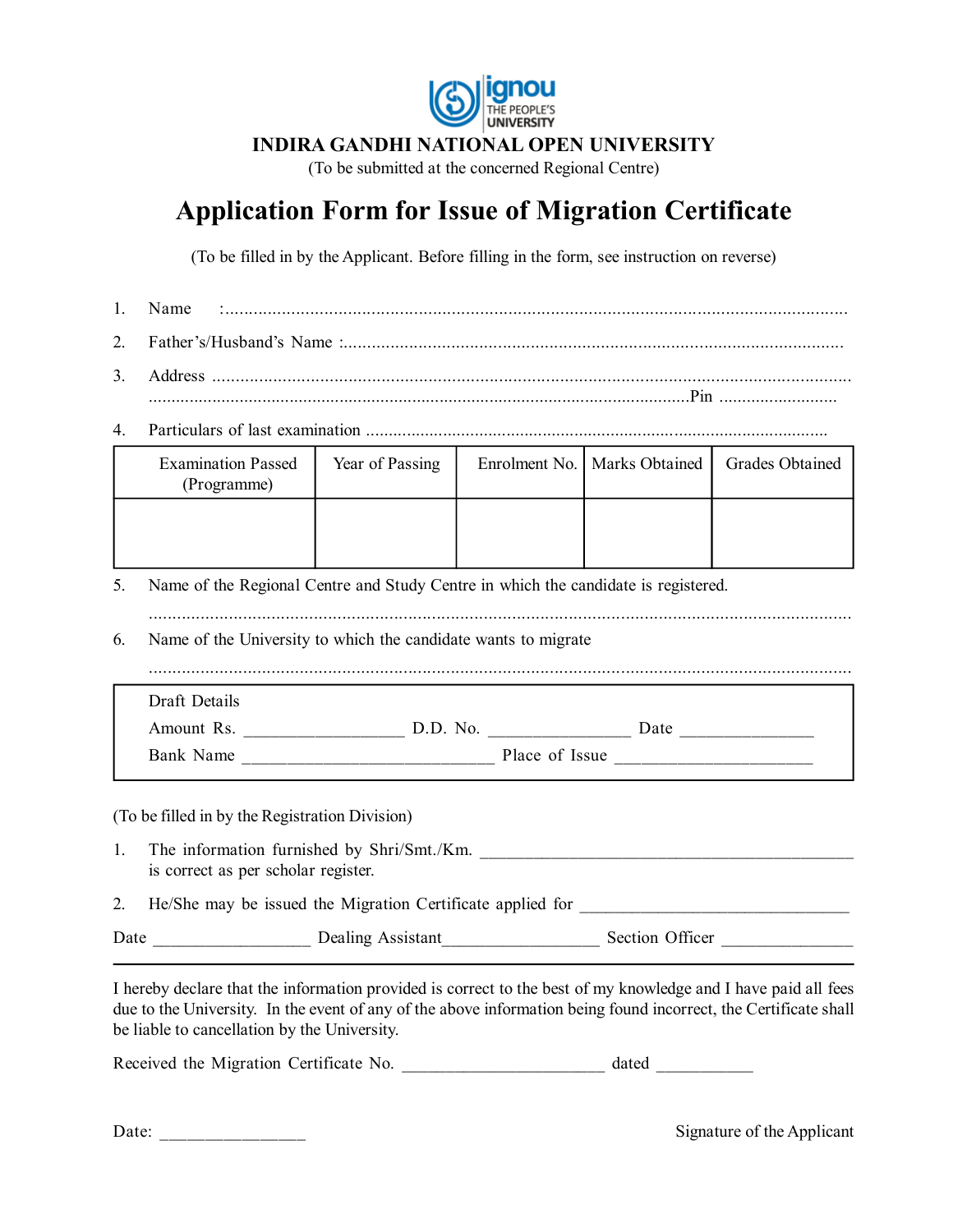## **INSTRUCTIONS**

- 1. A fee of Rs. 300/- should be remitted by way of a Demand Draft drawn in favour of IGNOU and payable at concerned Regional Centre/City.
- 2. At the time of submission of the application for issue of Migration Certificate the student should attach xerox copy of consolidated Statement of Marks or Provisional Certificate issued by this University (duly attested) for verification.
- 3. Duplicate Migration Certificate can be issued on payment of Rs. 300/- only in case it has been lost, destroyed or mutilated on submission of an Affidavit drawn up on a non-judicial stamp paper of the value of Rs. 10/- to be sworn before a Magistrate on the following format.

| $\mathfrak{C}$ .                                    | son/daughter/wife of                                                                 | resident |
|-----------------------------------------------------|--------------------------------------------------------------------------------------|----------|
| of                                                  |                                                                                      | hereby   |
| solemnly declare that the Migration Certificate No. |                                                                                      | dated    |
|                                                     | to enable me to join                                                                 |          |
|                                                     | University has been lost and I did not join any other University on the basis of the |          |

same nor have I submitted the same for joining any other University. In case the lost Migration Certificate is found, I shall deposit the same to the University".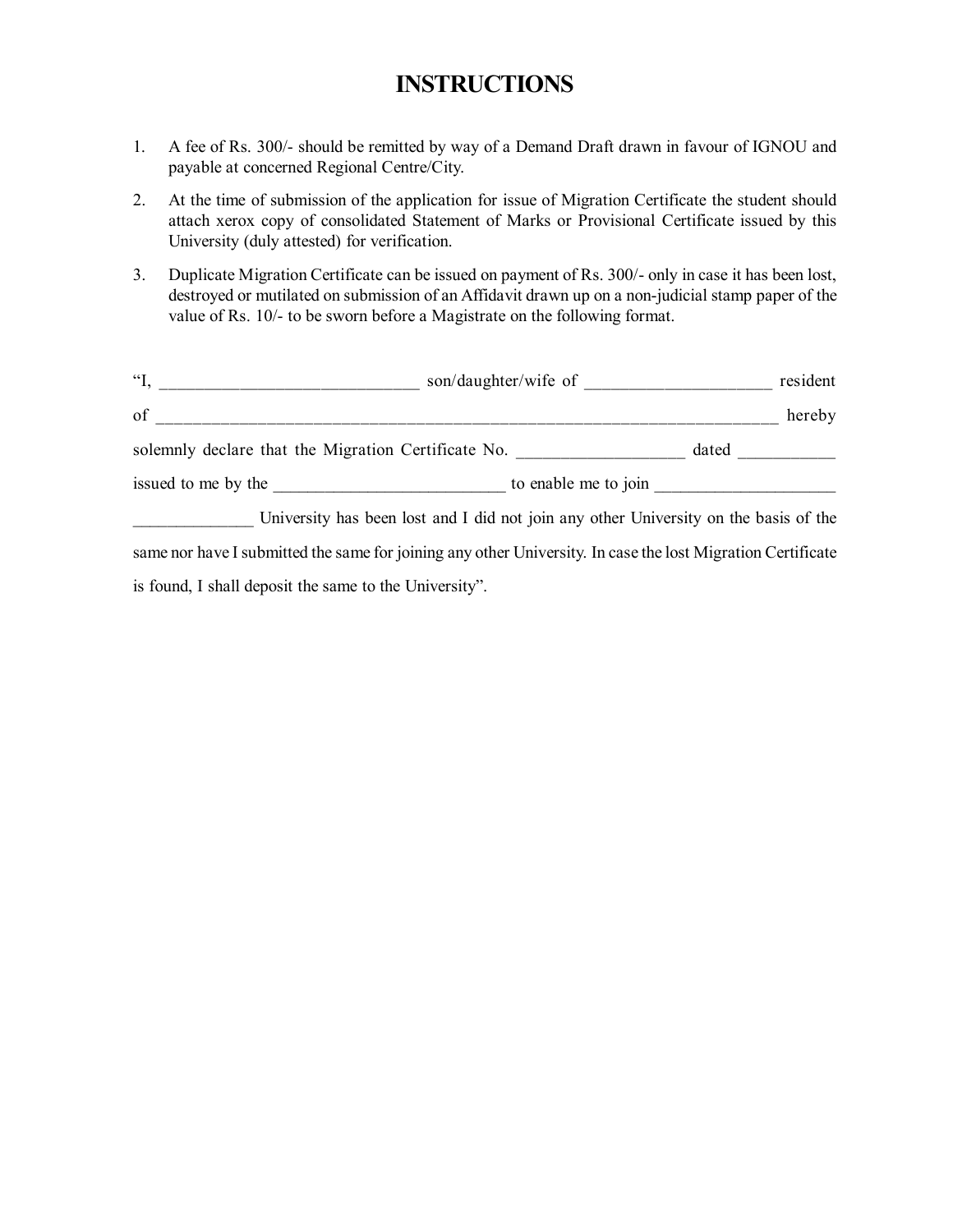

#### **INDIRA GANDHI NATIONAL OPEN UNIVERSITY MAIDAN GARHI, NEW DELHI-110068 FORM OF APPLICATION FOR ISSUE OF A DUPLICATE COPY OF UNIVERSITY DIPLOMA/DEGREE/CERTIFICATE**

**Note:** For Instructions, please see reverse.

**To The Registrar Student Evaluation Division Indira Gandhi National Open University Maidan Garhi, New Delhi-110068**

**Sir,**

I wish to have a duplicate copy of my Diploma/Degree/Certificate for the Programme Examination for the following reasons:

The prescribed fees of Rs. 500.00 is submitted herewith.

The required particulars are given below:

Name of Candidate (in Block Letters in English):

(in Hindi) : **\_\_\_\_\_\_\_\_\_\_\_\_\_\_\_\_\_\_\_\_\_\_\_\_\_\_\_\_\_\_\_\_\_**

Father's Name (in Block Letters): \_\_\_\_\_\_\_\_\_\_\_\_\_\_\_\_\_\_\_\_\_\_\_\_\_\_\_\_\_\_\_\_\_\_\_\_\_\_\_\_\_\_\_\_

| Programme:                                                 | Enrolment Number: |
|------------------------------------------------------------|-------------------|
| Examination passed in Term End Examination - June/December |                   |
| Result:                                                    | Grade/Division:   |
| Name of the Study Centre                                   |                   |
| Name of the Regional Centre                                |                   |
| & other particulars                                        |                   |
| Full Permanent Address of student                          |                   |

I solemnly declare that the particulars given above are correct to the best of my knowledge.

\_\_\_\_\_\_\_\_\_\_\_\_\_\_\_\_\_\_\_\_\_\_\_\_\_\_\_\_\_\_\_\_\_\_\_\_\_\_\_\_\_\_\_\_\_\_\_\_\_\_\_\_\_\_\_\_\_\_\_\_\_\_\_\_\_\_\_\_\_\_\_\_\_\_\_\_\_\_\_\_\_\_

Yours faithfully,

Signature of the Student

Postal Address: \_\_\_\_\_\_\_\_\_\_\_\_\_\_\_\_\_\_\_\_\_  $\mathcal{L}_\mathcal{L}$  , where  $\mathcal{L}_\mathcal{L}$  , we have the set of the set of the set of the set of the set of the set of the set of the set of the set of the set of the set of the set of the set of the set of the set of the set

Date:

I certify that the above entries made by the applicant are correct.

**Signature of Regional Director with Stamp**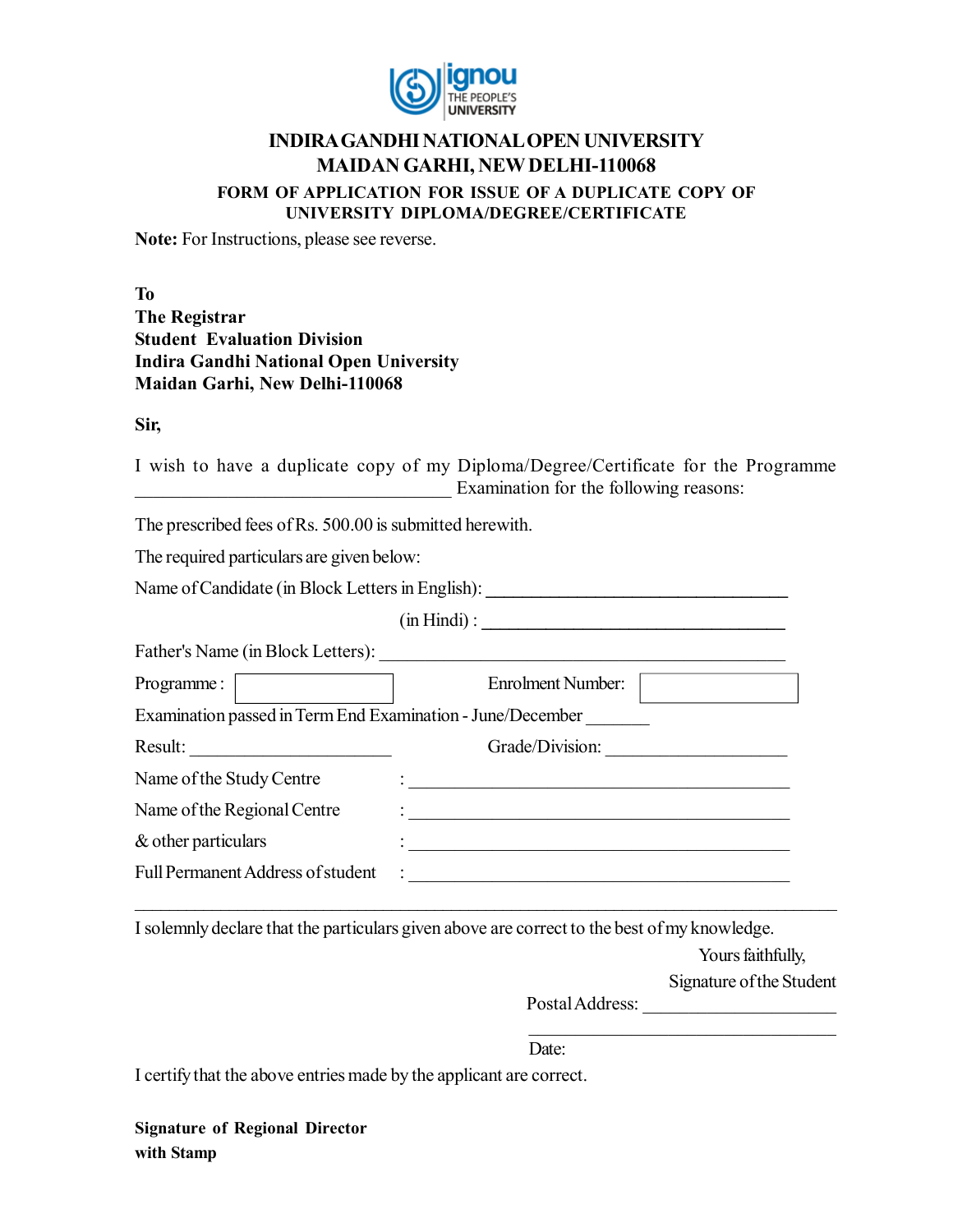## **INSTRUCTIONS TO CANDIDATES FOR ISSUE OF DUPLICATE COPY OF UNIVERSITY DEGREE/DIPLOMA/CERTIFICATE**

- 1. The form should be filled in duplicate legibly and signed by the candidate
- 2. The form should be submitted through the Regional Director of the concerned Regional Centre through which the candidate appeared at the said examination and duplicate copy will be sent through the Regional Director concerned.
- 3. A duplicate copy of the Diploma, Degree or Certificate will be issued on submission of an affidavit signed by a First Class Magistrate together with an attested copy of the F.I.R. lodged with the nearest Police Station to this effect by the candidate on the grounds that either the original Diploma, Degree or Certificate has been irrecoverably lost destroyed or defaced and on payment of the fees prescribed.
- 4. In very special cases subsequent copies of the Diploma, Degree or Certificate may be issued for not more than four times, on submission of an affidavit signed and certified by a First Class Magistrate to the effect that the Diploma, Degree or Certificate issued previously by the University has been lost or destroyed and on payment of the fees as prescribed for the issue of duplicate copy.

### **FORM FOR AFFIDAVIT TO BE EXECUTED ON A NON-JUDICIAL STAMP PAPER OF THE VALUE OF RS. 10/- BEFORE A FIRST CLASS MAGISTRATE**

| I              |                                                 | _____________________________ Son/Daughter of Shri _____________________________                                                                                                                        |    |
|----------------|-------------------------------------------------|---------------------------------------------------------------------------------------------------------------------------------------------------------------------------------------------------------|----|
| resident       |                                                 |                                                                                                                                                                                                         | of |
|                |                                                 | do hereby solemnly declare that the original Degree/Certificate dated ___________ issued to me                                                                                                          |    |
|                |                                                 | by the Registrar, Student Evaluation Division, Indira Gandhi National Open University, Maidan Garhi-                                                                                                    |    |
|                |                                                 | 110068 on my having passed the ________________________ examination in                                                                                                                                  |    |
|                |                                                 | under University Enrolment No. ____________________ has been lost/                                                                                                                                      |    |
| destroyed.     |                                                 |                                                                                                                                                                                                         |    |
|                |                                                 |                                                                                                                                                                                                         |    |
| hereto.        |                                                 | and a copy of the same duly attested by a Gazetted Officer/First Class Magistrate is appended                                                                                                           |    |
| from such use. |                                                 | I also undertake that if my Original Diploma/Degree/Certificate, which has been lost is put to any<br>unfair use by the person who may lay hands on it, I shall stand for the damages, which may accrue |    |
|                |                                                 | Deponent                                                                                                                                                                                                |    |
|                |                                                 |                                                                                                                                                                                                         |    |
|                |                                                 | Address _________________                                                                                                                                                                               |    |
| Verification   |                                                 |                                                                                                                                                                                                         |    |
|                | affidavit are true to the best of my knowledge. | Verified ______________ this ______________ day of ______________ year that the contents of my                                                                                                          |    |
|                |                                                 | Deponent                                                                                                                                                                                                |    |
|                | <b>SWORN BEFORE ME</b>                          |                                                                                                                                                                                                         |    |
|                | Signature                                       |                                                                                                                                                                                                         |    |
|                | Designation                                     |                                                                                                                                                                                                         |    |
|                | Office Seal                                     |                                                                                                                                                                                                         |    |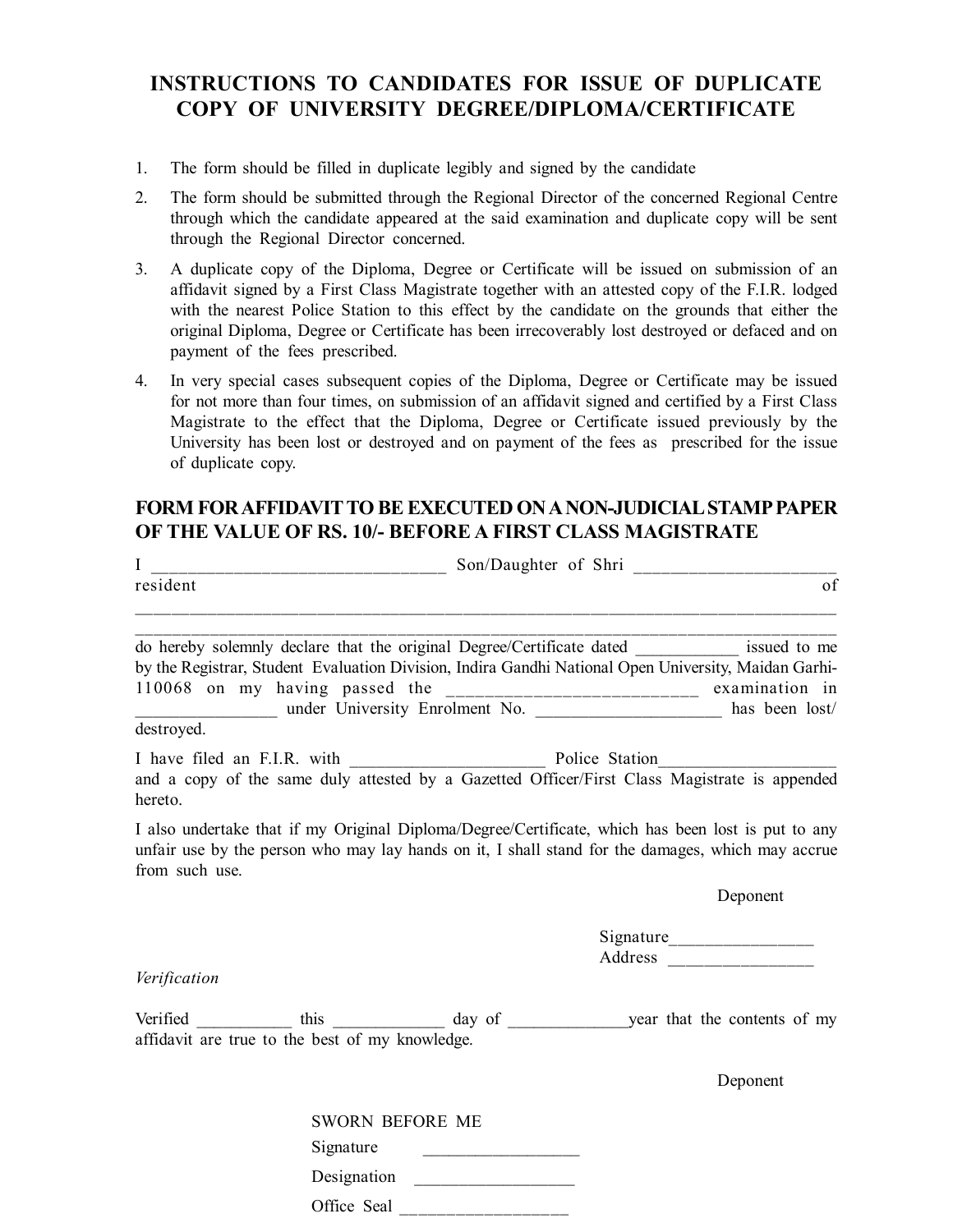

## **INDIRA GANDHI NATIONAL OPEN UNIVERSITY STUDENT EVALUATION DIVISION**

#### **APPLICATION FORM FOR IMPROVEMENT IN DIVISION/CLASS**

(Rules & regulations are mentioned on the reverse side of this form. Please go through them carefully before filling up the form).

| Prescribed dates for submission of form: |                                                                               | 1st to 30 <sup>th</sup> April for June Term-end Exam.                                                                                                                                                                                                                                                                                                                                                                                                                  |                                                                                                                  |  |  |  |  |
|------------------------------------------|-------------------------------------------------------------------------------|------------------------------------------------------------------------------------------------------------------------------------------------------------------------------------------------------------------------------------------------------------------------------------------------------------------------------------------------------------------------------------------------------------------------------------------------------------------------|------------------------------------------------------------------------------------------------------------------|--|--|--|--|
|                                          |                                                                               | 1st to 31st October for December Term-end Exam.                                                                                                                                                                                                                                                                                                                                                                                                                        |                                                                                                                  |  |  |  |  |
| 1.                                       |                                                                               |                                                                                                                                                                                                                                                                                                                                                                                                                                                                        |                                                                                                                  |  |  |  |  |
| 2.                                       | Programme:                                                                    |                                                                                                                                                                                                                                                                                                                                                                                                                                                                        | Enrolment No:                                                                                                    |  |  |  |  |
| 3.                                       |                                                                               |                                                                                                                                                                                                                                                                                                                                                                                                                                                                        |                                                                                                                  |  |  |  |  |
|                                          |                                                                               |                                                                                                                                                                                                                                                                                                                                                                                                                                                                        |                                                                                                                  |  |  |  |  |
|                                          |                                                                               |                                                                                                                                                                                                                                                                                                                                                                                                                                                                        |                                                                                                                  |  |  |  |  |
| 4.                                       |                                                                               |                                                                                                                                                                                                                                                                                                                                                                                                                                                                        |                                                                                                                  |  |  |  |  |
|                                          | Total marks/overall point grade obtained                                      |                                                                                                                                                                                                                                                                                                                                                                                                                                                                        | Percentage obtained                                                                                              |  |  |  |  |
|                                          | (Please enclosed photocopy of the statement of marks/grades card)             |                                                                                                                                                                                                                                                                                                                                                                                                                                                                        |                                                                                                                  |  |  |  |  |
| 5.                                       | Courses(s) in which<br>improvement is sought:                                 | <b>COURSE CODE</b>                                                                                                                                                                                                                                                                                                                                                                                                                                                     | <b>COURSE CODE</b>                                                                                               |  |  |  |  |
|                                          |                                                                               |                                                                                                                                                                                                                                                                                                                                                                                                                                                                        | $4.$ $\overline{\phantom{a}}$                                                                                    |  |  |  |  |
|                                          |                                                                               | $2.$ $\overline{\phantom{a}}$                                                                                                                                                                                                                                                                                                                                                                                                                                          | $\frac{1}{2}$                                                                                                    |  |  |  |  |
|                                          |                                                                               | $3.$ $\overline{\phantom{a}}$ $\overline{\phantom{a}}$ $\overline{\phantom{a}}$ $\overline{\phantom{a}}$ $\overline{\phantom{a}}$ $\overline{\phantom{a}}$ $\overline{\phantom{a}}$ $\overline{\phantom{a}}$ $\overline{\phantom{a}}$ $\overline{\phantom{a}}$ $\overline{\phantom{a}}$ $\overline{\phantom{a}}$ $\overline{\phantom{a}}$ $\overline{\phantom{a}}$ $\overline{\phantom{a}}$ $\overline{\phantom{a}}$ $\overline{\phantom{a}}$ $\overline{\phantom{a}}$ |                                                                                                                  |  |  |  |  |
| 6.                                       | Fee details:                                                                  |                                                                                                                                                                                                                                                                                                                                                                                                                                                                        |                                                                                                                  |  |  |  |  |
|                                          | draft drawn in favour of IGNOU & payable at New Delhi)                        |                                                                                                                                                                                                                                                                                                                                                                                                                                                                        | (The fees for improvement in Division/Class is Rs. 500/- per course, which is to be paid through demand          |  |  |  |  |
|                                          |                                                                               |                                                                                                                                                                                                                                                                                                                                                                                                                                                                        |                                                                                                                  |  |  |  |  |
|                                          |                                                                               |                                                                                                                                                                                                                                                                                                                                                                                                                                                                        |                                                                                                                  |  |  |  |  |
|                                          |                                                                               |                                                                                                                                                                                                                                                                                                                                                                                                                                                                        |                                                                                                                  |  |  |  |  |
| 7.                                       | Term-end examination, in which you wish to appear: June/December              |                                                                                                                                                                                                                                                                                                                                                                                                                                                                        |                                                                                                                  |  |  |  |  |
| 8.                                       | Examination centre details, where you wish to appear in term-end examination: |                                                                                                                                                                                                                                                                                                                                                                                                                                                                        |                                                                                                                  |  |  |  |  |
|                                          | Exam Centre Code                                                              |                                                                                                                                                                                                                                                                                                                                                                                                                                                                        |                                                                                                                  |  |  |  |  |
|                                          |                                                                               | <b>UNDERTAKING</b>                                                                                                                                                                                                                                                                                                                                                                                                                                                     |                                                                                                                  |  |  |  |  |
|                                          |                                                                               |                                                                                                                                                                                                                                                                                                                                                                                                                                                                        | I hereby undertake that I shall abide by the rules & regulations prescribed by the University for improvement in |  |  |  |  |
|                                          | Division/Class                                                                |                                                                                                                                                                                                                                                                                                                                                                                                                                                                        |                                                                                                                  |  |  |  |  |

| Date:  | $S$ ignature: $\dots \dots \dots \dots \dots \dots \dots$ |
|--------|-----------------------------------------------------------|
| Place: | Name:                                                     |
|        |                                                           |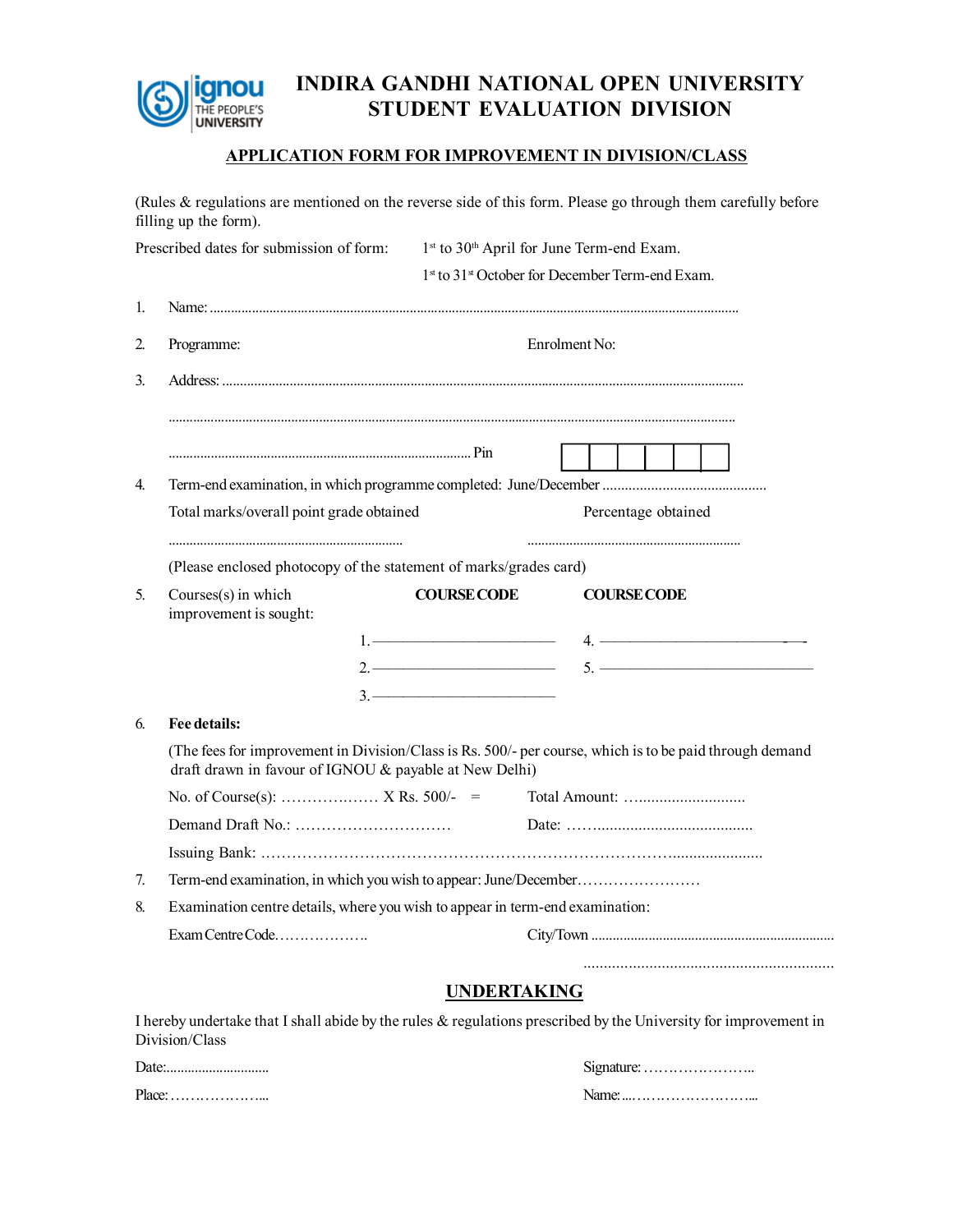#### **RULES & REGULATIONS FOR IMPROVEMENT IN DIVISION/CLASS**

- 1. The improvement of marks/grades is applicable only for the Bachelor's/Master's Degree Programmes, who have completed the programme. The eligibility is as under:
	- a) The students of Bachelor's/Master's Degree Programmes who fall short of 2% marks to secure  $2<sup>nd</sup>$  and 1 st division.
	- b) The students of Master's Degree Programmes only, who fall short of 2% marks to secure overall 55% marks.
- 2. Only one opportunity will be given to improve the marks/grade.
- 3. The improvement is permissible only in theory papers. No improvement is permissible in Practicals/Lab courses, Projects, Workshops and Assignments etc.
- 4. Under the provision of improvement, a maximum of 25% of the maximum credits required for successful completion of a programme shall be permitted.
- 5. Students wishing to improve the marks will have to apply within six months from the date of issue of final statement of marks/grade card to them, subject to the condition that their registration for the programme/ course being applied for improvement, is valid till the next term-end examination in which they wish to appear for improvement.
- 6. No student will be permitted to improve if maximum duration to complete the programme, including the readmission period, has expired.
- 7. After appearing in the examination for improvement, better of the two examinations, i.e. marks/grade already awarded and the marks/grade secured in the improvement examination will be considered.
- 8. In case of improvement, the month and year of completion of the programme will be changed to the term-end examination, in which students appeared for improvement.
- 9. Students will be permitted for improvement of marks/grades provided the examination for the particular course, in which they wish to improve, is being conducted by the University at that time.
- 10. On the top of the envelope containing the prescribed application form, please mention **"APPLICATION FORM FOR IMPROVEMENT IN DIVISION/CLASS''.**
- 11. Application form must reach within the prescribed dates at the following address:-

**The Registrar, Student Evaluation Division, Indira Gandhi National Open University, Maidan Garhi, New Delhi-110068**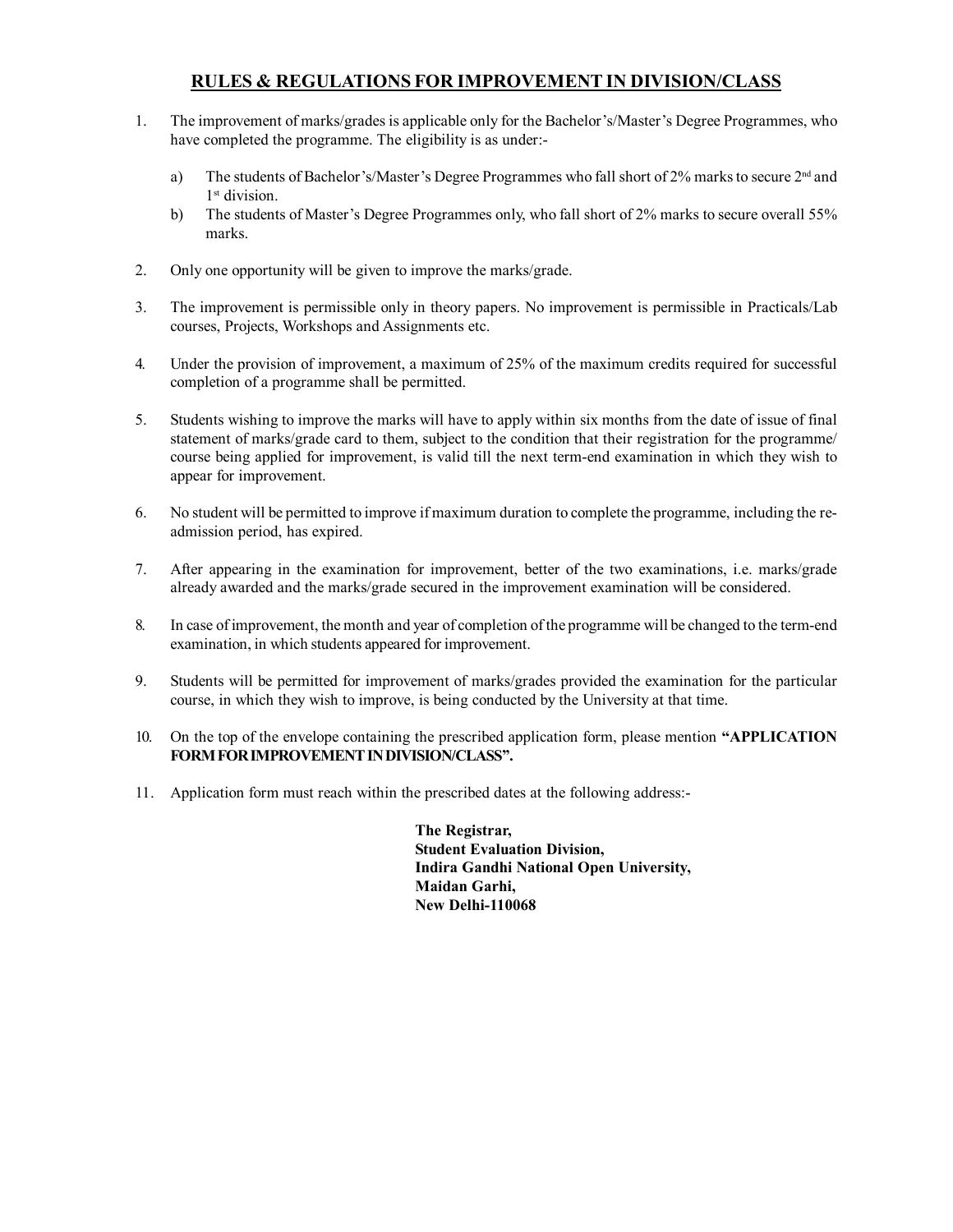

## **INDIRA GANDHI NATIONAL OPEN UNIVERSITY STUDENT EVALUATION DIVISION**

#### **APPLICATION FORM FOR EARLY DECLARATION OF RESULT OF TERM-END EXAMINATION**

(Rules & regulations are mentioned on the reverse side of this form. Please go through them carefully before filling up the form).

| 1.          |                                                                                                                       |                                                                                                                                                                                      |  |                                                                            |  |  |
|-------------|-----------------------------------------------------------------------------------------------------------------------|--------------------------------------------------------------------------------------------------------------------------------------------------------------------------------------|--|----------------------------------------------------------------------------|--|--|
| 2.          | Programme:                                                                                                            | Enrolment No:                                                                                                                                                                        |  |                                                                            |  |  |
| 3.          |                                                                                                                       |                                                                                                                                                                                      |  |                                                                            |  |  |
|             |                                                                                                                       |                                                                                                                                                                                      |  |                                                                            |  |  |
|             |                                                                                                                       |                                                                                                                                                                                      |  |                                                                            |  |  |
| 4.          |                                                                                                                       |                                                                                                                                                                                      |  |                                                                            |  |  |
|             |                                                                                                                       | (enclose a copy of the documentary evidence specifying the reason for early declaration)                                                                                             |  |                                                                            |  |  |
| 5.          | Courses(s) detail for early evaluation:-                                                                              |                                                                                                                                                                                      |  |                                                                            |  |  |
| S. No.      | <b>Course Code</b>                                                                                                    | <b>Date of Examination</b>                                                                                                                                                           |  |                                                                            |  |  |
| 1.          |                                                                                                                       |                                                                                                                                                                                      |  |                                                                            |  |  |
| 2.          |                                                                                                                       |                                                                                                                                                                                      |  |                                                                            |  |  |
| 3.          | <u> 1989 - Johann John Harry Harry Harry Harry Harry Harry Harry Harry Harry Harry Harry Harry Harry Harry Harry</u>  | <u> 1980 - Johann John Stone, mars eta biztanleria (h. 1980).</u>                                                                                                                    |  |                                                                            |  |  |
| $4_{\cdot}$ | <u> 1990 - Johann Harry Harry Harry Harry Harry Harry Harry Harry Harry Harry Harry Harry Harry Harry Harry Harry</u> | <u> 1990 - Johann Barbara, martin amerikan basar da</u>                                                                                                                              |  |                                                                            |  |  |
| 6.          |                                                                                                                       | Exam. Centre details, from where you have to appear/appeared at Term-end Examination:-                                                                                               |  |                                                                            |  |  |
|             | Exam. Centre Code:                                                                                                    | Address of Exam. Centre:                                                                                                                                                             |  |                                                                            |  |  |
|             |                                                                                                                       |                                                                                                                                                                                      |  | the control of the control of the control of the control of the control of |  |  |
|             |                                                                                                                       |                                                                                                                                                                                      |  |                                                                            |  |  |
|             |                                                                                                                       |                                                                                                                                                                                      |  | the control of the control of the control of the control of the control of |  |  |
| 7.          | Fee detail:                                                                                                           |                                                                                                                                                                                      |  |                                                                            |  |  |
|             |                                                                                                                       | (The fee for early declaration of result is Rs. 700/- per course, which is to be paid through demand draft<br>drawn in favour of 'IGNOU' & payable at the City of Evaluation Centre) |  |                                                                            |  |  |
|             |                                                                                                                       |                                                                                                                                                                                      |  |                                                                            |  |  |
|             |                                                                                                                       |                                                                                                                                                                                      |  |                                                                            |  |  |
|             |                                                                                                                       |                                                                                                                                                                                      |  |                                                                            |  |  |
|             |                                                                                                                       |                                                                                                                                                                                      |  | (Signature of the student)                                                 |  |  |
|             |                                                                                                                       |                                                                                                                                                                                      |  |                                                                            |  |  |

P.T.O.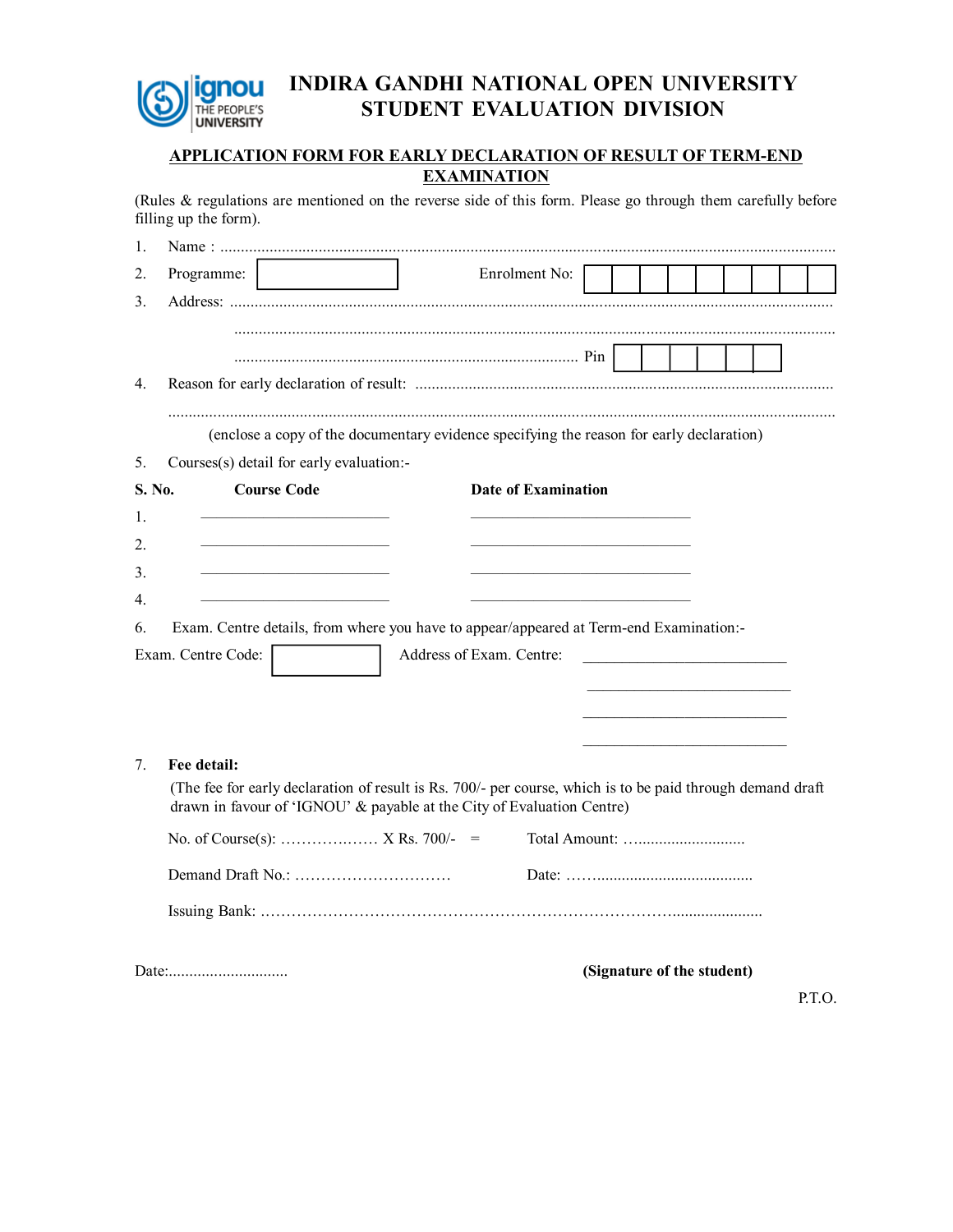#### **RULES & REGULATIONS FOR EARLY DECLARATION OF RESULTS**

- 1. Request for early declaration of results will be entertained for final semester/year or maximum of 4 backlog courses only, subject to the following conditions:
	- i) The student has been selected for higher study/employment and statement of marks/grade card is required to be produced to the institute by a particular date, which is before the prescribed dates of declaration of the University's results.
	- ii) The student has completed all the other prescribed components except the term-end examination of the courses, for which early evaluation has been sought.
- 2. Application for early declaration, for the reasons such as to apply for recruitment/higher study/post and promotion purpose etc. will not be entertained.
- 3. Application without enclosing documentary evidence specifying the reason for early declaration will not be entertained.
- 4. Application form must reach at the following address before the date of the examination for the course (s) for which early evaluation is sought:-

| Sl.No.           | <b>Address of Evaluation Centre</b>                                                                                                                                                 | <b>Jurisdiction of Evaluation Centre</b>                                                                                                                      |
|------------------|-------------------------------------------------------------------------------------------------------------------------------------------------------------------------------------|---------------------------------------------------------------------------------------------------------------------------------------------------------------|
| 1.               | Dy. Registrar<br><b>Evaluation Centre</b><br>Block-5, IGNOU, Maidan Garhi<br>New Delhi-110068                                                                                       | All Examination Centres within Delhi-1, Delhi-2,<br>Delhi-3, All Schools and Divisions at Hqs.                                                                |
| 2.               | Dy. Registrar<br>Evaluation Centre, Periyar Thidal<br>No.50, EVK Sampath Road<br>Vepery Chennai $-600007$                                                                           | All Examination Centres in Chennai, Hyderabad,<br>Port Blair, Vijayawada, Trivandrum, Cochin, Ban-<br>galore, Madurai, Panaji, Nagpur and Sub-RC<br>Vatakara. |
| 3 <sub>1</sub>   | Dy. Registrar<br><b>Evaluation Centre</b><br><b>IGNOU Regional Centre</b><br>2 <sup>nd</sup> Floor, Biscomaun Tower<br>W. Gandhi Maidan, Patna -800 001                             | All Examination Centres in Patna, Raipur,<br>Bhuvneshwar, Koraput, Siliguri<br>and<br>Raghunathganj.                                                          |
| $\overline{4}$ . | Dy. Registrar<br>Evaluation Centre, IGNOU Regional<br>Centre, B-1/33, Sector-H, Aliganj<br>Lucknow - 226 024                                                                        | All Examination Centres in Lucknow, Varanasi,<br>Aligarh, Dehradun, Noida, Karnal, Chandigarh,<br>Khanna, Shimla, Jammu and Srinagar,                         |
| 5 <sub>1</sub>   | Dy. Registrar<br>Evaluation Centre, IGNOU Regional<br>Centre, 1 <sup>st</sup> Floor, MSFC Building<br>270, Senapati Bapat Road, Pune-411016                                         | All Examination Centres in Pune, Ahmedabad,<br>Bhopal, Jabalpur, Jaipur, Rajkot and Mumbai.                                                                   |
| 6.               | Dy. Registrar<br>Evaluation Centre, IGNOU Regional<br>Centre, H/No.71, GMC Road<br>Christian Basti, Guwahati - 781 005                                                              | All Examination Centres in Guwahati, Itanagar,<br>Imphal, Shillong, Agartala, Gangtok, Kohima and<br>Aizwal.                                                  |
| 7.               | Dy. Registrar<br><b>Evaluation Centre</b><br><b>IGNOU Regional Centre</b><br>Bikash Bhavan, 4 <sup>th</sup> Floor, North Block,<br>Bidhan Nagar (Salt Lake City)<br>Kolkata-700091. | All Examination Centres in Kolkata, Darbhanga<br>and Ranchi.                                                                                                  |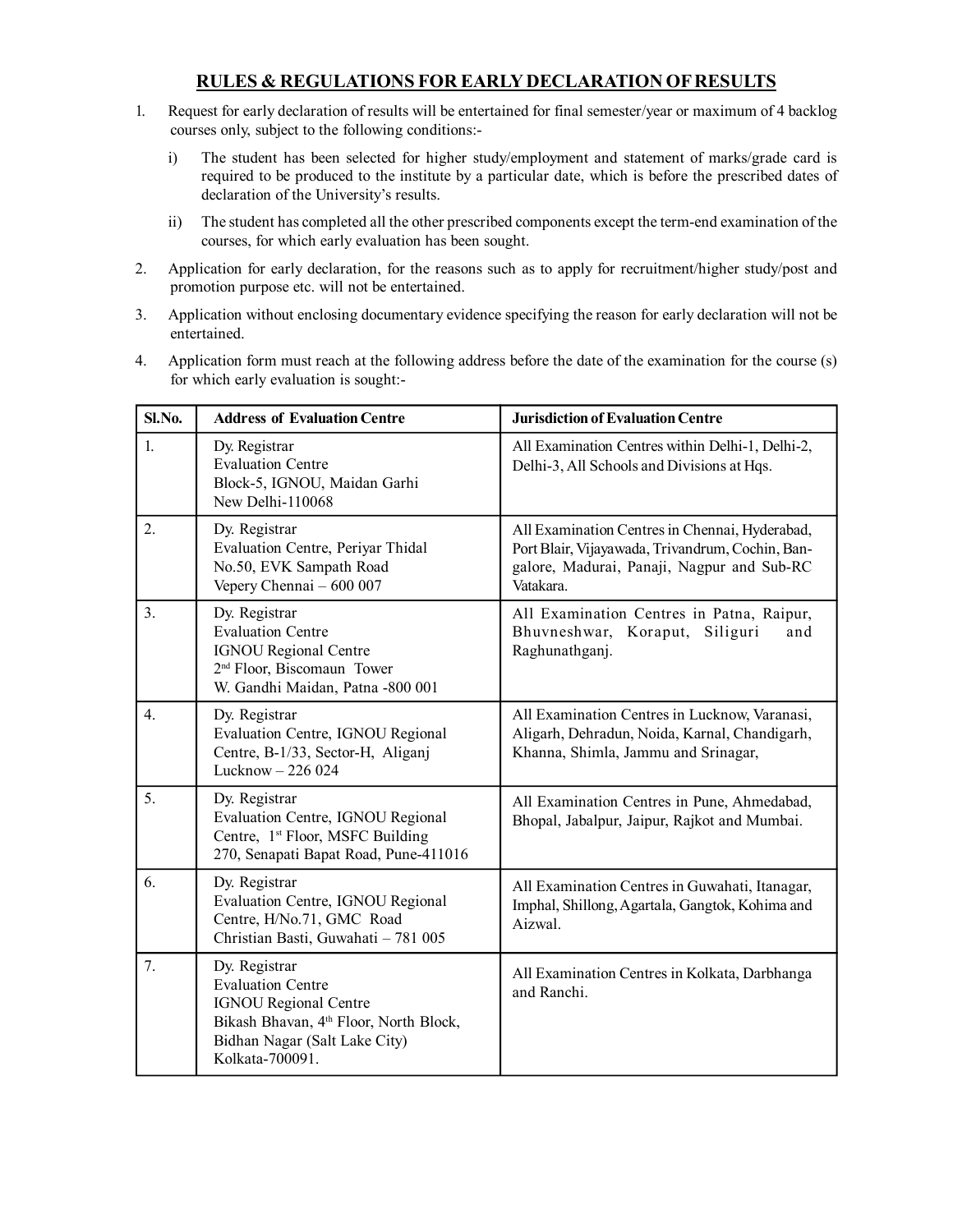

## **INDIRA GANDHI NATIONAL OPEN UNIVERSITY MAIDAN GARHI, NEW DELHI-110068**

#### **APPLICATION FORM FOR OBTAINING PHOTOCOPY OF THE ANSWER SCRIPT**

(Rules & regulations are mentioned on the reverse side of this form. Please go through them carefully before filling up the form).

|                | Prescribed dates for submission of form:- 1 <sup>st</sup> March to 15 <sup>th</sup> April for June Term-end Exam.                                                   |
|----------------|---------------------------------------------------------------------------------------------------------------------------------------------------------------------|
|                | 1st September to 15 <sup>th</sup> October for December Term-end Exam.                                                                                               |
| 1.             |                                                                                                                                                                     |
| 2.             | Enrolment No:  <br>Programme:                                                                                                                                       |
| 3.             |                                                                                                                                                                     |
|                |                                                                                                                                                                     |
|                |                                                                                                                                                                     |
| 4.             | Detail of the course(s), for which photocopy of the answer script(s) is/are required:                                                                               |
|                | a)                                                                                                                                                                  |
|                | b)                                                                                                                                                                  |
|                | c)                                                                                                                                                                  |
|                |                                                                                                                                                                     |
|                |                                                                                                                                                                     |
|                |                                                                                                                                                                     |
| 5 <sub>1</sub> | Fee details:                                                                                                                                                        |
|                | (The fee for this purpose is Rs. 100/- per course, which is to be paid through demand draft drawn in favour<br>of IGNOU & payable at the City of Evaluation Centre) |
|                | $=$                                                                                                                                                                 |
|                |                                                                                                                                                                     |
|                |                                                                                                                                                                     |
| 6.             | Self attested photocopy of the Identity Card : Attached/Not attached<br>issued by the University                                                                    |

#### **UNDERTAKING**

I hereby undertake that the answer script(s), for which photocopy(ies), applied for, belongs to me. For this purpose, I am enclosing self attested photocopy of my Identity Card issued by the University. In case, my statement is found false, the University may take action against me as deemed fit.

| Date:  | Signature: |
|--------|------------|
|        |            |
| Place: | Name       |
|        |            |

P.T.O.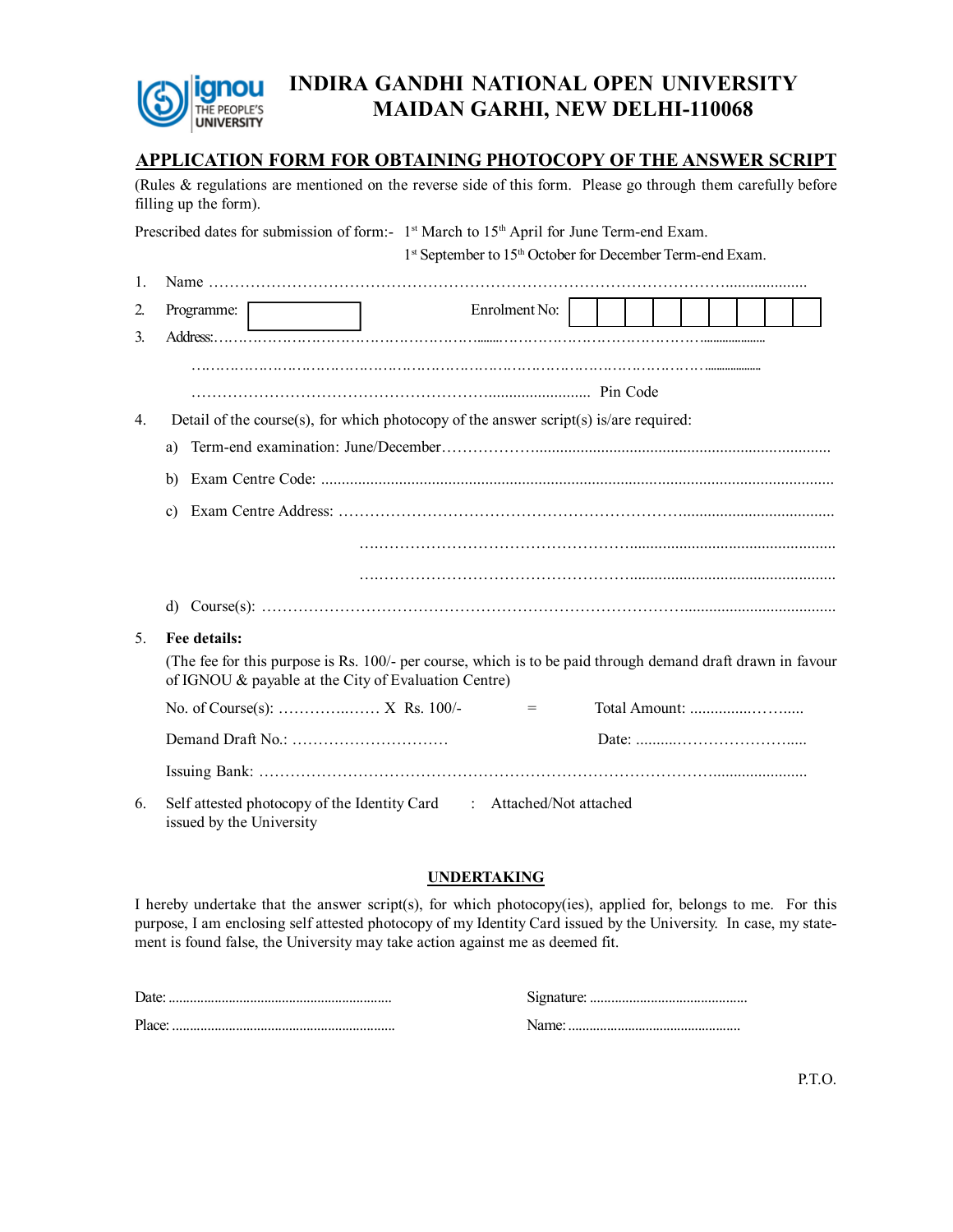#### **RULES & REGULATIONS FOR OBTAINING PHOTOCOPY OF THE ANSWER SCRIPT**

- 1. Photocopy(ies) of the answer script(s) shall be provided to the students from December-2008 term-end examination (TEE), onwards.
- 2. The fee for photocopy of the answer script shall be Rs. 100/- (Rupees One Hundered Only) per course. Fee shall be paid in the form of a Demand Draft drawn in favour of IGNOU and payable at New Delhi.
- 3. Application form without self attested photocopy of the Identity Card of the student will not be entertained.
- 4. Student's application form for photocopy(ies) of the answer script(s) shall reach the Concerned Authority (as mentioned below in the last para) alongwith the prescribed fee within 45 days from the date of declaration of results. The date of receipt of application for June term-end examination shall be by  $15<sup>th</sup>$  October and for December term-end examination by 15<sup>th</sup> April or within 45 days from the date of declaration of result on the University's website, whichever is later.
- 5. The students, who find that any portion of the answer was not evaluated or any totaling error is noticed, may point out the same and submit their representation alongwith a copy of the answer script supplied to them within 15 days. No other query regarding evaluation of answer script shall be entertained.
- 6. The students, who intend to apply for photocopy(ies) of the answer script(s) may simultaneously apply for re-evaluation, if they so desire. The last date for submission of application for re-evaluation will not be extended to facilitate them to point out discrepancy in the evaluation.

| Sl.No.           | <b>Address of Evaluation Centre</b>                                                                                                                                                 | <b>Jurisdiction of Evaluation Centre</b>                                                                                                                      |
|------------------|-------------------------------------------------------------------------------------------------------------------------------------------------------------------------------------|---------------------------------------------------------------------------------------------------------------------------------------------------------------|
| $\mathbf{1}$ .   | Dy. Registrar<br><b>Evaluation Centre</b><br>Block-5, IGNOU, Maidan Garhi<br>New Delhi-110068                                                                                       | All Examination Centres within Delhi-1, Delhi-2,<br>Delhi-3, All Schools and Divisions at Hqs.                                                                |
| 2.               | Dy. Registrar<br>Evaluation Centre, Periyar Thidal<br>No.50, EVK Sampath Road<br>Vepery Chennai - 600 007                                                                           | All Examination Centres in Chennai, Hyderabad,<br>Port Blair, Vijayawada, Trivandrum, Cochin, Ban-<br>galore, Madurai, Panaji, Nagpur and Sub-RC<br>Vatakara. |
| 3 <sub>1</sub>   | Dy. Registrar<br><b>Evaluation Centre</b><br><b>IGNOU Regional Centre</b><br>2 <sup>nd</sup> Floor, Biscomaun Tower<br>W. Gandhi Maidan, Patna -800 001                             | All Examination Centres in Patna, Raipur,<br>Siliguri<br>Bhuvneshwar, Koraput,<br>and<br>Raghunathganj.                                                       |
| $\overline{4}$ . | Dy. Registrar<br>Evaluation Centre, IGNOU Regional<br>Centre, B-1/33, Sector-H, Aliganj<br>Lucknow - 226 024                                                                        | All Examination Centres in Lucknow, Varanasi,<br>Aligarh, Dehradun, Noida, Karnal, Chandigarh,<br>Khanna, Shimla, Jammu and Srinagar,                         |
| 5.               | Dy. Registrar<br>Evaluation Centre, IGNOU Regional<br>Centre, 1st Floor, MSFC Building<br>270, Senapati Bapat Road, Pune-411016                                                     | All Examination Centres in Pune, Ahmedabad,<br>Bhopal, Jabalpur, Jaipur, Rajkot and Mumbai.                                                                   |
| 6.               | Dy. Registrar<br>Evaluation Centre, IGNOU Regional<br>Centre, H/No.71, GMC Road<br>Christian Basti, Guwahati - 781 005                                                              | All Examination Centres in Guwahati, Itanagar,<br>Imphal, Shillong, Agartala, Gangtok, Kohima and<br>Aizwal.                                                  |
| 7.               | Dy. Registrar<br><b>Evaluation Centre</b><br><b>IGNOU Regional Centre</b><br>Bikash Bhavan, 4 <sup>th</sup> Floor, North Block,<br>Bidhan Nagar (Salt Lake City)<br>Kolkata-700091. | All Examination Centres in Kolkata, Darbhanga<br>and Ranchi.                                                                                                  |

7. The application form duly filled-in may be sent to the following address (except CPE & DPE programmes):

<sup>8.</sup> For the photocopy (ies) of the answer script(s) of CPE & DPE programmes, the application form may be sent to the Regional Centre concerned.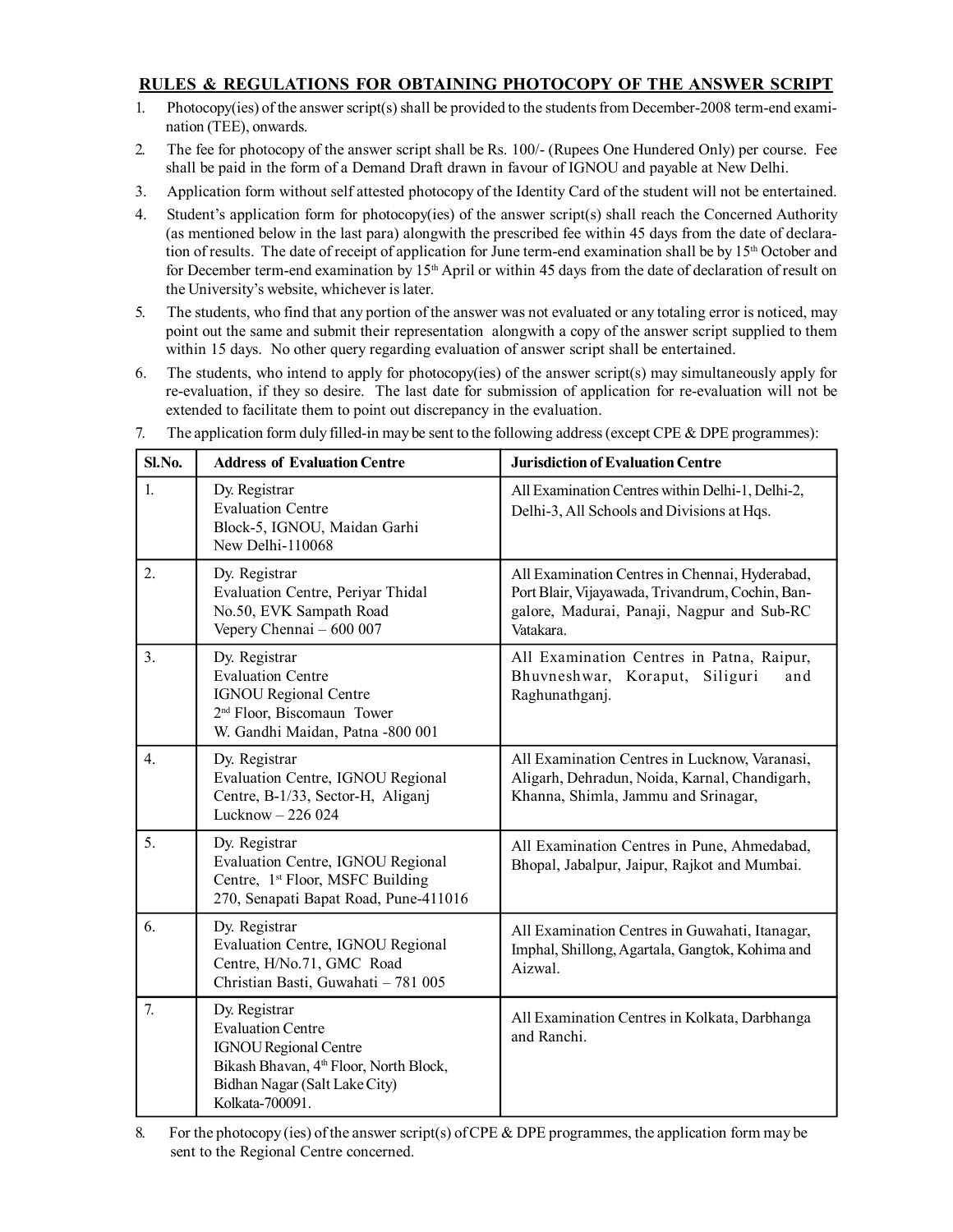

#### **INDIRA GANDHI NATIONAL OPEN UNIVERSITY STUDENT EVALUATION DIVISION**

## **APPLICATION FORM FOR ISSUE OF OFFICIAL TRANSCRIPT**

| 1. |                              |                                                               |                                                                                                                                                                                                                                                                                            |  |                            |  |  |
|----|------------------------------|---------------------------------------------------------------|--------------------------------------------------------------------------------------------------------------------------------------------------------------------------------------------------------------------------------------------------------------------------------------------|--|----------------------------|--|--|
| 2. | Programme:                   |                                                               | Enrolment No:                                                                                                                                                                                                                                                                              |  |                            |  |  |
| 3. |                              |                                                               |                                                                                                                                                                                                                                                                                            |  |                            |  |  |
|    |                              |                                                               |                                                                                                                                                                                                                                                                                            |  |                            |  |  |
| 4. |                              |                                                               |                                                                                                                                                                                                                                                                                            |  |                            |  |  |
| 5. | Fees detail:<br>'New Delhi') | Fees for the official transcript:-                            | Rs. 200/- per transcript, if to be sent to the student/Institute in India.<br>Rs. 400/- per transcript, if required to be sent to the Institute outside India by the University.<br>(The requisite fee is required to be paid through demand draft drawn in favour of 'IGNOU' & payable at |  | Total Amount: Rsrequired   |  |  |
|    |                              |                                                               |                                                                                                                                                                                                                                                                                            |  |                            |  |  |
|    |                              |                                                               |                                                                                                                                                                                                                                                                                            |  |                            |  |  |
|    |                              |                                                               |                                                                                                                                                                                                                                                                                            |  |                            |  |  |
| 6. |                              |                                                               | Whether the transcripts to be mailed by the University: Yes/No (please tick)                                                                                                                                                                                                               |  |                            |  |  |
| 7. |                              | sent (attached a separate list, if required)                  | Name & address of the University/Institute/Employer in capital letters to whom transcript is required to be                                                                                                                                                                                |  |                            |  |  |
|    |                              |                                                               |                                                                                                                                                                                                                                                                                            |  | (Signature of the student) |  |  |
|    |                              | The filled in form with the requisite fees is to be sent to:- |                                                                                                                                                                                                                                                                                            |  |                            |  |  |
|    |                              |                                                               | The Registrar,<br><b>Student Evaluation Division,</b><br><b>Indira Gandhi National Open University,</b><br>Maidan Garhi,<br><b>New Delhi-110068.</b>                                                                                                                                       |  |                            |  |  |

**Note:** The students are required to enclose same number of legible photocopies of both sides of the statement of marks/grade card issued to them, as the number of transcripts required.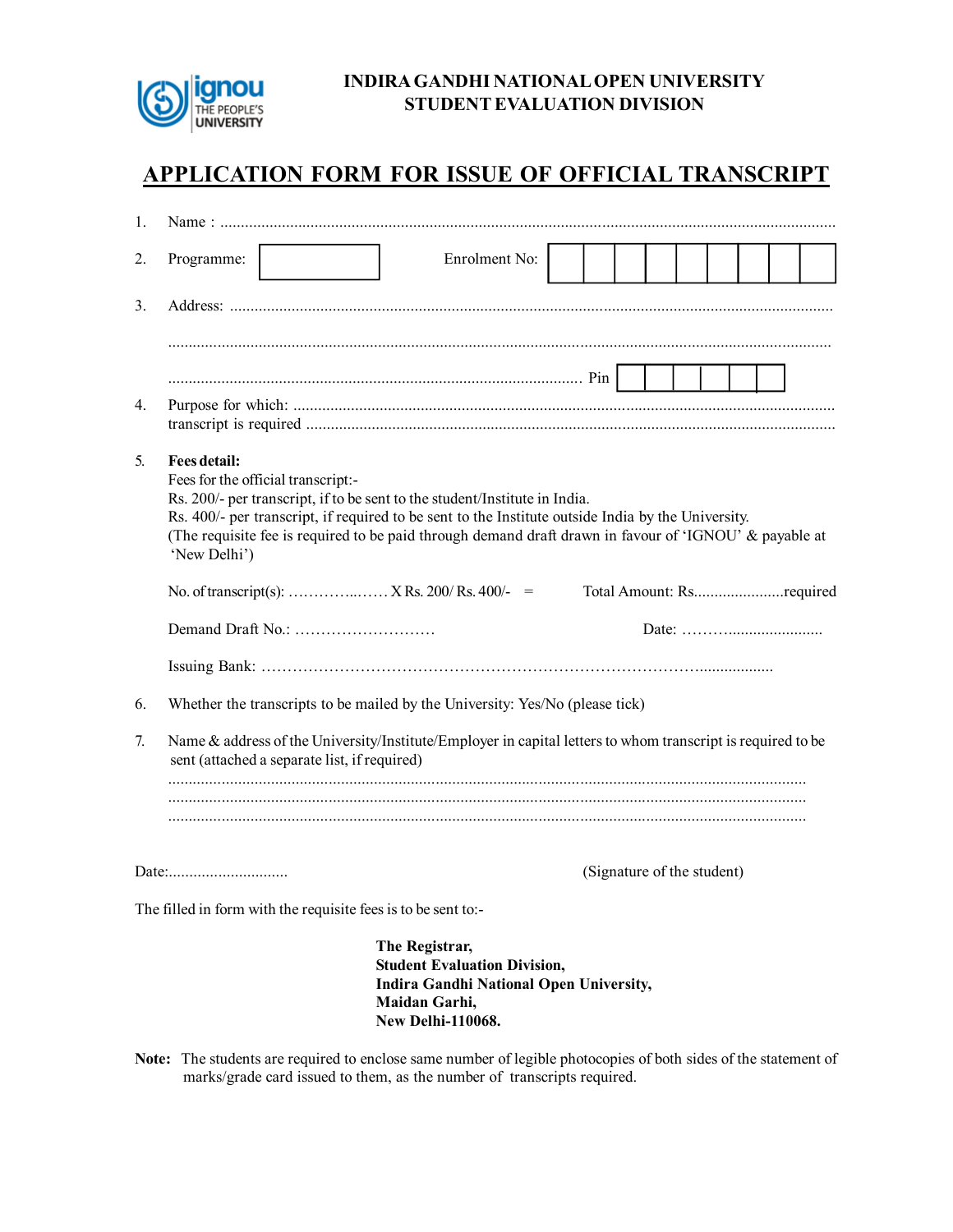### **INFORMATION FOR STATISTICAL PURPOSE, STUDENTS ARE REQUIRED TO FILL-UP THIS ANNEXURE COMPULSORY**

| 1.  | Name of student:                                                                                                                                    |
|-----|-----------------------------------------------------------------------------------------------------------------------------------------------------|
| 2.  | Enrol. No.:                                                                                                                                         |
| 3.  | Programme Code:                                                                                                                                     |
| 4.  | Category: (Cross $(\times)$ the appropriate Box only)                                                                                               |
|     | OBC<br>General<br><b>SC</b><br><b>ST</b>                                                                                                            |
| 5.  | Whether Kashmiri Migrant : (Cross $(x)$ if applicable)                                                                                              |
| 6.  | Whether Physically handicapped: $(Cross(x))$ if applicable)                                                                                         |
| 7.  | Whether minority: $(Cross(x))$ if applicable)                                                                                                       |
| 8.  | Social Status: $Cross(x)$ the appropriate Box only)                                                                                                 |
|     | War-widow<br>Ex-service man<br>Not applicable                                                                                                       |
| 9.  | Employment Status: Cross $(\times)$ the appropriate Box only)<br>Unemployed<br>Employed<br><b>IGNOU Employee</b><br>KVS Emoloyee                    |
|     | 10. Religion: Cross $(\times)$ the approximate Box nonly                                                                                            |
|     | Hindu<br><b>Muslim Charistian</b><br><b>Sikh</b><br><b>Buddhist Parsi</b><br>Jain<br><b>Others</b><br><b>Jews</b><br>(please specify)<br>$\sqrt{2}$ |
| 11. | Details of Scholarship being received, if any.                                                                                                      |
|     | (a) Amount (annully)<br>(b) Govt./Deptt.<br>(c) Family Income (yearly)<br>₹<br>₹                                                                    |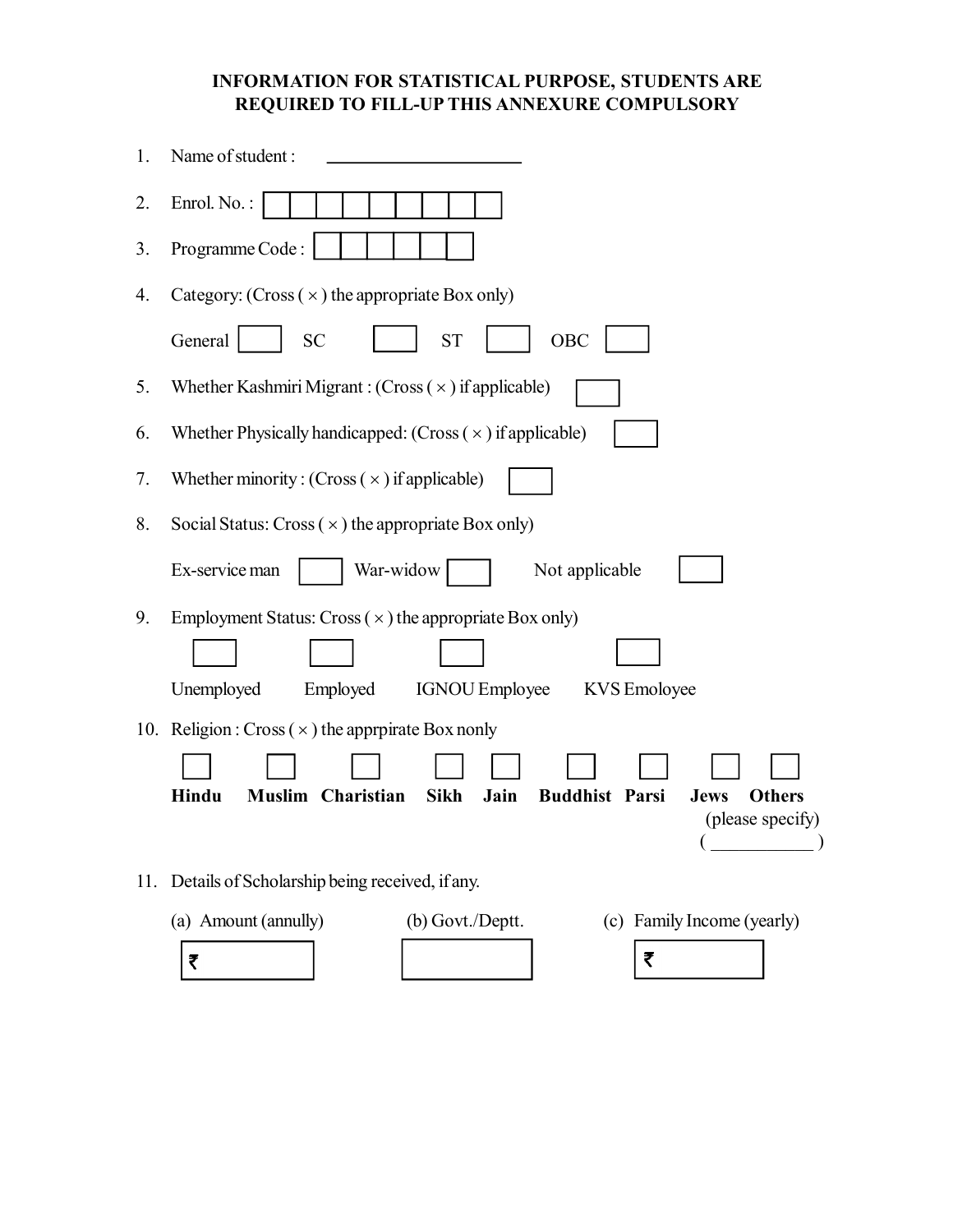## IGNOU POLICY REGARDING SEXUAL HARASSMENT AT THE WORKPLACE

In compliance with the guidelines of the Supreme Court, IGNOU has adopted a policy that aims to prevent/ prohibit/punish sexual harassment of women at the workplace. Academic/non-academic staff and students of this University come under its purview.

Information on this policy, rules and procedures can be accessed on the IGNOU website (www.ignou.ac.in). Incidents of sexual harassment may be reported to the Regional Director of the Regional Centre you are attached to or to any of the persons below:

#### **Formulation of New Committees against Sexual Harassment in the University (RSDCASH, ICASH & ACASH)**

As per the IGNOU Rules and Procedures for the Prevention, Prohibition and Punishment of Sexual Harassment, adopted by the Board of Management at its 102<sup>nd</sup> meeting held on 14.10.2009, the Vice-Chancellor is pleased to re-constitute the following three committees:-

| ı. |                 | <b>Regional Services Division Committee against</b><br><b>Sexual Harassment (RSDCASH)</b> |             |
|----|-----------------|-------------------------------------------------------------------------------------------|-------------|
|    |                 | <b>Category: Academic Staff</b>                                                           |             |
|    | i)              | Dr. Asha Khare, Dy. Director, EDNER                                                       | Chairperson |
|    | ii)             | Dr. Neeta Kapai, Dy. Director, CCETC                                                      | Member      |
|    |                 | (Member continuing from outgoing RSDCASH)                                                 |             |
|    |                 | <b>Category: Non-teaching Staff Member</b>                                                |             |
|    | i)              | Ms. Seema Chandok, Dy. Librarian, Library Div.                                            | Member      |
|    | ii)             | Ms. Sharda, JAT, Gen.Admn.                                                                | Member      |
|    |                 | Category: External co-opted women member:                                                 |             |
|    | i)              | Ms. Mridula Tandon (Sakshi NGO)                                                           | Member      |
| Ш. |                 | <b>IGNOU Committee against Sexual Harassment (ICASH)</b>                                  |             |
|    |                 | <b>Category: Academic Staff - 4 members</b>                                               |             |
|    | i)              | Prof. Srilatha, Professor, SOMS                                                           | Chairperson |
|    | ii)             | Prof. Malati Mathur, Professor, SOH                                                       | Member      |
|    |                 | (Member continuing from outgoing (CASH)                                                   |             |
|    | iii)            | Ms. Poonam Bhushan, Associate Professor, SOE                                              | Member      |
|    | iv)             | Prof. Dolly Mathew, Professor, SOSS                                                       | Member      |
|    |                 | <b>Category: Non-teaching Staff</b>                                                       |             |
|    | i)              | Ms. Santosh Gogia, AR, SOEDS                                                              | Member      |
|    | $\mathsf{ii}$ ) | Ms. Rajni A. Jeet, AR, IUC                                                                | Member      |
|    | iii)            | Mr. Praveen Kr. Sharma, SPA, SOPVA                                                        | Member      |
|    | iv)             | Ms. Neelam Rawat, SO, Admn.                                                               | Member      |
|    |                 | <b>Category: RTA</b>                                                                      |             |
|    | i)              | Ms. Sandhya, RTA, SOSS                                                                    | Member      |
|    |                 | Category: external co-opted women member:                                                 |             |
|    | i)              | Ms. Chitra Mudgal (Writer, Novelist)                                                      |             |
|    | ii)             | Ms. Kamla Vishvanathan (Jagori NGO)                                                       |             |
|    |                 | III. Apex Committee Against Sexual Harassment (ACASH)                                     |             |
|    |                 | <b>Category: Academic Staff</b>                                                           |             |
|    | i)              | Prof.Srilatha, Professor, SOMS Prof. Anu Aneja, SOGDS                                     | Chairperson |
|    |                 | <b>Category: Non-teaching Staff</b>                                                       |             |
|    | i)              | Dr. Zeba Khan, Dy. Director, EMPC                                                         | Member      |
|    |                 | Category: external co-opted women members                                                 |             |
|    | i)              | Ms. Kalyani Menon Sen (Feminist Activist)                                                 | Member      |